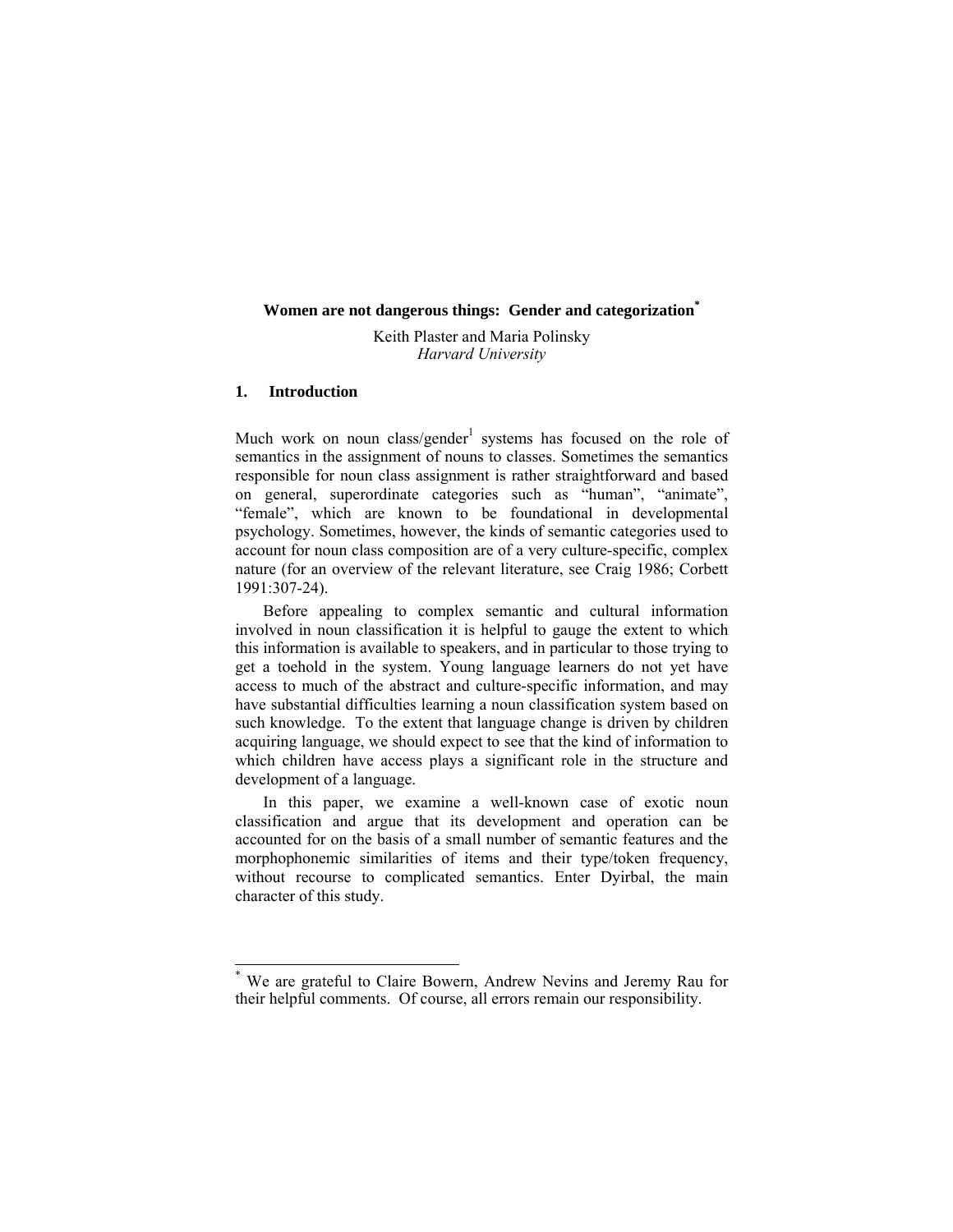### **2. Data: Dyirbal noun classes**

Dyirbal is a Pama-Nyungan language of Australia (Dixon 1972). It has four noun classes (genders), which are manifested in agreement with the demonstrative or 'noun marker'. Demonstratives also show case concord and differentiate between proximal, medial, and distal deixis. For medial deixis, the class markers are as follows:

Table 1: Dyirbal noun class markers, medial deixis

|           | Absolutive | Ergative | Dative | Genitive |
|-----------|------------|----------|--------|----------|
| Class I   | bavi       | bangul   | bagul  | baŋul    |
| Class II  | balan      | bangun   | bagun  | banun    |
| Class III | balam      | bangum   | bagum  | ---      |
| Class IV  | bala       | bangu    | bagu   | banu     |

Moving on to the composition of noun classes, Dixon 1972 presents the following list of concepts associated with each class and suggests that such a heterogeneous list might indicate that the noun classification lacks any principled basis. However, he also notes that speakers have little variation in class assignment and immediately assign loan words to a class. The breakdown of concepts by classes is shown in Table 2.

| I(bayi)      | $II$ (balan)       | $III$ (balam) | $IV$ (bala)          |
|--------------|--------------------|---------------|----------------------|
| men          | women              |               | parts of the<br>body |
| kangaroos    | bandicoots         |               | meat                 |
| possums      | dog                |               |                      |
| bats         | platypus, echidna  |               |                      |
| most snakes  | some snakes        |               |                      |
| most fishes  | some fishes        |               |                      |
| some birds   | most birds         |               |                      |
| most insects | firefly, scorpion, |               | bees and             |
|              | crickets           |               | honey <sup>2</sup>   |
|              | hairy mary grub    |               |                      |
|              | anything           |               |                      |
|              | connected<br>with  |               |                      |
|              | fire or water      |               |                      |

Table 2: Distribution of concepts across noun classes in Dyirbal (Dixon 1972:307)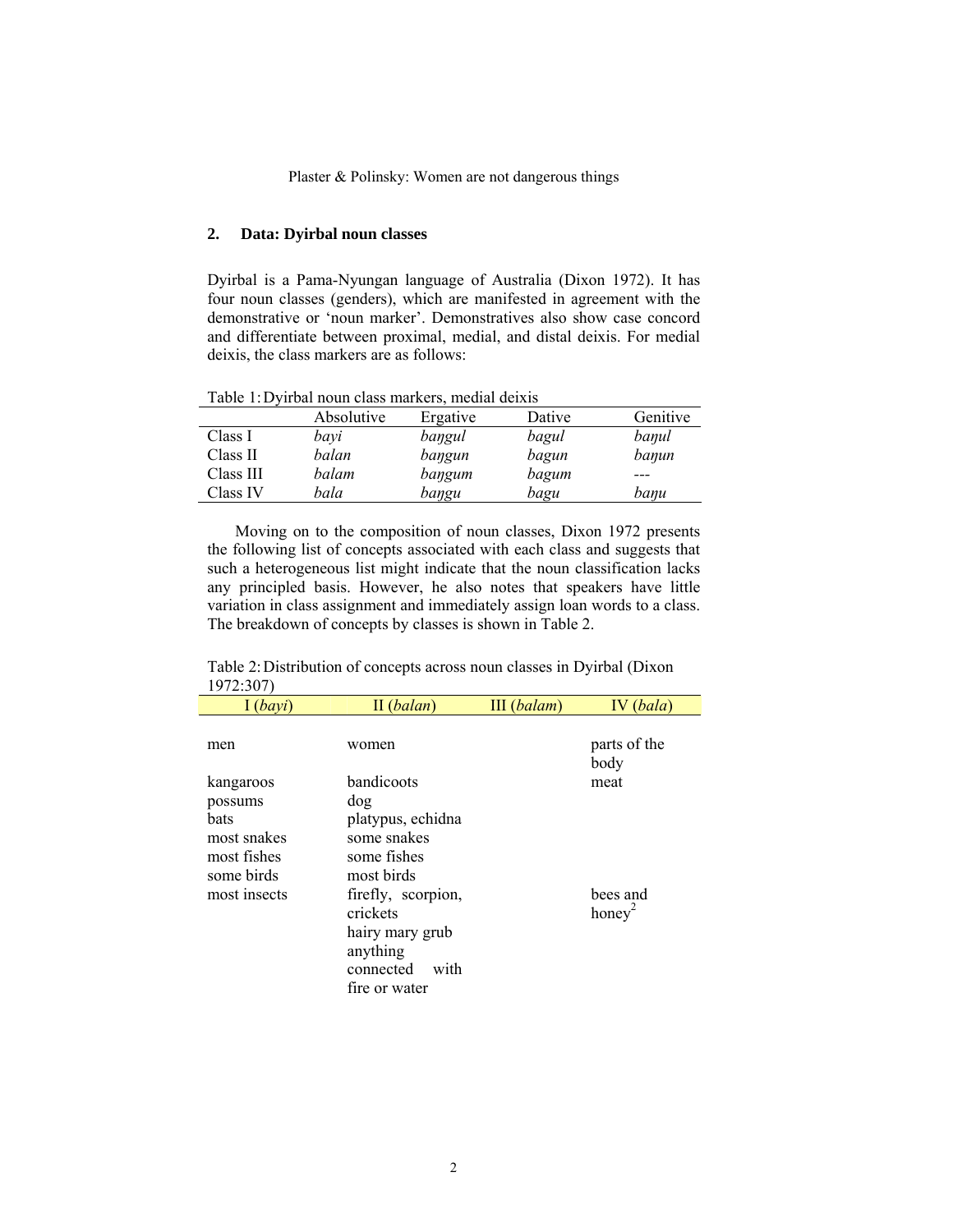| moon<br>storms, rainbow | sun and stars |                | wind<br>yamsticks |
|-------------------------|---------------|----------------|-------------------|
| boomerangs              | shields       |                |                   |
| some spears             | some spears   |                | some spears       |
|                         | some trees    | all trees with | most trees        |
|                         |               | edible fruit   |                   |
|                         |               |                | grass, mud,       |
|                         |               |                | stones            |
|                         |               |                | most noises,      |
|                         |               |                | language          |

This table shows a very complex, complicated system, which poses a serious challenge to any learnability model. Even if we set young learners aside, the storage and access of such a classification seem challenging even for an adult speaker. Therefore accounting for such a system is particularly important for our understanding of noun categorization in natural language. A plausible account should try to explain the principles underlying the system, and also make predictions for the classification of new words entering the lexicon. Dixon and several authors after him have proposed a purely semantic account of the Dyirbal noun class system, to which we turn in section 3.

## **3. The semantic account of gender assignment in Dyirbal**

The existing accounts of Dyirbal noun classes, proposed by Dixon (1972), Lakoff (1987), Mylne (1995), and Harvey (1997:19-24), all emphasize the conceptual underpinnings of the classification.

To account for the distribution of concepts across the four noun classes in Dyirbal (Table 2), Dixon suggests that class membership in Dyirbal is best explained through the interaction of some basic (core) concepts associated with the various classes and a set of overriding rules. The core concepts are (Dixon 1972:308):

| (1) | Core semantic concepts in Dyirbal noun classification |  |  |  |  |
|-----|-------------------------------------------------------|--|--|--|--|
|-----|-------------------------------------------------------|--|--|--|--|

| Class I:    | animacy, (human) masculinity |
|-------------|------------------------------|
| $Closs$ II. | $\int$                       |

- Class II: (human) femininity; water; fire; fighting $3$
- Class III: edible plants (nonflesh food) $<sup>4</sup>$ </sup>
- Class IV: everything else (residue)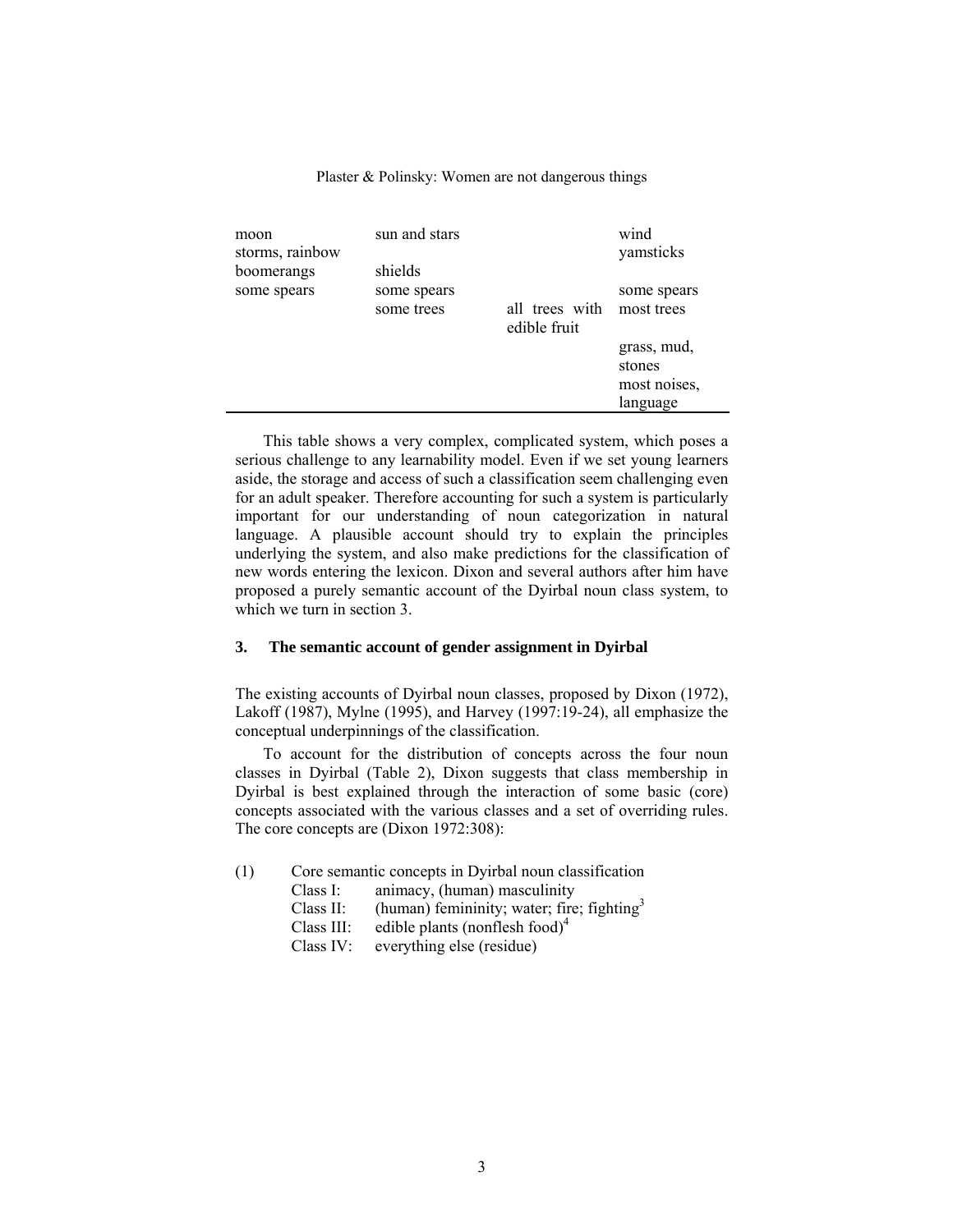Although in theory the association between core concepts and noun classes could be quite straightforward, in actuality nouns are assigned to classes subject to a set of conceptually based rules. These rules override the general principles of class assignment listed in (1); in other words, the principles in (1) represent the default conditions, whereas the overriding rules allow for a more fine-grained noun-to-class network, based on more specific conditions.

At this point, we will present the overriding rules followed by examples of their application.<sup>5</sup>

(2) *Rule 1 (Myth-or-belief)*: If a noun has characteristic X (on the basis of which its class membership would be expected to be decided) but is, through belief or myth, associated with characteristic Y, then generally it will belong to the class corresponding to Y, not to X.

For example, most birds are in class II because they are thought to be spirits of dead women. However, willy wagtails, which as birds should be in class II, are instead in class I because they are believed to be mythical men. Several other birds are also assigned to class I based on such mythical connections. (Dixon 1972:308)

(3) *Rule 2 (Domain-of-experience):* If there is a basic domain of experience associated with A, then it is natural for entities in that domain to be in the same category as A (Lakoff 1987:93).

To illustrate, plants tend to be in the elsewhere class in Dyirbal (class IV), but plants that have edible fruit are in class III with the fruit they yield.

(4) *Rule 3 (Important-property):* If a subset of referents has some particular important property that the rest of the set does not have, then the members of that subset may be assigned to a different class from the rest of the set, to 'mark' that particular important property. In Dyirbal, the important property is often [+harmful].

For example, most types of fish are in class I; however, harmful ones (stone fish, toadfish) are in class II. Similarly, harmful (stinging) trees are in class II, with the harmful fish, but all other trees without edible fruit are in class IV.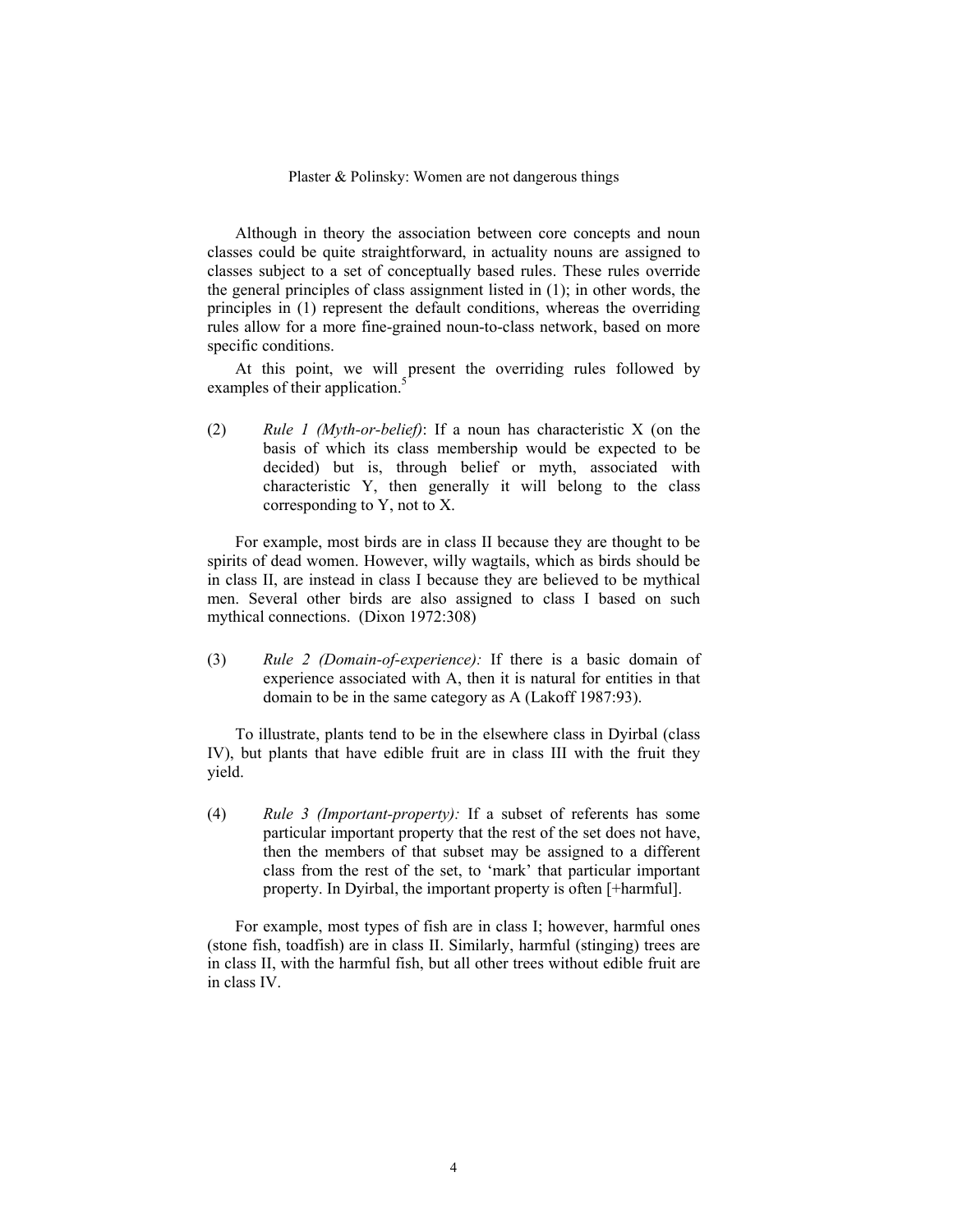Following Dixon's analysis, Lakoff (1987) proposes a description of the Dyirbal gender system based on the notion of a radial category. Within a radial category, a particular element that has most of the defining characteristics of that category serves as the prototype. Other elements are assimilated to the prototype on the basis of their perceived resemblance to the prototype, but they do not have to actually share the criterial features of that prototype. The more peripheral members are linked to the prototype, and these links can be motivated by certain principles. Taken together, the members of a category thus form a radial structure, with the most representative, or prototypical, members located at the center, and with less representative outliers clustered around this hub.

In the case of Dyirbal class II (containing 'women, fire, and dangerous things'), the core is human females (Lakoff 1987:100-1). The links to the core are achieved in the following manner: the sun is a female deity and is married to the moon (which is in class I, as a male). The sting of the hairy mary grub hurts like a sunburn; thus, it is linked to the sun. All items related to fire (fire, matches, and pipe) are linked to the sun as well. The firefly is linked to fire. Stars and light are associated with and linked to fire, and through it to the sun.

Birds are in the female class because they are spirits of dead women. (And some birds are in class I because they are spirits of dead men.) Crickets in myth are 'old ladies' and they are in the female class.

Since women are related via myth to the sun and the sun via domainof-experience is related to fire, women and fire end up in one class. Since fire is dangerous, other dangerous things should be in the same class. This brings in water and fighting.

So far, we have applied the myth-or-belief rule and the domain-ofexperience rule. Now comes the important-property rule (4): because something is 'harmful', it is placed in a separate class from all other members of its subset. Thus, most fish are in class I, but harmful fish are in class II. In other words, noun class distinctions can be used to underscore differences in some critical characteristic (see Zubin and Köpcke 1986 for a similar principle in the analysis of German gender assignment).

Mylne (1995) modifies Lakoff's account to make it more culturespecific, and sensitive to the semiotics of the traditional aboriginal society. However, despite these modifications the analysis remains largely semantically driven and expands the notion of the prototype. Thus, theoretically, it is not very different from Lakoff's account. And in another drive toward a more culture-specific account, Harvey (1997:24) proposes an ontology in which natural concepts such as [human], [force of nature],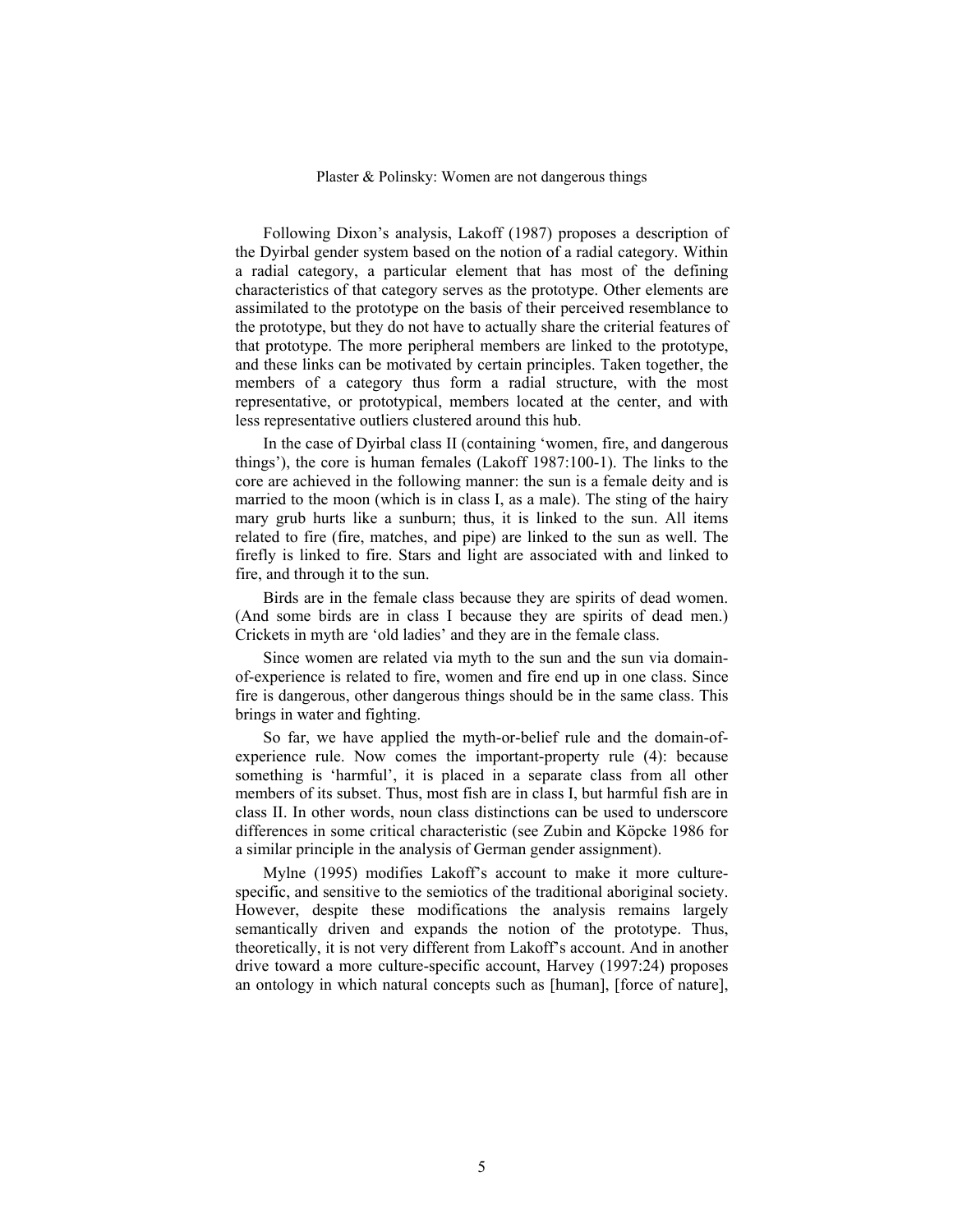[edible] are associated with particular environments (air, tree, water, ground), with further classifications built on such associations. While the details of his proposal may differ from the others discussed here, the spirit is very similar: pick a salient concept and build a radial category by various semiotic links to this concept.

If the rules described above applied satisfactorily and if the radial category account were comprehensive and had predictive power, then one could conclude the investigation of the Dyirbal noun classification. However, the rules do not apply in any systematic way and, as they are, seem to act more as after-the-fact generalizations than operational principles (see also endnote 14). The radial category account fails to motivate the links in an unambiguous and predictive manner. Most importantly, if links between members of a radial category require specific cultural knowledge and often have to be explained at length, it raises the crucial question of learnability: how does a young learner acquire all these links and relations? In our view, the opacity of links inside the presumed radial category suggests that an alternative account would be desirable.

Crucially, in their discussion of the Dyirbal genders, the previous authors rarely mention the actual lexical items occurring in Dyirbal instead, they deal only with semantic concepts and the referents of the lexical items. In other words, they have not tried to find any connection between the form of the Dyirbal words appearing in a certain class before turning to the words' semantics. Given that learners are known to be very sensitive to formal cues from infancy (Saffran 1996, Newport and Aslin 2000, 2004; Hudson Kam and Newport 2005), and that young learners tend to regularize inconsistent input based on segmental information, it is important to give formal cues the credit they deserve before turning to complicated semantic cues. In addition, if formal cues were shown to fail then the categorizing power of conceptual structure could be validated even more forcefully than in the earlier accounts presented here.

In what follows we will attempt to explain Dyirbal noun classification differently, and our results will be compatible with the very general features that are found in gender systems all over the world. In a nutshell, we will portray Dyirbal as a much less exotic language as far as notional motivation for gender is concerned. In particular, we will argue for a combination of formal and semantic cues in Dyirbal gender assignment, bringing its gender classification much closer to the familiar systems around the globe. Before discussing these issues in section 5, we will address the diachrony of gender classification in Dyirbal.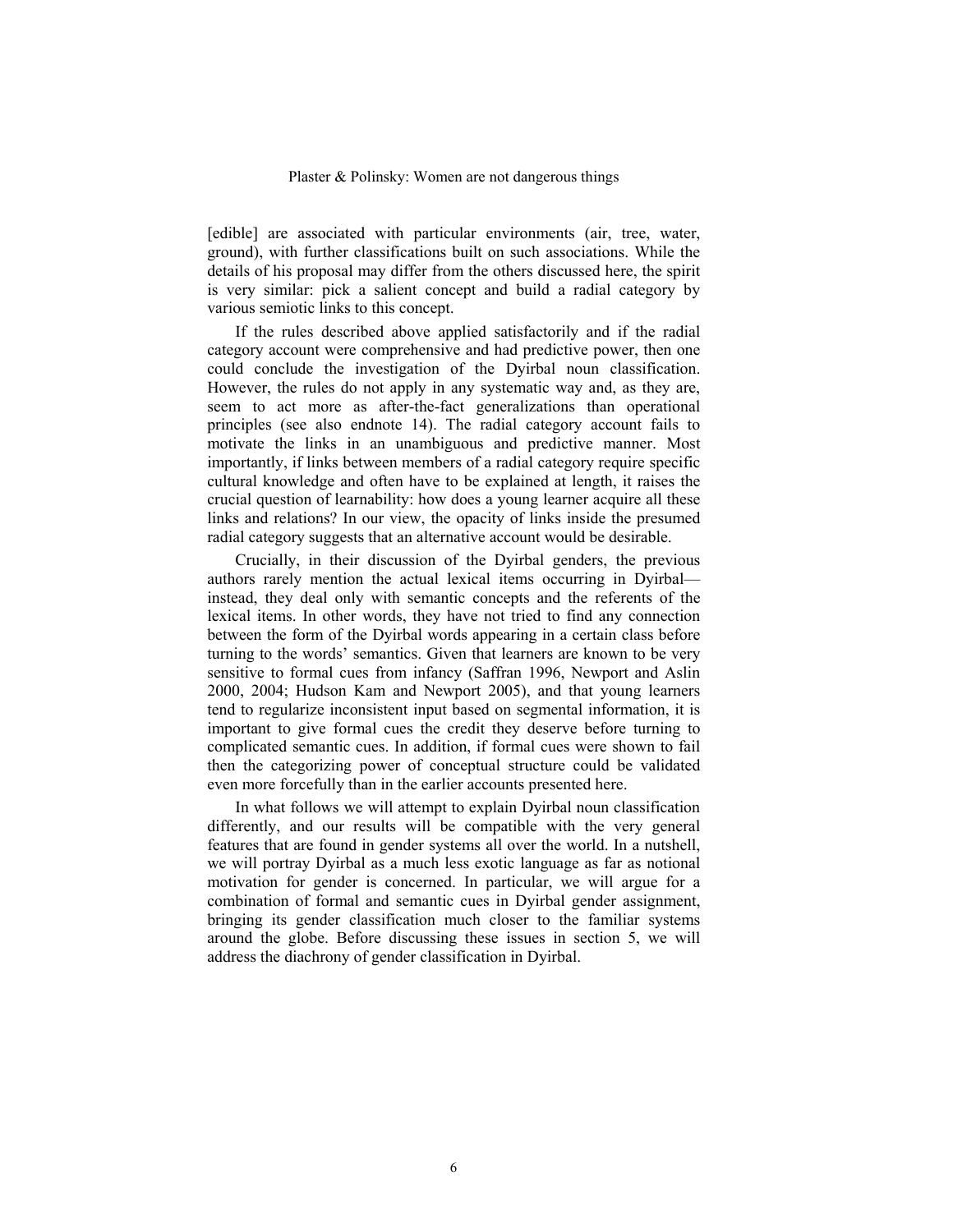### **4. Where have Dyirbal noun classes come from?**

# *4.1 Noun classification in related languages*

In the Pama-Nyungan family the category of gender is extremely rare, although there are numerous instances of languages with classifiers. In fact, only the Pama-Nyungan languages spoken along the coastal strip from North Queensland in the north down to Banjalang in the south have gender; all languages in the area without gender systems possess classifier systems. Classifiers are specialized grammatical words which typically or obligatorily form a single constituent with a certain type of noun phrase, and apply to potentially open-ended classes. The choice of the classifier is determined by the semantic/pragmatic characteristics of the head noun or by the actual properties of its referent. From a grammatical viewpoint, classifiers differ from gender in that they are not manifest in agreement and are much more sensitive to the shape or function of the referent.

Yidiny (Dixon 1977), Wargamay (Dixon 1981), and Nyawaygi (Dixon 1983), all close to Dyirbal both geographically and genetically, do not show any evidence of gender, but do have classifier systems. For example, in Yidiny, the following classifiers are attested:

|  |  |  |  |  |  | (5) Yidiny classifiers: main items (Dixon 1977; 1980) |  |
|--|--|--|--|--|--|-------------------------------------------------------|--|
|--|--|--|--|--|--|-------------------------------------------------------|--|

| mayi       | 'edible plant'                          |
|------------|-----------------------------------------|
| minya      | 'edible meat'                           |
| jugi       | 'tree'                                  |
| yarruy     | 'bird'                                  |
| munyimunyi | 'ant'                                   |
| bana       | 'liquid'                                |
| gugu       | 'any purposeful noise (incl. language)' |
| wirra      | 'any moveable object'                   |
|            |                                         |

Another closely related language, Guugu-Yimidhirr, has classifiers (generic nouns, per Haviland 1979:102) for some, but not all, nouns:

#### (6) Guugu-Yimidhirr classifiers

| mayi   | 'vegetable food' |
|--------|------------------|
| minha  | 'edible meat'    |
| mula   | 'honey, bee'     |
| yugu   | 'tree, wood'     |
| guudyu | 'fish'           |
| galga  | 'spear'          |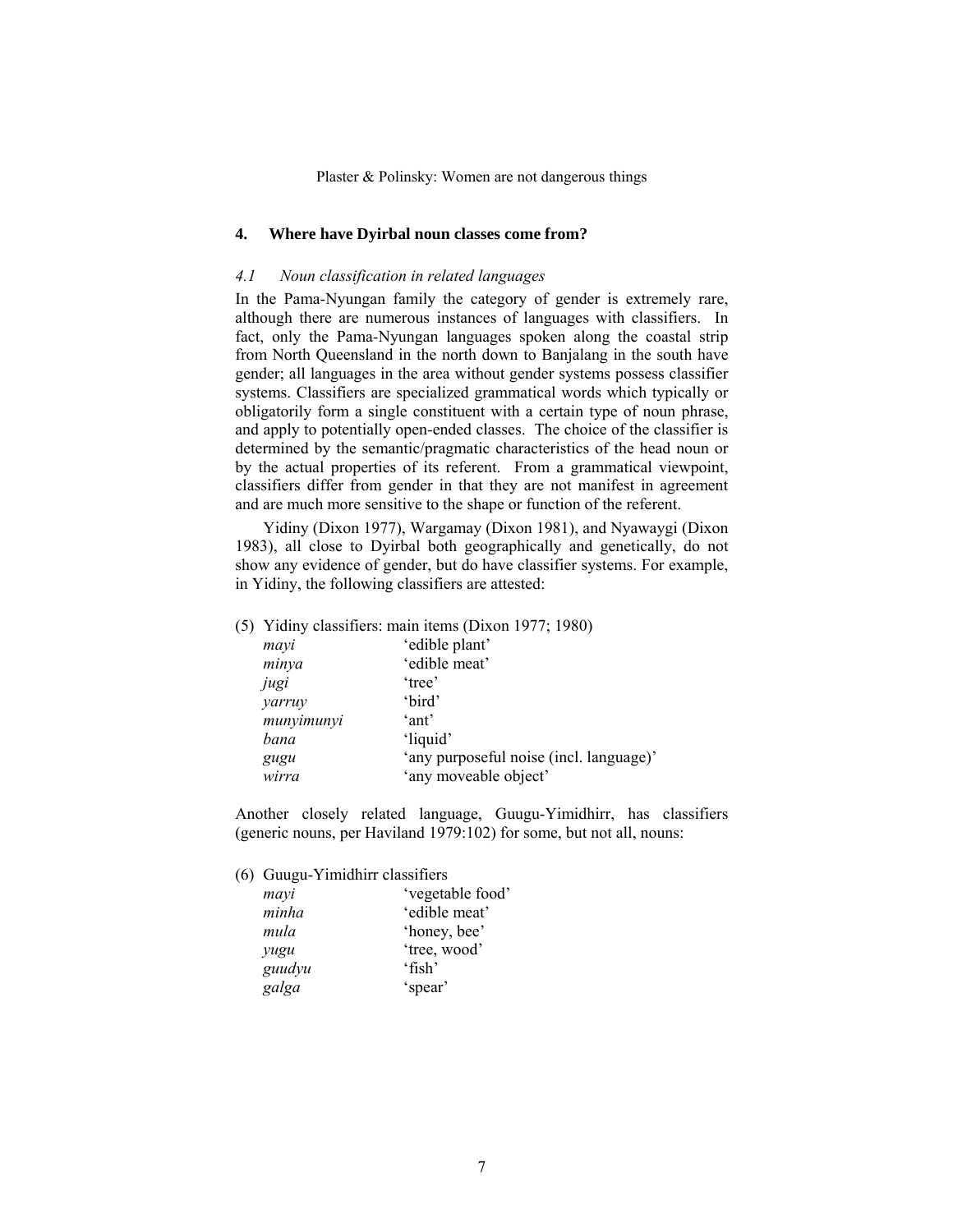All of this suggests that classifier systems may be an areal feature, which might have been enhanced by contact with the prefixing languages of Arnhem Land (on trade contact in Australia, see Berndt and Berndt 1985:16-8); those languages also have developed classifier systems.

In the related languages with classifiers, these classifiers show material similarities, suggestive of very close genetic relationships among these languages (compare the forms in (5) and (6) above). The cognate classifiers do not reveal classes based on myth, belief or experiential domains but rather show standard classificatory systems based on the appearance, function or use of a particular referent.

Since all of the languages around Dyirbal have classifiers, it is likely that those languages with gender, such as Dyirbal and Banjalang (discussed below), developed their gender systems out of earlier classifier systems. Such a development is consistent with independently attested cases of genders developing on the basis of classifiers (Corbett 1991:310- 312).

As mentioned above, although gender is rare in this part of Australia, Banjalang, another language related to Dyirbal, also has genders. In Banjalang, the composition of the genders depends on the individual dialect and is as follows:<sup>6</sup>

(7) Banjalang genders (Crowley 1978:43-52)

| a. | Minjangbal dialect: |  |
|----|---------------------|--|
|    |                     |  |

| Class I   | male humans        |
|-----------|--------------------|
| Class II  | female humans      |
| Class III | animals and places |
| Class IV  | everything else    |

b. Casino dialect:

| Class I   | male humans     |
|-----------|-----------------|
| Class II  | female humans   |
| Class III | trees           |
| Class IV  | everything else |

c. Gidabal dialect:

| Class I   | masculine       |
|-----------|-----------------|
| Class II  | feminine        |
| Class III | trees           |
| Class IV  | everything else |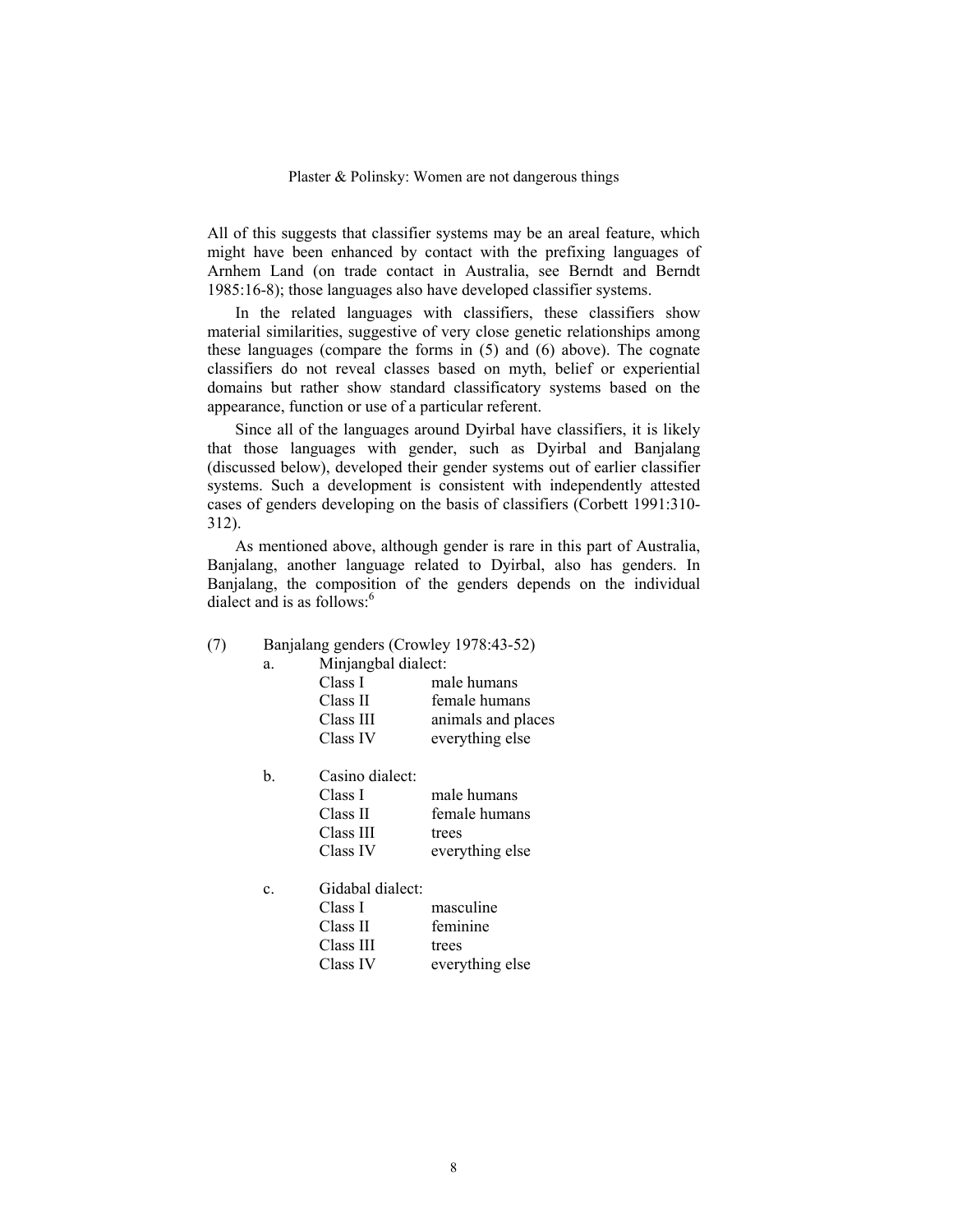The similarities between the Dyirbal classes and the Banjalang classes are strong. In both languages, male humans and female humans are placed in separate classes. As is common with gender systems, both languages possess an elsewhere class, into which all nouns that do not fall into one of the other classes are placed. Although the semantic characteristics of the nouns that fall within the final group in Dyirbal and the Banjalang dialects is not identical, the classes of items covered are similar; while the Casino and Gidabal dialects of Banjalang place trees in class III, the corresponding class in Dyirbal contains edible, non-meat items and the trees that bear them. For our purposes, it is important to note that Banjalang noun classification is quite straightforward and does not seem to require complex semantic rules, such as those proposed for Dyirbal in (2)- (4) above.

### *4.2 The development of noun classification in Dyirbal*

In addition to the evidence for classifier systems in languages closely related to Dyirbal, Dyirbal itself provides evidence of its former classifier system. Dixon and Koch (1996:44) note that the Dyirbal gender system is a relatively recent development, as confirmed by the relatively infrequent use of noun class markers in Dyirbal song poetry.

The first piece of internal evidence that Dyirbal's noun classes resulted from a former classifier system was noted by Dixon (1972). Recall that Dyirbal has four noun classes; these class markers have the endings -*l, -n, -m* and -*Ø*, respectively (Table 1), and these markers carry over to the other demonstratives. With the exception of the class III ending, -*m*, seen in *balam*, the origin of the Dyirbal noun class endings is unclear (Dixon 1972:352-3). However, the origin of the -*m* ending of *balam* is transparent (Dixon 1972:353-4): *balam* resulted from the merger (univerbation) of the demonstrative *bala* and *mayi*, the generic noun or classifier for non-flesh food. The other noun class endings may have originated in a similar manner, through the combination of the demonstrative and a relevant classifier which followed it.

The members of Dyirbal's four noun classes also provide indirect evidence of the classifiers that once existed in the language. The nouns in our sample fell into the semantic groups shown in  $(8)$ :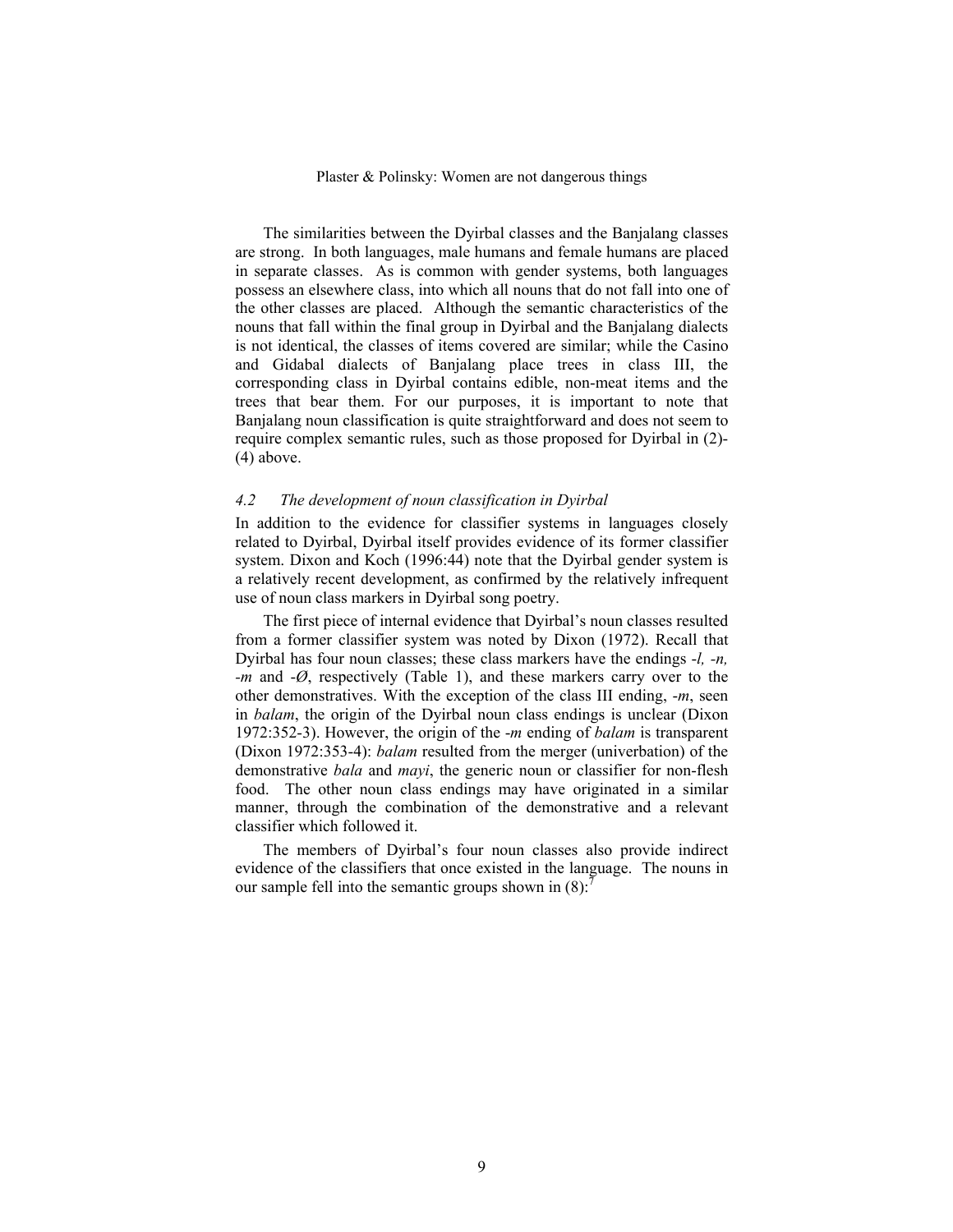(8) Semantic groups associated with Dyirbal noun classes Class I: male humans, non-human animates Class II: female humans, birds, stinging things, inanimate nouns related to fresh water or fire Class III: edible (non-meat) inanimates Class IV: everything else

As discussed above, the categories 'male humans' and 'female humans' are the core members of two of the four noun classes found in Banjalang. In addition, each of the additional semantic groups found in the Dyirbal noun classes corresponds to a classifier found in a closely related language.

*Non-human animates*. Although Banjalang does not place male humans and non-human animates into a single noun class, non-human animate nouns are a relevant group for gender classification in the Minjangbal dialect of Banjalang; while class III nouns in the Casino and Gidabal dialects of Banjalang contain trees, in the Minjangbal dialect class III contains animals and places.

In addition, the Yidiny classifier *minya* is used with "edible animals", including "many nouns referring to non-human animates, e.g. species of snakes, guanas, frogs, possums, bandicoots, kangaroos, grubs, fishes, birds, etc." (Dixon 1972:481) Only edible animals, fish and insects fall within the scope of the classifier. Thus, some, but not all, poisonous snakes are classified under *minya*. The garfish is classified as edible, while the stonefish and toadfish are not. Dixon (1972:481) notes that "[o]ne potential source of meat, the dog, could never be called *minya*; people in all parts of Australia felt a close relationship to the dog (sometimes including it within the kinship system) and certainly the Yidiny would never have considered eating a dog."

Recognizing that the original Dyirbal classifier was limited to edible meat items provides an insight into the composition of classes I and II that cannot be derived synchronically. Although class I is the default class for non-human animates, certain animates appear in class II; many of the animates placed in Dyirbal class II—including 'dog', 'stonefish', 'toadfish', 'cricket' and certain poisonous snakes—are similarly excluded from the scope of *minya*. The differences between the scope of *minya* and class I—for example, 'garfish' is included within the scope of *minya* but is found in Dyirbal class II—are due to the increasing opacity of the original basis for assignment to class I *vs*. class II, which led to a subsequent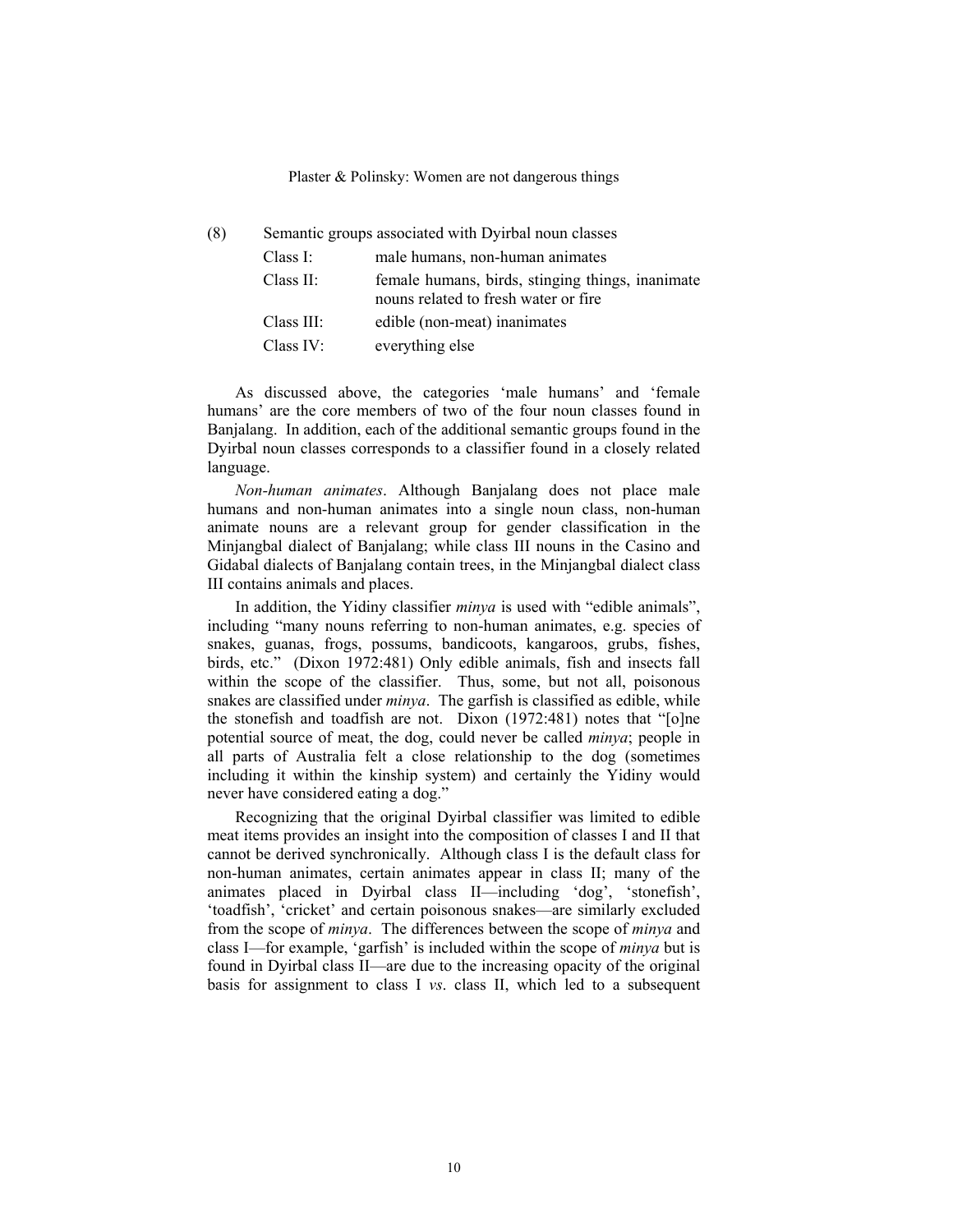reanalysis of class I as the default class for non-human animate nouns. Some nouns were presumably reassigned from class II to class I based on the new, perceived semantic basis for assignment, while other nouns were drawn from one class into another due to formal similarities to other forms, and while still other forms were able to resist reassignment due to formal features shared with other members of their class.

*Birds*. Most bird names are in class II, and Yidiny provides evidence for a 'bird' classifier that most likely underlies the separation of birds from other non-human animates. The Yidiny classifier *jarruy* is used with all birds other than the giant flightless cassowary; Dixon (1977:485) notes the classifier includes all other birds, including birds with distant mythic roles. Although a clear cognate of the Yidiny form is not in our sample, *jarrugan* 'scrub hen' appears to be derived from the Dyirbal cognate, possibly consisting of *jarru*- 'bird' and the feminine suffix -*gan*; we will examine the role of this suffix in detail in section 5. The existence of this classifier raises the question of which came first, the merger of the nouns that occurred with the [+bird] classifier and those that took the [+female] classifier, or the Dyirbal myth that birds are the spirits of dead women. Although this question may be unanswerable, it is clear that at some point in the development of Dyirbal, [+bird] ceased to be a relevant semantic label.

*Stinging entities*. A number of nouns indicating animate and inanimate things capable of inflicting a harmful sting are found in class II, including those nouns set forth in (9) and (10):

(9) Animate nouns:

| bima     | 'death adder'          |
|----------|------------------------|
| jangan   | 'stonefish'            |
| jurunun  | 'toadfish'             |
| gumbiyan | 'echidna' <sup>8</sup> |
| yunba    | 'water python'         |

### (10) Inanimate nouns:

| bumbilan | 'stinging nettle'            |
|----------|------------------------------|
| janali   | 'small stinging tree'        |
| dunan    | 'stinging tree'              |
| giyarra  | 'big softwood stinging tree' |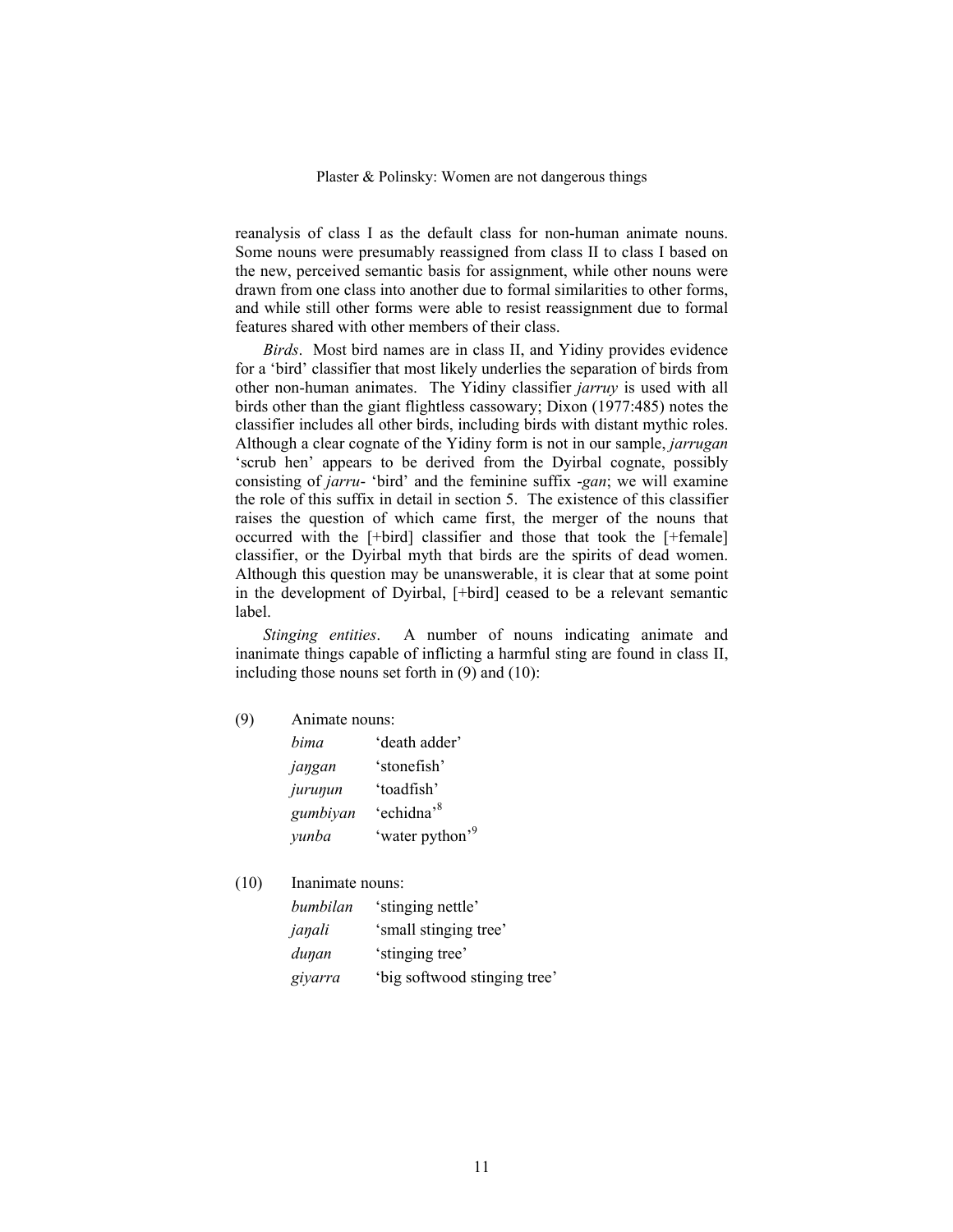Yidiny similarly possesses a classifier for stinging animate and inanimate nouns. In the coastal dialects of Yidiny, *jama* is used with stinging trees, dangerous snakes, centipedes, and various other items, including medicine, due to its unpleasant taste; however, Dixon also notes that *jama* is most commonly used to refer to snakes, and sometimes seems to be used as a generic term for 'snake'. (Dixon 1977:494) The tablelands dialects use the classifier *wirra* rather than *jama*, but with the range of entities in the class is the same. Despite Dixon's claim that the classifiers *wirra* and *jama* referred "effectively to 'dangerous thing'" (Dixon 1977:494), we believe that the actual unifying characteristic is the ability to cause harmful stinging. The classifier appears to be used with a very limited subset of items that pose danger or are capable of causing harm, but the subset of items covered by *jama* all appear to be capable of stinging the Dyirbal in a harmful way.

*Water and water-related items*. The water-related items found in class II include the following nouns:

| 'water bag, tree from which water bag is made' |
|------------------------------------------------|
|                                                |

Just as class III, which is limited to edible items, shows the importance of a [+edible] label, we propose that Dyirbal originally had a 'potable' classifier. We propose that members of that class merged with feminine nouns in class II. The evidence for such a class comes from the availability of similar classes in other Australian languages as well as from Dyirbal-internal facts.

Starting with external evidence, Murrinh-Patha, a Daly language of Australia, possesses just such a classifier: *kura*, which is used with "fresh water and associated concepts, as potable fluids, … and different collective terms for fresh water like 'rain' or 'river'." (Walsh 1993:109) Examples of nouns placed in the 'fresh water' class follow:

| (12) | kura ngipilinh | creek, river         |
|------|----------------|----------------------|
|      | kura yelyel    | 'rain'               |
|      | kura thurrulk  | 'beer (=foam water)' |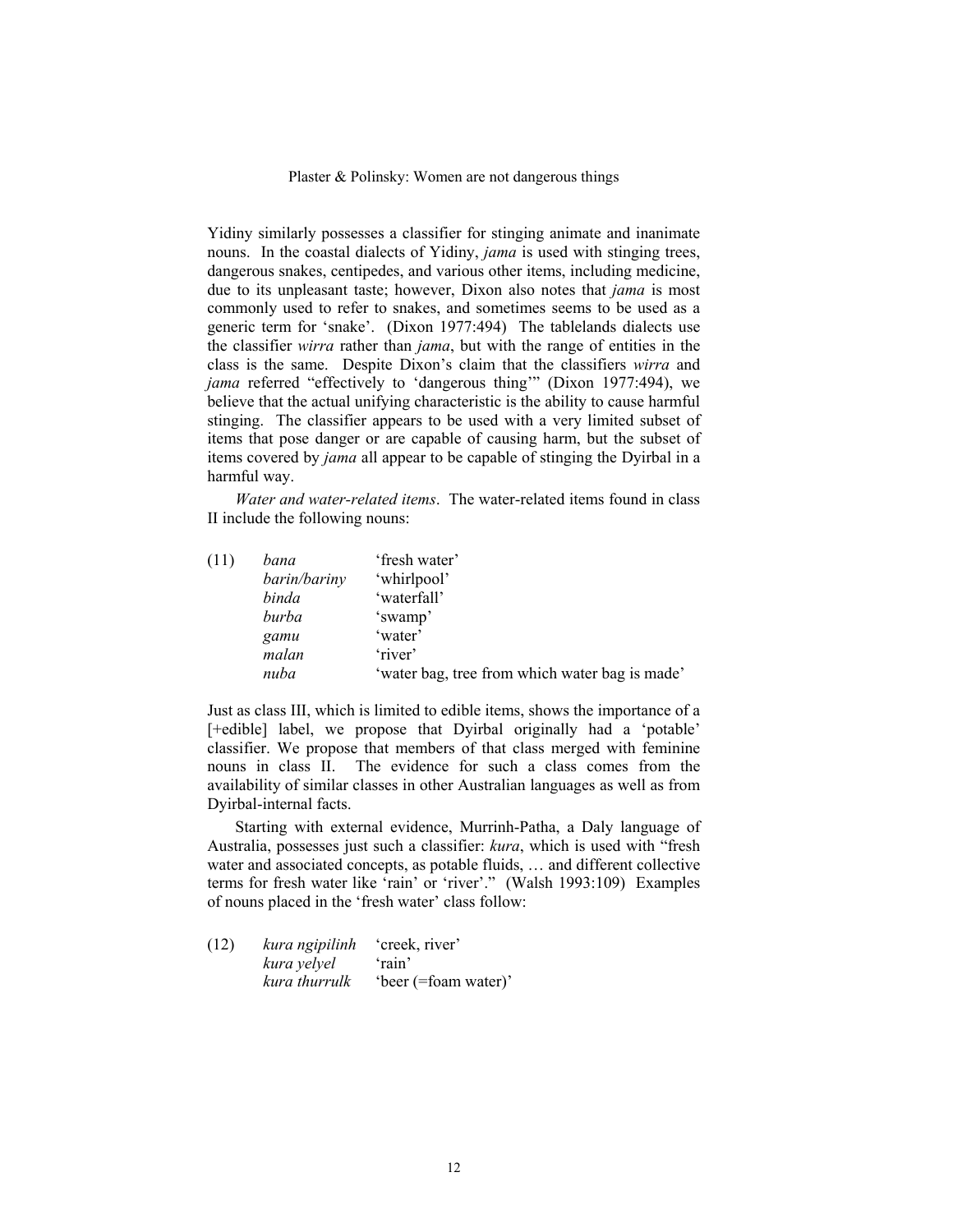Walsh speculates that Murrinh-Patha possesses this classifier due to the prominent place held by fresh water in Murrinh-Patha culture. Like Dyirbal, Murrinh-Patha possesses a classifier for non-meat edible items; thus, both languages show a semantic class for edible items, and we propose that both also possess, in the case of Murrinh-Patha, and possessed, in the case of Dyirbal, classifiers for fresh water, or potable, items.

Next, Yidiny provides additional evidence for the classifier that we propose for Dyirbal. Dixon (1977:481) states that the Yidiny classifier *bana* applies to "basically 'any drinkable liquid'", including the words for 'fresh water', 'river', 'swamp', 'tide', and 'beer', and notes that "the use of *bana* with *biriny* 'salt water' was something of an embarrassment" for his informants. The Dyirbal cognate of Yidiny *bana* is found in class II: *bana* 'fresh water'.<sup>10</sup>

The proposal that Dyirbal originally had a class of [+fresh water] items is further supported by the assignment of *banjin* 'salt water, sea' to class IV, which neither Dixon nor Lakoff discuss.<sup>11</sup> The assignment of 'salt water, sea' to class IV demonstrates either the break-down of the semantic-based system that Lakoff and Mylne wish to find in Dyirbal, or the existence of an earlier small class of [+fresh water] items, which never included *banjin* in the first place. Without evidence that *banjin* was ever assigned to class II, we find the latter explanation more convincing and parsimonious: it requires a simpler, more coherent semantic subclass and no reassignment of class for *banjin*.

*Inanimate nouns related to the concept of fire*. The fire-related words found in class II can also be traced to a separate classifier in the former system. The fire-related items found in class II include:

| (13) | bugan  | 'brush fire'                                        |
|------|--------|-----------------------------------------------------|
|      | buni   | 'fire'                                              |
|      | jidu   | tree species, and lighted torch made from the tree' |
|      | jilin  | 'coals'                                             |
|      | jilman | 'firestick'                                         |

Again, both Murrinh-Patha and Yidiny reveal that fire-related items are sufficiently distinct and relevant to form a semantic class serving as the basis for a classifier. As we propose for Dyirbal, Murrinh-Patha possesses a classifier for fire and things associated with fire, namely *thungku* (Walsh 1993). Examples of its use are shown in (14):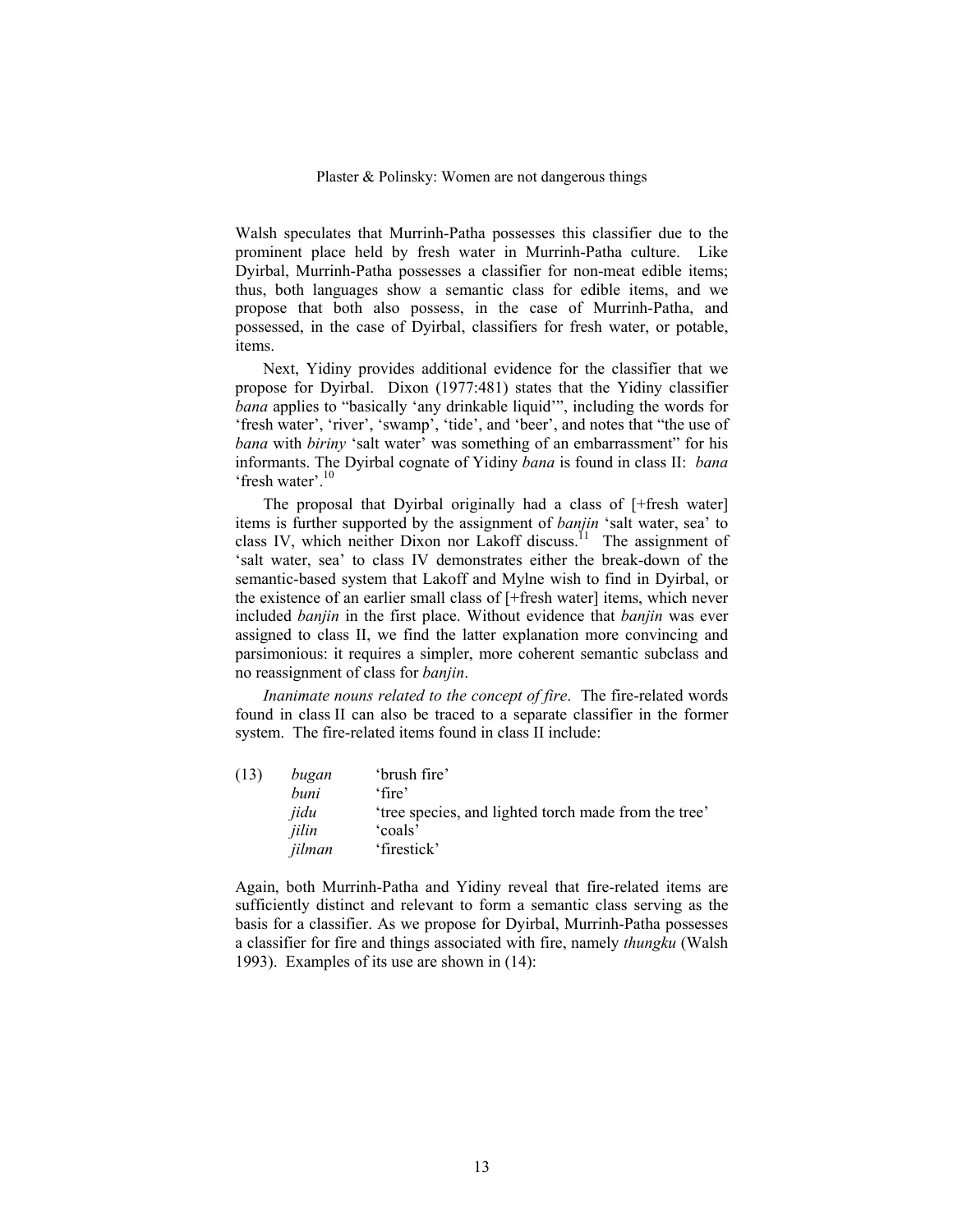# (14) *thungku thay* 'firestick; firewood' *thungku len* 'hot coals' *thungku methith* 'matches'

Among Yidiny's classifiers is *buri*, which is used with "nouns referring to fire, sparks, charcoal, a light, etc." (Dixon 1977:481). These are precisely the nouns found in Dyirbal class II. The exclusion of 'sun' and 'lightning' from the scope of the Yidiny classifier makes the correspondence even more certain: 'sun' and 'lightning' are both class I nouns in Dyirbal. Again the Dyirbal cognate to the Yidiny classifier is found alive and well in class II: *buni* 'fire'.

Although only the semantic groups described above remain in Dyirbal at the time of Dixon (1972), the original classifier system likely contained many more classifiers that can no longer be identified as synchronic semantic classes. The number of classifiers in a typical classifier system is much higher than the usual number of genders found in a gender system. For example, Mandarin has over forty classifiers, although some of them are very rare (Erbaugh 1986); adult Japanese has several dozen classifiers (Matsumoto 1993), and Thai has over sixty (Hundius and Kölver 1983). Similarly, Dixon (1977) identifies 23 classifiers in Yidiny.

Gender systems can develop from classifier systems through the collapse of a larger number of classifiers into a smaller number of genders, with generic nouns such as 'woman', 'man, and 'animal' serving as class cores (Corbett 1991:311-312, 317). During the development of the Dyirbal classifier system into the present gender system, different classifiers merged to create each noun class. Although classifiers themselves are semantically based, the composition of the genders resulting from such a merger are not necessarily driven by the semantics of the classifiers; although one may expect classifiers for clearly semantically related concepts (such as 'edible' and 'potable') to merge, semantically unrelated classifiers may merge based on shared formal features or for no clear reason.

The correspondences between the classifier classes identified above and the resulting noun classes in Dyirbal are as follows: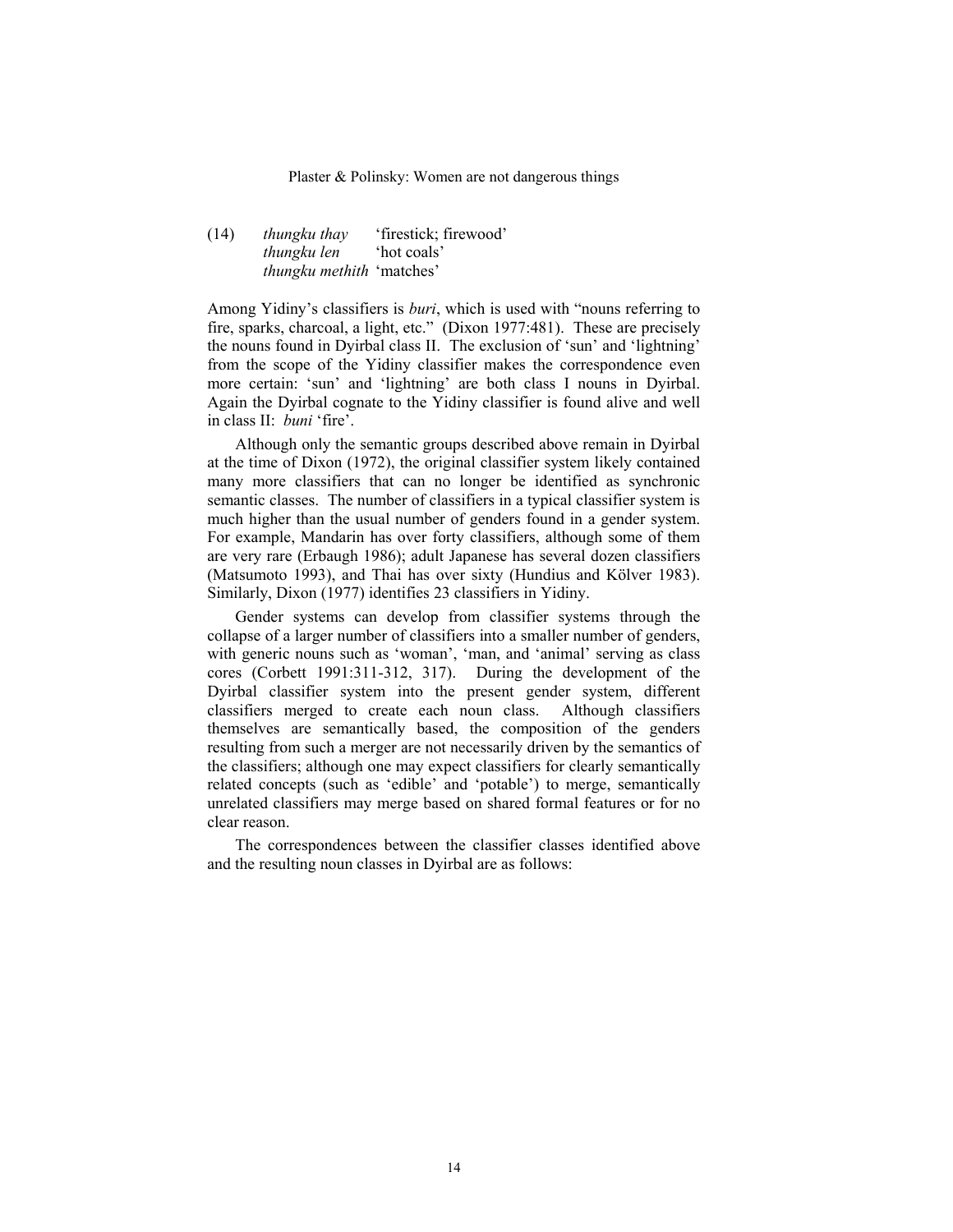(15) Dyirbal classifier classes > Dyirbal noun classes

Class I [+male], [+edible animate]

Class II [+female], [+bird], [+fire], [+fresh water], [+stinging]

Class III [+edible non-animate]

Class IV everything else

The merger of several of the classes we have identified can be motivated straightforwardly based on the semantic characteristics involved. As we will discuss below, [+male] and [+female] appear to be the semantic cores of classes I and II, respectively, as in Banjalang, and the distinction between animate and inanimate nouns in Dyirbal is strong. All animate nouns fall within classes I and II; while classes I and II contain some inanimate nouns, no animate noun appears in class III or class IV. Accordingly, it appears that animacy was likely a driving factor in the development of the noun class system.

Focusing on *animate* nouns, a merger of the [+male] class with the [+edible animal] class led to the exclusion of those animate nouns that are not edible. Since only two classes, I and II, include animate nouns, this entailed that animates which were not [+edible animal] ended up in class II: any other animals that were not identified as 'edible', including dogs, flies, grasshoppers, spiders, and worms, were placed into class II. Similarly, animates capable of inflicting a harmful sting were not identified with human females, but were placed in class II due to their animacy. As non-edible animals, they could not be placed in the other animate class, class I; this left only class II available, and the entire set of [+stinging] items was drawn into class II.

However birds are a problem for this proposal: they are included within the scope of the [+edible animate] classifier, for example, in Yidiny, but they are in class II, rather than class I as expected. This may indicate that the merger of birds with human females occurred at an early stage during the collapse of the classifier system, possibly due to formal attraction or analogy, or the early identification of birds with the spirits of dead human females.

One possible attractor is the feminine suffix, -*gan*, which is found in a number of languages on the east coast of Australia (see Dixon 1972:12-13 for references), including Banjalang (Crowley 1978:37). As mentioned above, Dyirbal *jarrugan* 'scrub hen' appears to be derived from the Dyirbal generic noun or classifier corresponding to the Yidiny classifier *jarru*, possibly consisting of *jarru*- 'bird' and the feminine suffix –*gan*.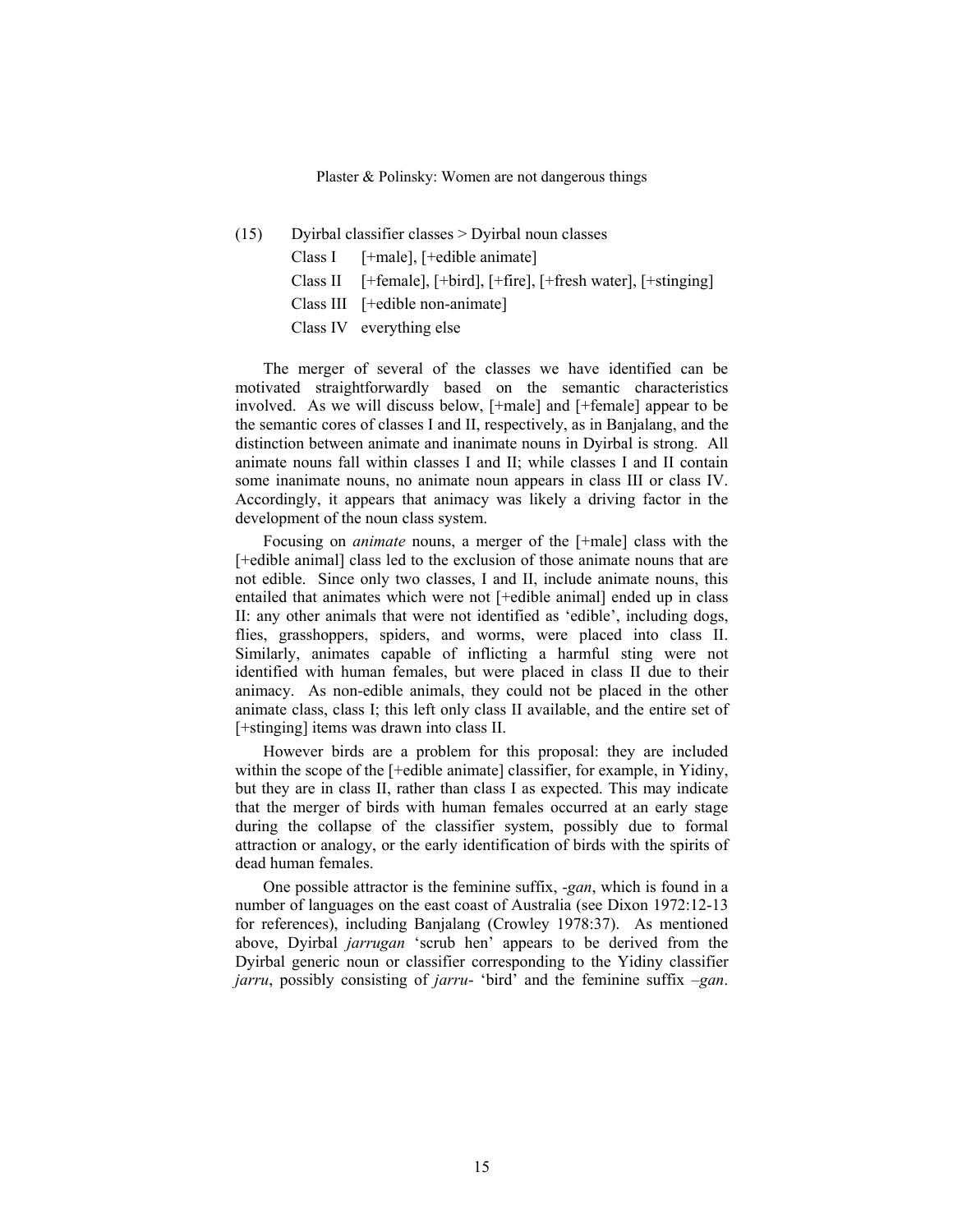Identification of the ending *gan* with the feminine suffix –*gan* could easily have led to the form being attracted into the class for human females.

Other bird names in our sample contain formal features identified with class II. In assigning gender to a new noun, a speaker may classify it on the basis of formal similarity with familiar nouns (rather than semantics), especially if the initial or final segments of the noun resemble a pattern than a speaker recognizes as associated with a particular class. In addition to the salient suffix –*gan*, a crucial role in formal analogy belongs to stressed segments. The role of stressed segments in the division of nouns into classes is well-known from familiar Indo-European languages; for instance, Latin or French gender assignment can be successfully explained by appealing to stressed endings (Corbett 1991: Ch. 2, 3; Tucker et al. 1977; Lyster 2006). In Dyirbal, the stress is invariably on the first syllable, and we find strong evidence indicating that the initial syllable played a role in creating formal analogy that could facilitate class mergers.

For example, *yimalimal* 'welcome swallow' begins with *yi*-, which is strongly correlated with class II and is the initial syllable of *yibi* 'woman'; all animate nouns in our sample with the initial syllable *yi*- are placed in class  $II<sup>12</sup>$  In addition, several bird names begin with *bi-*, which is also strongly correlated with class II membership, likely due to the association with the form *bibi*, which appears in various Pama-Nyungan languages with the meaning 'woman', 'mother' or '(female) breast' (O'Grady 1998). 'Whistle duck', 'large parrot', and 'white ibis' all begin with *bi*-. We will discuss each of these formal features in detail in section 5, but we would like to emphasize that the existence and salience of these features was probably the initial motivation for the classification of birds with human females.

Of the *inanimate* classes, the class of edible inanimate items was clearly the most salient, as attested by its status as the sole semantic class found in class III. As with the merger of names for birds and human females, we propose that the merger of fire- and water-related items with the other members of class II was due to existence of formal attractors and not any semantic identification between human females and fire or fresh water. For example, *bugan* 'brush fire' ends in –*gan*, which is identical to the feminine suffix *-gan*. Likewise, *binda* 'waterfall' begins with *bi*-, which we have also identified as a formal feature associated with class II (see section 5).

Formal features allow us to directly account for two of the prime examples for the "domain-of-experience" rule in (3): *garri* 'hairy mary grub' and *yarra* 'fishing line'. Although we would expect to find *garri* in class I, the default class for animate nouns, it appears in class II. Dixon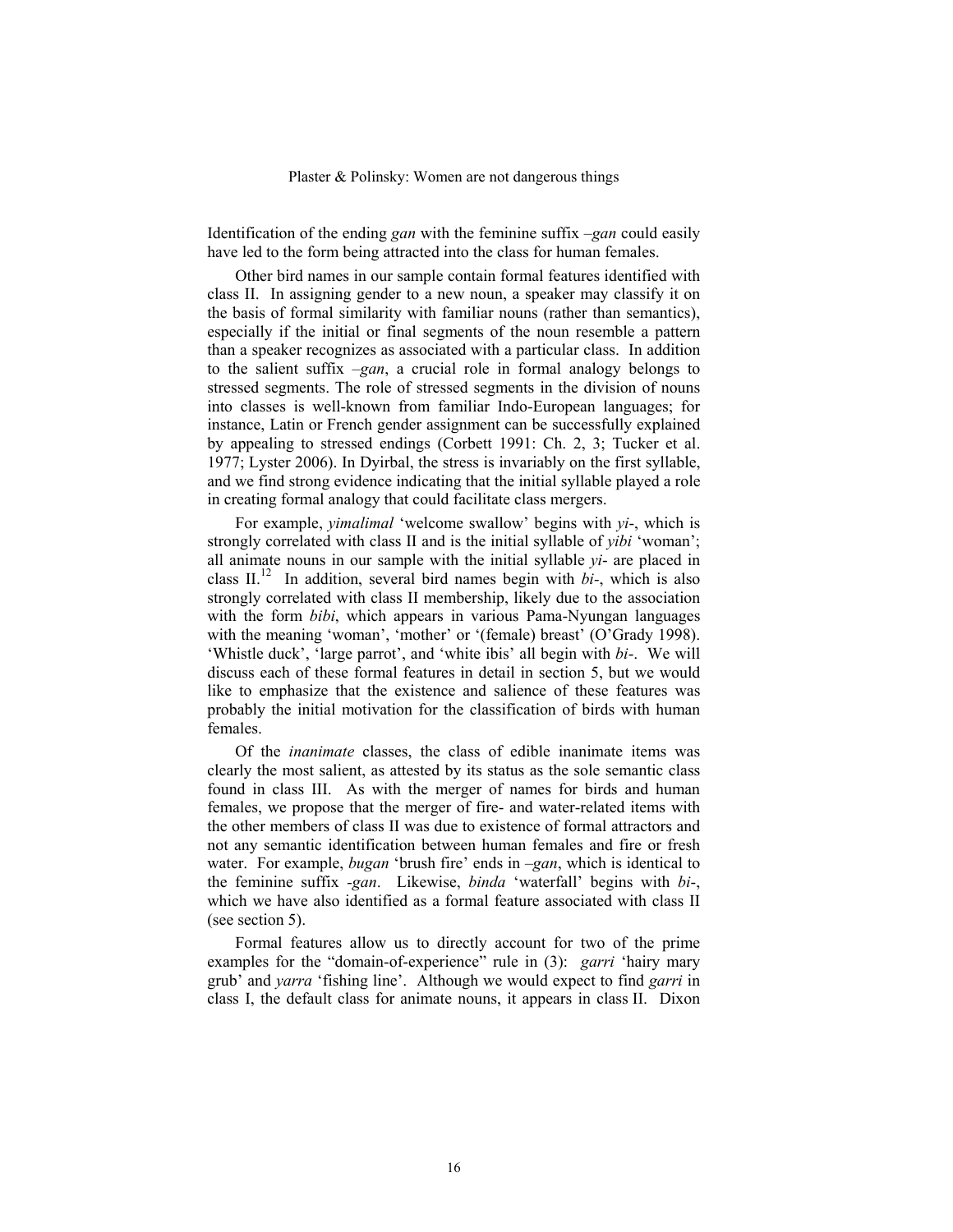(1972:310) explains its classification as due to its semantic association with the sun, noting that "its sting is said to feel like sunburn". However, Dixon makes nothing of the exact correspondence between the forms *garri* 'sun' and *garri* 'hairy mary grub', or that this correspondence provides a more direct explanation for the class assignment. Put more directly, we propose that *garri* 'hairy mary grub' is not a class II noun because its sting is similar to the effect of spending too much time in the *garri* 'sun', but because its form is identical to *garri*.

In fact, recognizing that formal attraction led to the placement of both nouns in class II allows us to explain the assignment of *garram* 'garfish' to the same class. Although most fish are assigned to class I, a few fish, including garfish and stonefish, are assigned to class II, which Dixon and Lakoff attribute to the operation of the important-property rule, provided in (4); under their analysis, a subset of fish possess an important property ("harmfulness"), and this property is marked by placing these fish in a different class from other fish. However, while stonefish are, in fact, harmful, garfish are not; no Australian garfish species is known to be dangerous or harmful, although the members of one species are "described as 'pugnacious … but are incapable of inflicting anything like a serious wound'". (Mylne 1995:395) This and certain other assignments of nonhuman animates to class II led Mylne (1995) to question Dixon and Lakoff's determination that harmfulness underlies the assignment of these non-human animates to class II.

As noted above, we propose that the Dyirbal classifier class corresponding to Yidiny *minya* merged with the class of male humans to form class I. Under this scenario, 'garfish' was originally placed in class I as 'edible', while 'stonefish' and 'toadfish' were excluded from class I as not 'edible', just as 'garfish' is *minya* in Yidiny, while 'stonefish' and 'toadfish' are not. Accordingly, the assignment of 'garfish' to class II is similarly unexpected.

 We propose that the assignment of *garram* 'garfish' to the same class as *garri* 'sun' and *garri* 'hairy mary grub' is due to the phonological shape of the left edge of each word. No other animate noun in our sample begins with *garr*-; all three—the sun being animate by myth—are assigned to class  $\overline{II}$ <sup>13</sup>

A similar argument can be made for the assignment of *yarra* 'fishing line'. Although, as an inanimate noun, we would expect to find *yarra* in class IV, it is found in class I. This unexpected classification is explained by Dixon as due to the semantic connection between men and fishing. However, the phonological similarity between the actual form for 'man', *yara*, and 'fishing line', *yarra*, more directly explains the class assignment.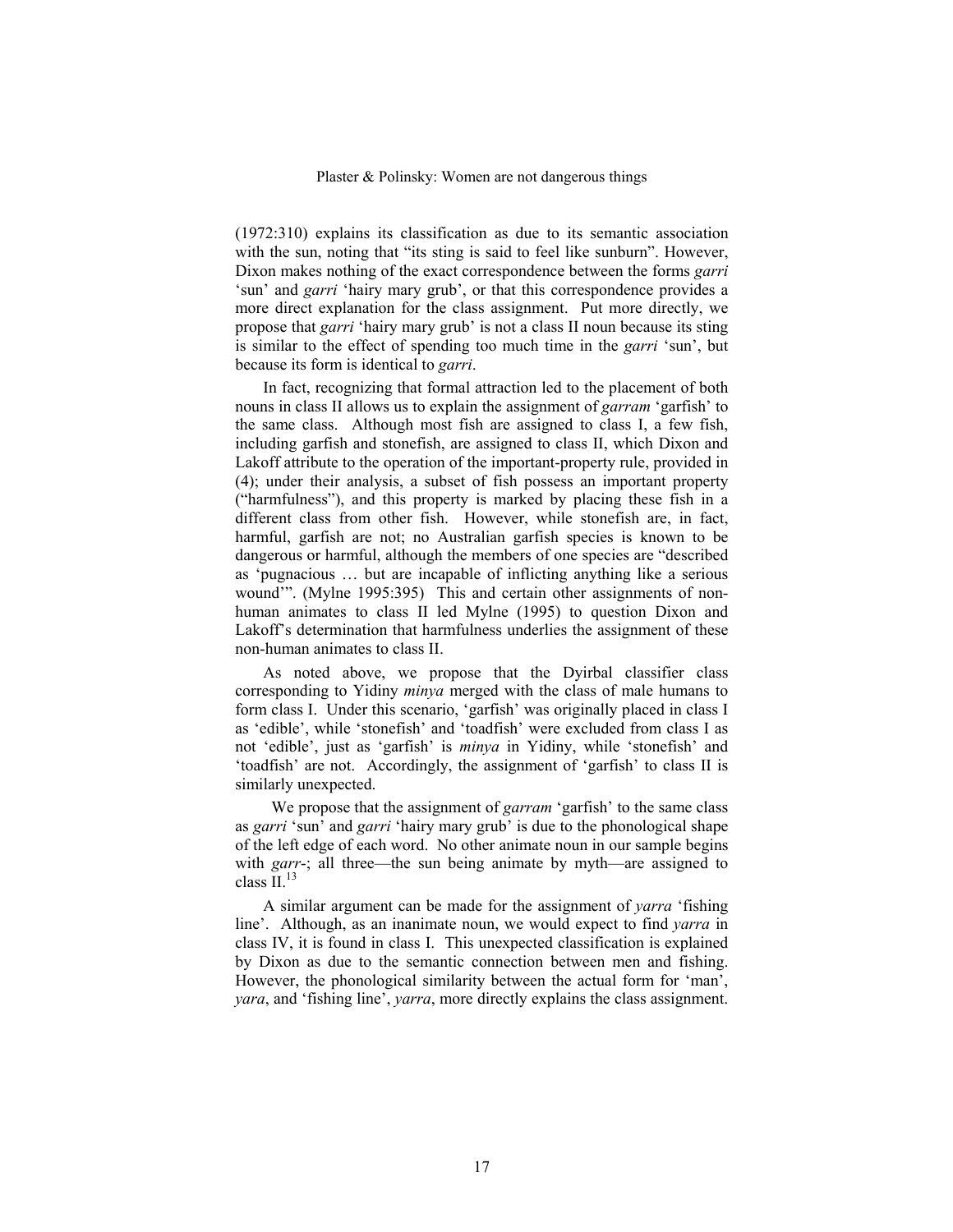These forms are identical except for the rhotic in each form. Although /r/ and /rr/ are phonemes in traditional Dyirbal, as shown by the minimal pair in question, the /r/ and /rr/ distinction appears to have been breaking down at the time of Dixon (1972), as shown by consistent dialectal differences in the presence of /r/ or /rr/ word-finally, as in the forms for 'navel', *jujur* in the Dyirbal and Mamu dialects but *jujurr* in the Giramay dialect, and 'urine', *jujar* in the Dyirbal and Mamu dialects but *jujarr* in the Giramay dialect. Thus, we propose that the rhotic distinction was not sufficiently salient to prevent the attraction of *yarra* 'fishing line' into class I on the basis of *yara* 'man'. This proposal receives support from the observation that the distinction between the two phonemes is almost lost in YD.<sup>14</sup>

 The identification of formal features by speakers may either encourage the reassignment of a noun from its semantically expected class to the class with which the formal feature is associated (as in the case of *garri* 'hairy mary grub', *garram* 'garfish' and *yarra* 'fishing line'), or prevent the reassignment of a noun from a semantically unexpected class—but with which the formal feature is associated—to another, semantically expected class.<sup>15</sup> The result of either scenario is identical: a noun's class agrees with the formal feature that it carries.

If the origins that we propose for the noun class system are correct, the language documented by Dixon (1972) represents an intermediate stage in the expected development of the noun class system. The semantic criteria for certain classes have changed over time as speakers in general and child learners in particular were faced with the task of identifying the system's underlying principles, as shown by the shift from [+edible animal] to [+non-human animate] as a component of class I. The difficulty of identifying these semantic principles became even more troublesome once reclassifications began to occur on the basis of formal features. If given sufficient time, we would expect the number of exceptional classifications in the Dyirbal system to dwindle, and the vast majority of nouns to be classified simply and straightforwardly on the basis of a small number of core semantic classes and clear formal features.

### **5. Motivating Dyirbal noun classifications synchronically**

In accounting for synchronic gender classification it is important to approach it from the standpoint of learnability. When faced with the task of determining which noun class to associate with each noun, a Dyirbal child is not able to draw on sophisticated semantic concepts and connections that either adults (seeking to justify the class associations that they have learned)<sup>16</sup> or linguists (seeking to find an underlying order in the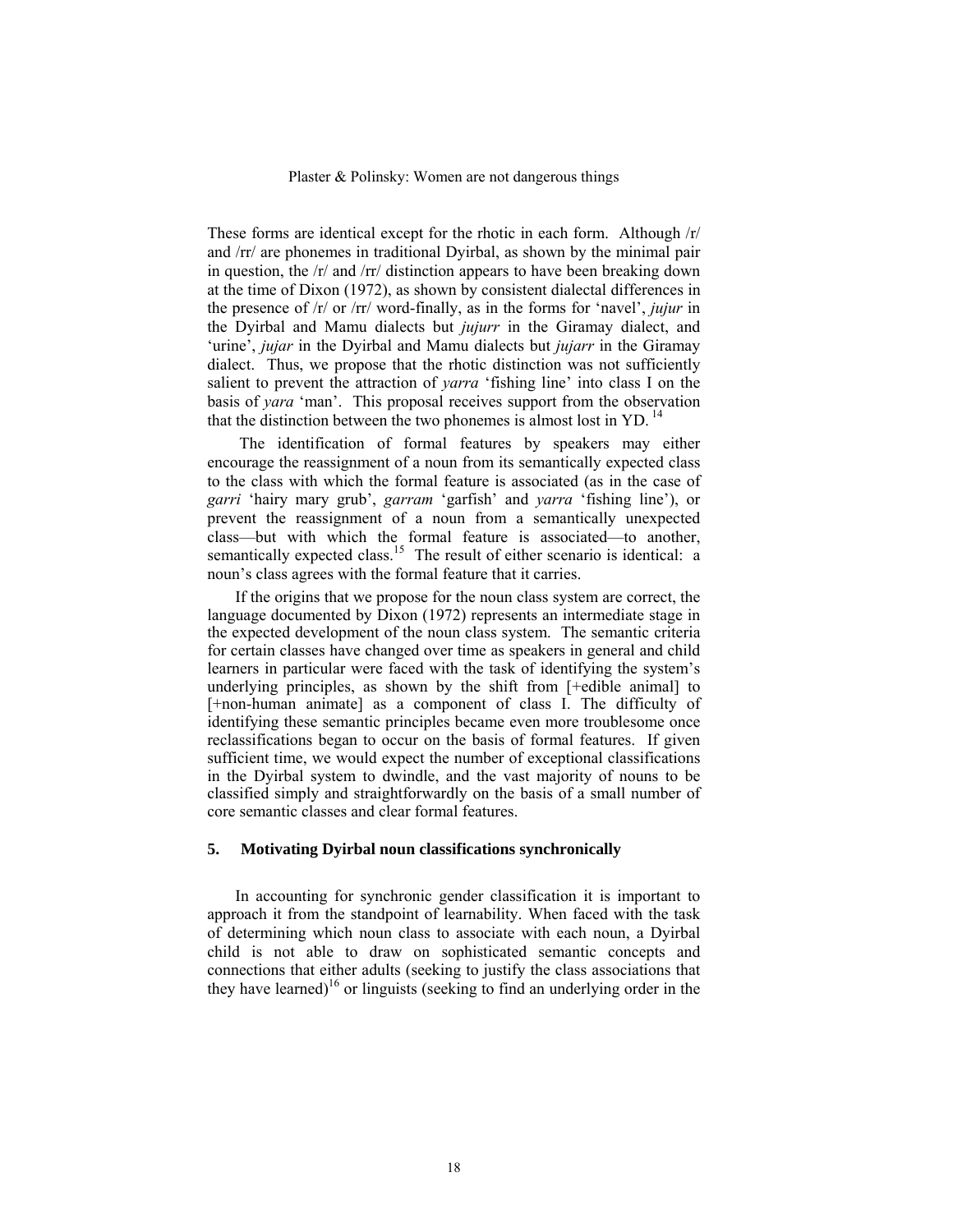system) may come up with. A child has no inherent (or learned) association of women with dangerous things, as Lakoff argues, or as an "other" and "associated with the disruption of harmony of living", as Mylne (1995:387) proposes. Since many of the concepts that Lakoff and Mylne identify as underlying the Dyirbal noun class system are beyond the scope of young children's understanding, the systems posited by Lakoff and Mylne would be nearly impossible for children to learn. Unless we expect Dyirbal children to have memorized all class associations by rote until such time as they could understand the complex concepts and relations posited by the semantic accounts, the existing explanations of the Dyirbal gender system are untenable.

While complex mythological associations that require rote learning, abstract knowledge, and vast cultural experience are unlikely for a 2 year old, developmental psychology shows that children under the age of one are able to differentiate such basic categories as 'human', 'animate', 'male', 'female', 'mobile' (Gentner and Namy 1999, Namy and Gentner 2002; Kellman and Arterberry 1998; Mandler 2004, among many others). Remarkably, these categories match the basic semantic categories involved in gender assignment across languages (Corbett 1991:7-30, 82-89), and we can reasonably expect such a core to be present in our system. With nouns that fall outside of those semantic cores, one could expect a child to make errors and to reassign the nouns on the basis of some other salient cues, most likely the phonological form of a word. For example, children should learn quickly that males and most non-human animates belong in class I, females in class II, edible items in class III, and inanimate things in class IV. A child faced with the need to determine which class marker to use with *jirrga* 'eel-spear' and *baŋgay* 'spear' will place them in class IV with the other inanimate nouns that the child knows, rather than class I and II, respectively.

### *5.1 Semantic core*

 Turning to the composition of noun classes in Dyirbal, we find that classes I through III have a well-defined semantic core. This core is reinforced by the fact that nouns denoting the relevant concepts do not appear elsewhere, so the core is in a sense exclusive to the relevant class. Nouns referring to male humans appear only in class I, while nouns referring to female humans appear only in class II. Consumable, nonbeverage items other than meat—a more accurate characterization than 'edible', which we use henceforth for the sake of brevity—appear only in class III. Examples are provided in (16).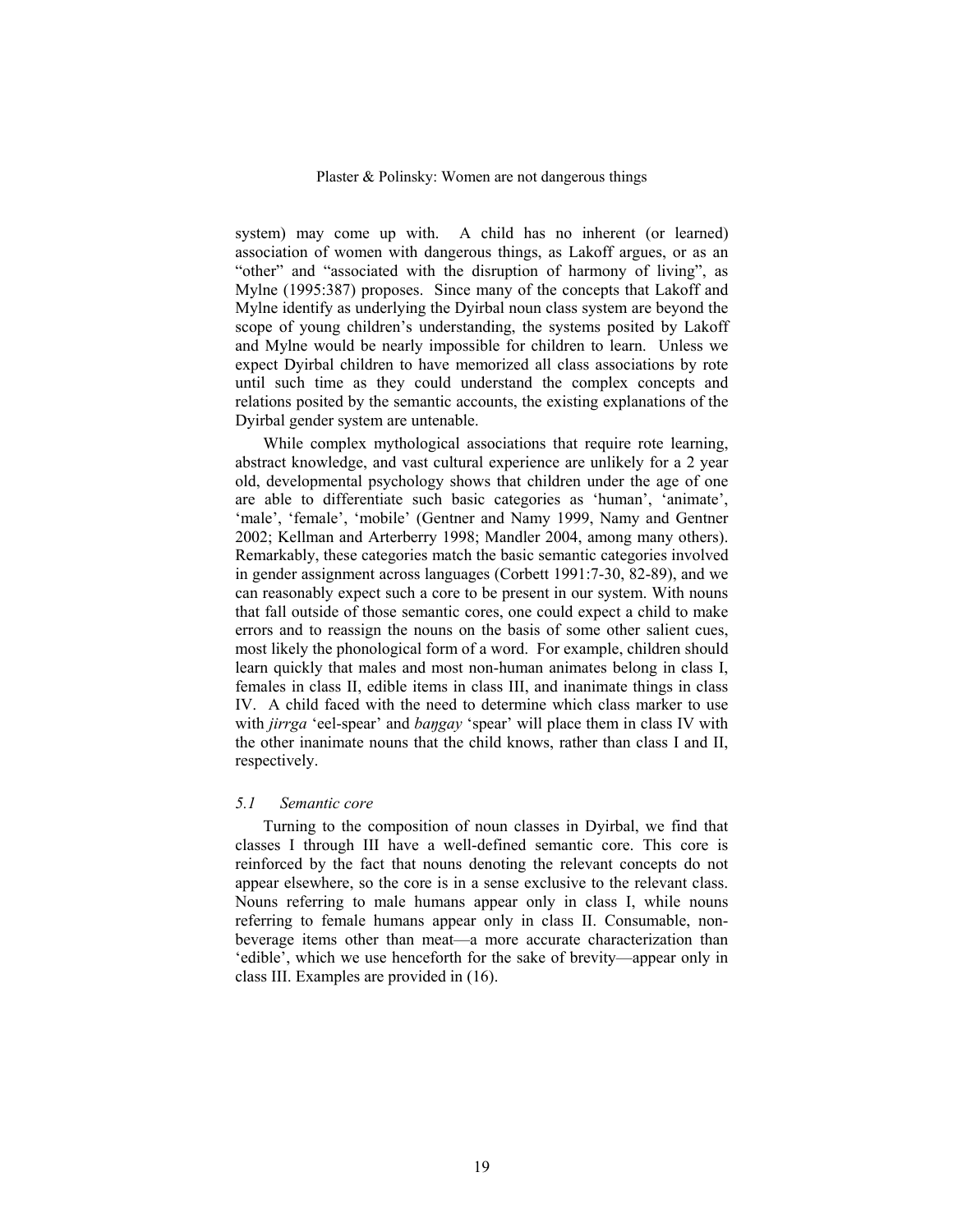- (16) a. Class I: [+male] *yara* 'man' *gaya* 'mother's younger brother' *wirru* 'husband'
	- b. Class II: [+female] *bulgu* 'wife' *jugumbil* 'woman' *gajin* 'girl'
	- c. Class III: [+edible] *jugur* 'wild yam' *gabi* 'gabi fig' *wuju* 'vegetable/fruit food (generic)'

Loanwords from English are also drawn into the relevant classes on the basis of the same semantic criteria, as shown in (17):

- (17) a. Class I *bulijiman ~ buliman* 'policeman' *waybala* 'white man'
	- b. Class II *mijiji* 'white woman'
	- c. Class III *binarra* 'peanut' *gaygi* 'cake' *laymun* 'lemon'

Thus, any [+male], [+female] or [+edible] nominal will be assigned to class I, class II and class III, respectively.<sup>17</sup> In addition, the majority of non-human animate beings, such as animals, fish and insects, appear in class I, and in fact comprise the majority of the class I nouns in our sample, while the vast majority of inanimate nouns are placed in class IV. Accordingly, class I appears to be the default class for non-human animate beings, while class IV is the default class for inanimate nouns.

While class III is a limited semantic class, only admitting edible items, and class IV is an elsewhere class, accepting nouns that are not assigned to any of the other three classes, $18$  classes I and II contain a variety of nouns that do not fall within the semantic classes identified in (13). The three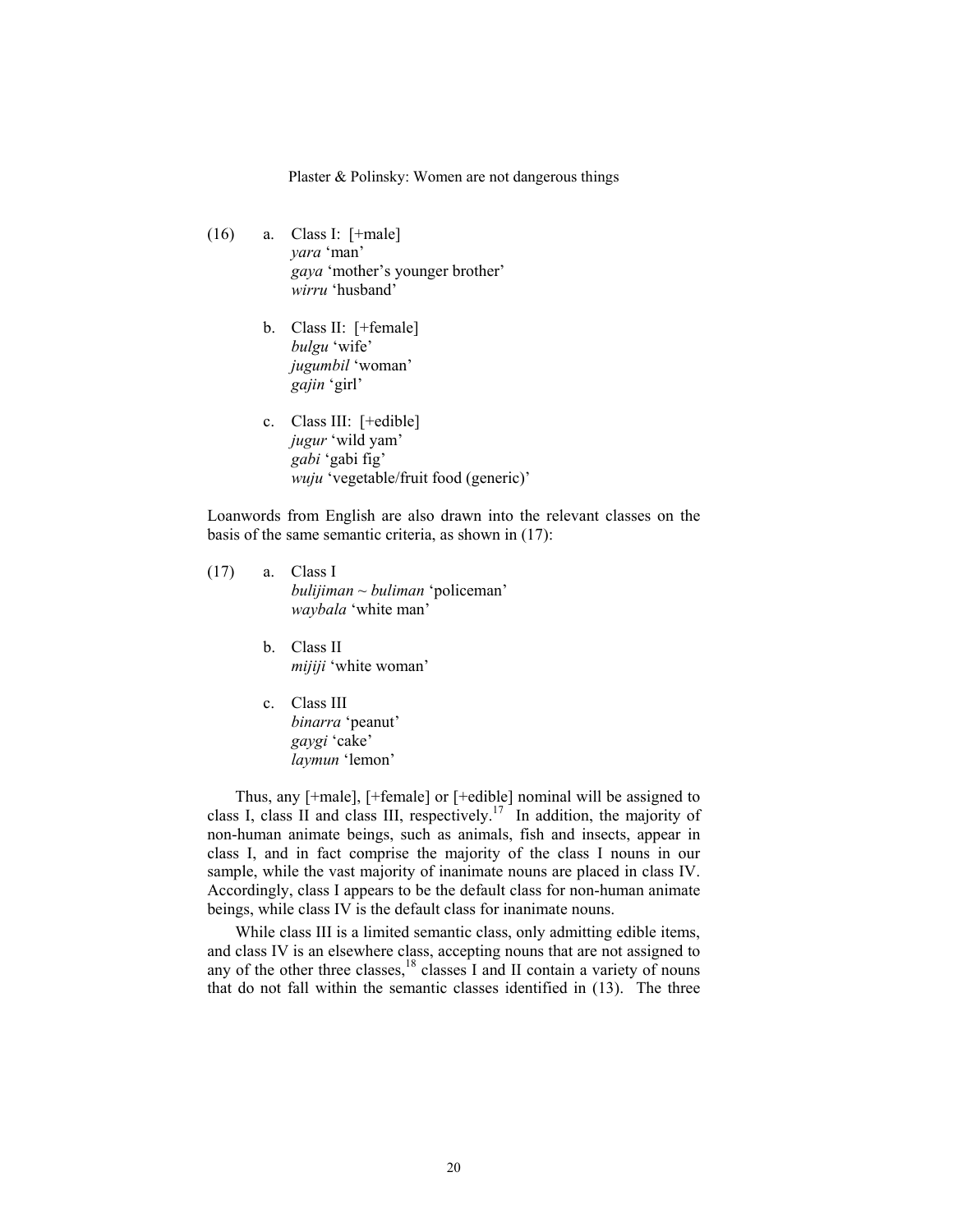smaller semantic classes that we identified in section 4, [+fire], [+fresh water] and [+stinging], account for the classification of certain inanimate nouns to class II. A decision tree for determining the assignment of Dyirbal nouns based on the above features is shown in (18).



While the previous accounts of the Dyirbal gender system sought a synchronic semantic basis for the assignment of every Dyirbal noun to its class, we propose that those nouns whose classification does not follow directly from (18) are classified on the basis of formal features or are remnants of the earlier classifier-based system which have successfully resisted reassignment due to their frequency of use.

### *5.2 Beyond the core: In search of synchronic motivations*

Recall that classes I and II contain certain nouns whose class assignment is unexpected. In addition to names of humans, classes I and II contain non-human animate nouns, as well as various inanimate items, including the words for 'sun', 'moon', and 'rainbow'. Although class I appears to be the default class for non-human animate beings, certain nonhuman animate beings appear in class II, including most birds and certain fish. If class I is the default class for animates, any animates found in class II require an explanation. Similarly, we must explain any inanimate nouns placed in these classes.

As emphasized by Dixon (1972, 1984, 1996), the role of folklore in Dyirbal culture is undeniable, and we agree that folkloric associations are likely responsible for the class assignment of at least some nouns found in class I or II. The categorization of words denoting celestial objects (stars, planets) is likely due to folklore. As Dixon explains, the moon is the husband of the sun in Dyirbal folklore, and accordingly *gagara* 'moon' is placed in class I and *garri* 'sun' in class II. Similarly, *yamani* 'rainbow' is a man in Dyirbal mythology, and assigned to class I. In addition,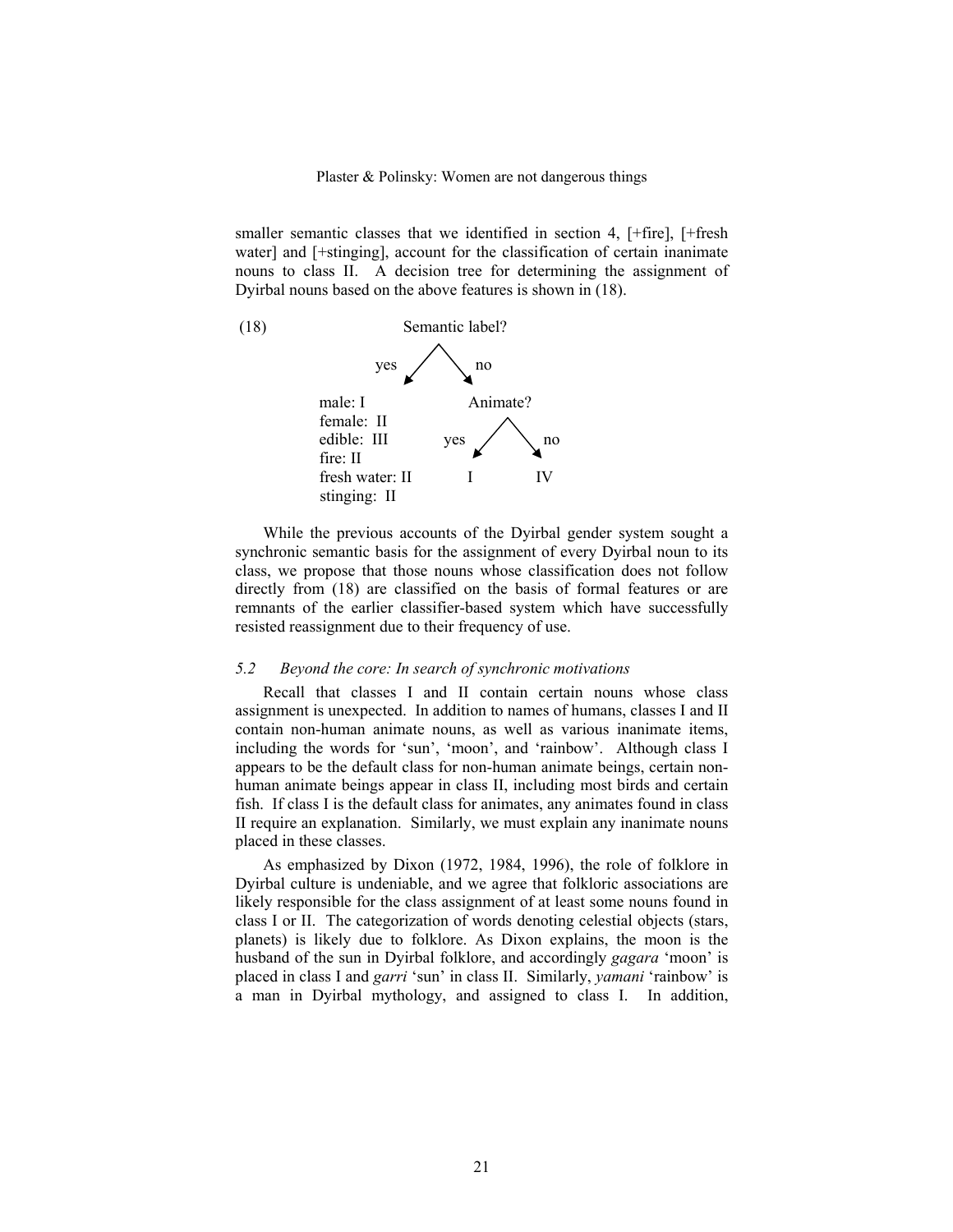according to Dyirbal folklore, birds are the spirits of dead human females, and most bird names are in class  $II<sup>19</sup>$  Similarly, crickets, which were excluded from the class of edible animals that formed class I, are assigned to class II because speakers liken them to 'old ladies'.<sup>20</sup>

Since the telling and retelling of folklore was such a part of Dyirbal society, from an early age children learned the mythological semantic label associated with these nouns, and this accounts for their gender assignment; it certainly helps in the learning of their gender that these words are few in number and presumably at least some of them are frequent. If certain words were not such an integral part of Dyirbal everyday conversation or story-telling, we would expect them to be susceptible to reassignment to class I, in the case of birds, or to class IV, in the case of inanimate nouns. In fact, these are precisely the reassignments that Schmidt (1985) documented in the language of the children and grandchildren of Dixon's Dyirbal consultants, as we will discuss in section 5.6.

The situation with the smaller semantic subclasses is similar. To the extent that a child is able to identify that nouns associated with water or fire or that are capable of harmful stinging are placed in class II, the association of these items with class II will remain. As we stated above, fresh water and fires both played a large role in Dyirbal daily life, and words relating to fresh water and fire do not appear in any other class. As a result, it is easy to believe that children received sufficient input to identify that fresh water- and fire-related items belong in class II.

Similarly, the class of 'stinging' items appears to remain a semantic class relevant to noun class assignment, but one that was breaking down at the time of Dixon 1972. The 'stinging' nouns in our sample include:

(19) Animate nouns:

| hima                          | 'death adder'         |
|-------------------------------|-----------------------|
| gabul                         | 'forest carpet snake' |
| gadambal                      | 'mangrove crab'       |
| gumbiyan                      | 'echidna'             |
| jangan                        | 'stonefish'           |
| jurunun                       | 'toadfish'            |
| <i>malayigarra</i> 'scorpion' |                       |
| marrigal                      | 'chicken snake'       |
| munilan                       | 'chicken snake'       |
| vunba                         | 'water python'        |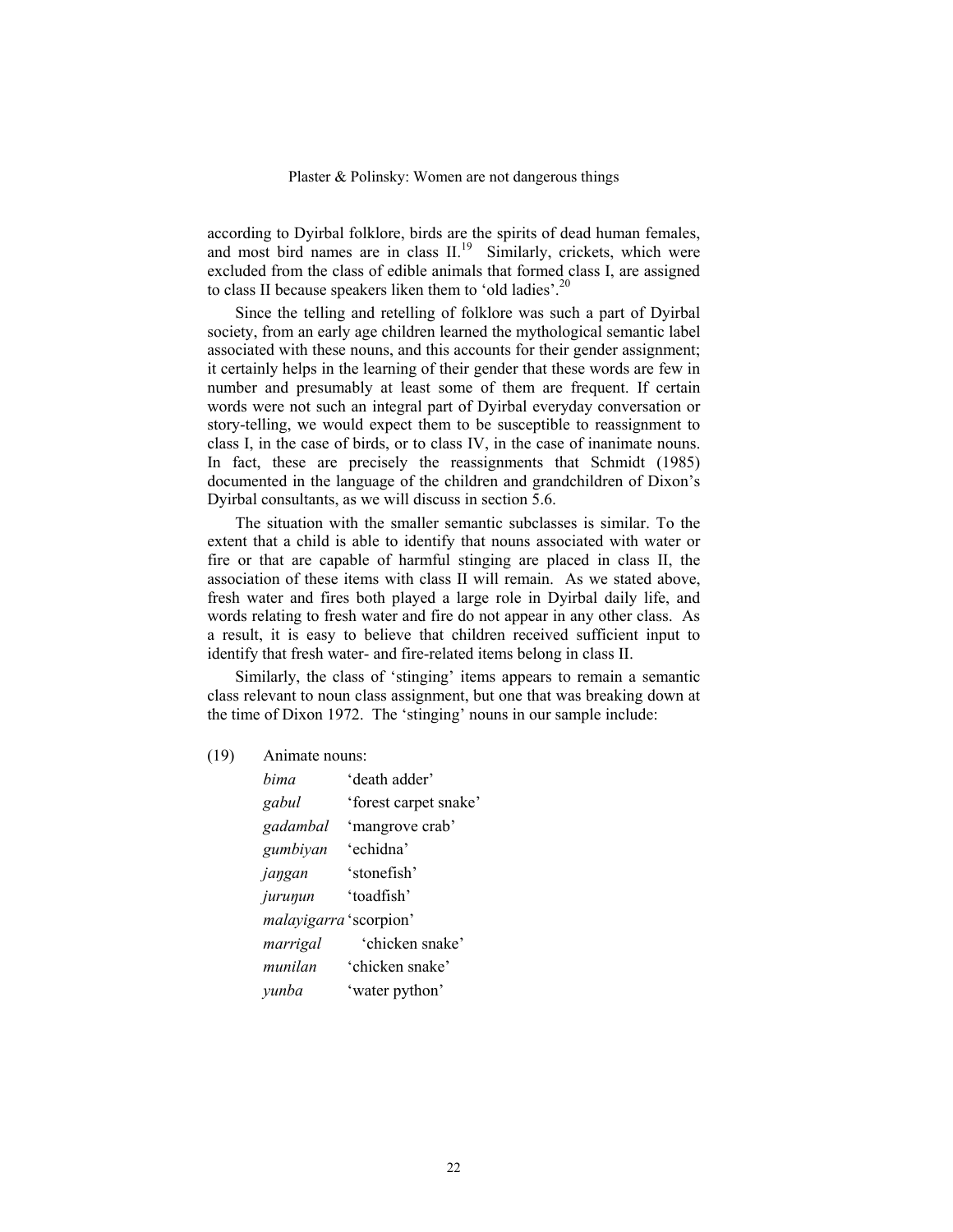(20) Inanimate nouns:

|         | <i>bumbilan</i> 'stinging nettle' |
|---------|-----------------------------------|
| janali  | 'small stinging tree'             |
| dunan   | 'stinging tree'                   |
| giyarra | 'big softwood stinging tree'      |

Although not all of the animates that we have identified as possible members of the [+stinging] class are poisonous, each is possible of causing a harmful stinging by biting, pinching or otherwise attacking a human. For example, although pythons are not poisonous, the water python is a particularly aggressive snake. Similarly, the mangrove crab can exceed 2 kg and possesses powerful claws.

We propose that the relevant semantic feature remains 'capable of inflicting a harmful sting' rather than simply 'dangerous' or 'harmful', as Dixon and Lakoff propose, as shown by assignment of harmful nouns to other classes. Many animals assigned to class I are capable of inflicting harm, including crocodiles, alligators, the brown snake (one of the most dangerous snakes in Australia), and the *bujimburran*, a stinking beetle that squirts fluid (and identified as a 'danger to eyesight') (Dixon 1984:148). Thus, due to the assignment of all stinging plants and the stinging animate nouns identified in (19) to class II, we posit that [+stinging] is a synchronic classification relevant for class assignment, albeit a weaker classification than the other classifications identified above. Just as [+fire] and [+fresh water] ceased to be semantic labels in Young People's Dyirbal (YD), Schmidt (1985) found that [+stinging] ceased to be a semantic label in YD; YD speakers reclassified members of the [+stinging] class to class I, in the case of animates, and class IV, in the case of inanimates (see also 5.6).

In sum, under the view proposed here, the semantic assignment of gender in Dyirbal was based on the following principles:



23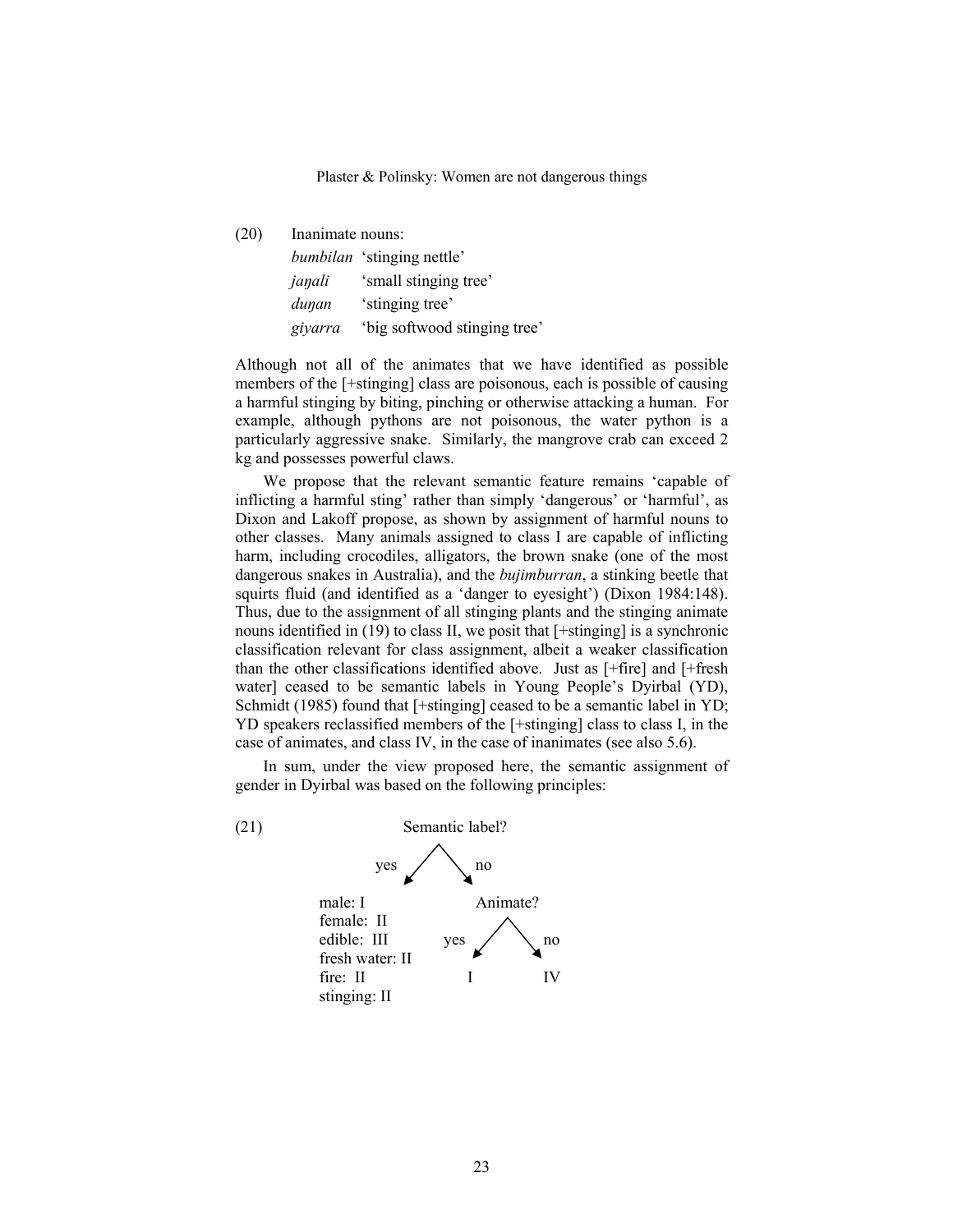Note that the semantic labels match some of the original classifiers that we hypothesized Dyirbal had; the range of these classifiers is also supported by the evidence from the classifier systems of related languages (see section 4). The development of larger gender classes resulted in the loss or bleaching of semantic motivation for smaller classes, and gradually resulted in a greater role of formal cues. Had Dyirbal stayed healthy as a language, and had not undergone attrition and gradual death under the encroachment of English, its four-class system may have developed further, with formal cues as criterial factors. Instead, the system underwent a significant reanalysis in Young People's Dyirbal, which we will discuss in section 5.6 below. Before turning to this new language, however, we would like to discuss the formal cues that were available in Traditional Dyirbal.

### *5.3 Beyond the core: Formal cues in gender assignment*

The formal features responsible for class assignment affect only the animate nouns in our sample. That such a restriction would exist is not surprising given the distribution of nouns across the Dyirbal classes. Animate nouns appear only in classes I or II, and both of these classes consist primarily of animate nouns. Inanimate nouns, on the other hand, appear predominantly in class IV. Upon determining that a noun is animate, a child learner knows that the noun will appear in class I or II, and the attractive strength needed to pull a class I noun into class II will be less than that required to place an inanimate noun into class II. While formal features that affect all nouns may also be present in Dyirbal, we have not been able to identify any in our sample.

*Yi-*. An example of a formal feature that affects only animate nouns is *yi*-, the initial syllable of the Dyirbal word for 'woman', *yibi*. Our sample contains the following Dyirbal words beginning with *yi*-:

| Noun        | Class | Gloss             |
|-------------|-------|-------------------|
| yirrinyjila |       | 'dragonfly'       |
| yibi        | П     | 'woman'           |
| yigarra     | П     | 'crayfish'        |
| yimalimal   | П     | 'welcome swallow' |
| yidir       | IV    | 'grass'           |
| yigan       | IV    | 'sky'             |
|             |       |                   |

Table 4: Dyirbal nouns in *yi*-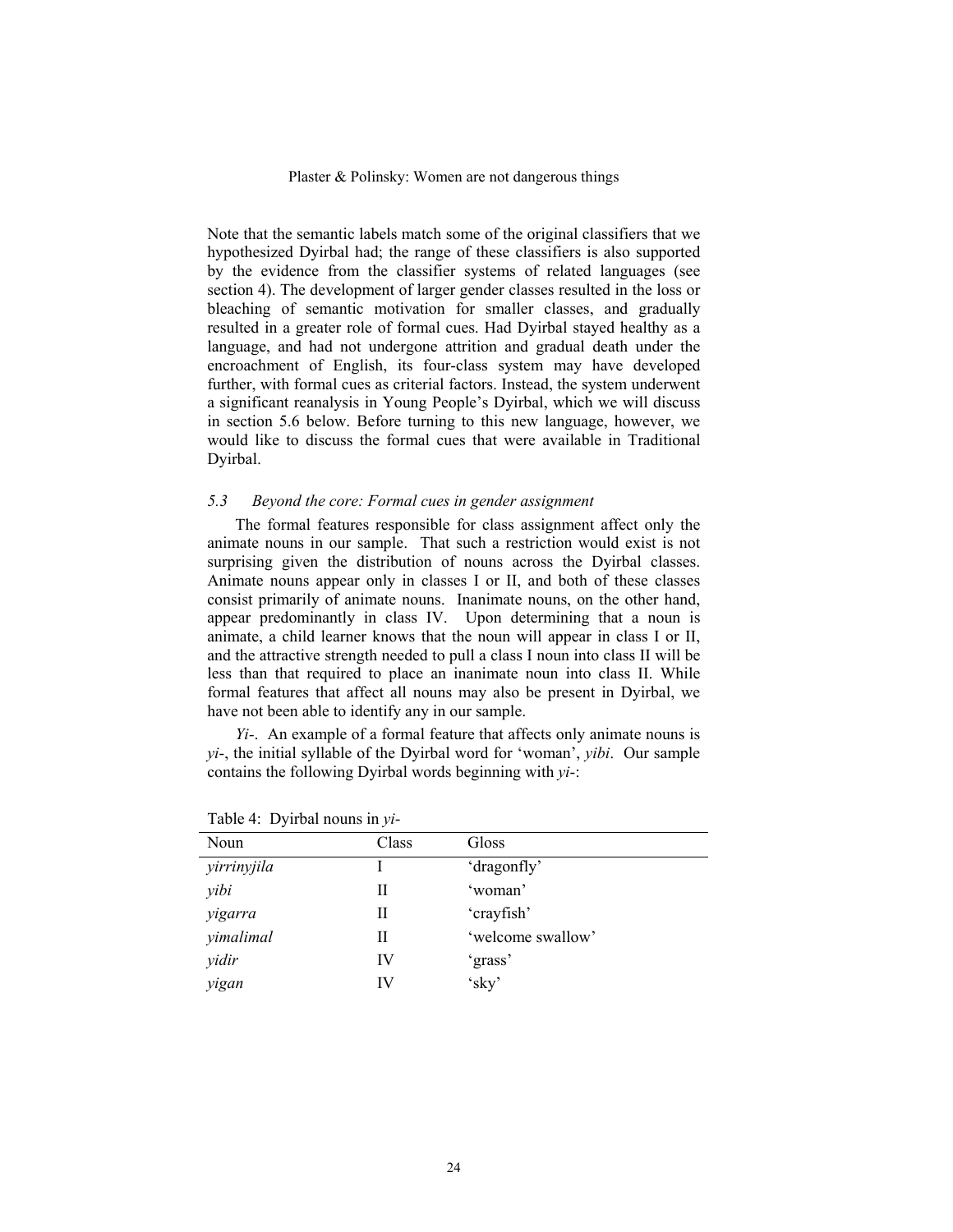| yila       | IV | 'feather'                        |
|------------|----|----------------------------------|
| yilal      | IV | 'song style'                     |
| yilan      | IV | 'feather'                        |
| yimburr    | IV | 'bad smells'                     |
| yinyji     | IV | 'wing of net trap; spirit place' |
| yingar     | IV | 'basket'                         |
| yirri      | IV | 'rotting material'               |
| yirribarra | IV | 'nectar of forest red gum'       |

As Table 4 shows, four nouns in our sample are animate: *yirrinyjila* 'dragonfly', *yibi* 'woman', *yigarra* 'crayfish' and *yimalimal* 'welcome swallow'. While *yibi* and *yimalimal* are expected members of class II as due to a [+female] semantic label, *yigarra* should appear in class I, the default class for non-human animates. We propose that *yigarra* was drawn into class II due to the identification of the class with animate nouns beginning with *yi*-.

The reason for the resilience of *yirrinyjila* to the formal feature is clear: the form shows vacillation of its initial segment between *y*- and *w*-. While the Dyirbal dialect of Dyirbal shows *yirrinyjila*, the Mamu dialect form is *wirrinyjila*. The same alternation is seen in one of the Dyirbal words for 'firefly', but this time between the Dyirbal dialect and Nyawagy, a closely related language; the form in the Dyirbal dialect is *yugiyam*, while its cognate in Nyawagy is *wugiyam*. Thus, it appears that the original form of both 'dragonfly' and 'firefly' began with *w*-, and that the *y*- forms are due to a development within the Dyirbal dialect.

As Table 4 also shows, none of the inanimate nouns beginning with *yi*are drawn into class IV; they are all in class IV, as otherwise expected. Since the source of the formal feature—the word for 'woman'—is animate, only nouns that are also animate are affected by the feature. As noted earlier, children from a very early age are able to distinguish 'animate' as a semantic category. Dyirbal shows a clear split of classification based on animacy, so it is not surprising that this split should also affect the operation of formal features.

*Bi-*. A related form for 'woman' provides another formal feature: *bi*-. A widespread word for 'woman', 'mother' and '(female) breast' in the Pama-Nyungan family is *bibi* (including Mbabaram *bib* 'breast', Muluridyi *bibi* 'breast', Nyganumarta *pipi* 'mother', Northern Nyungar *pipi* 'female breast', Kuku-Jalanji *pipi* 'breast', Kala Lagaw Ya *ipi* 'female, woman,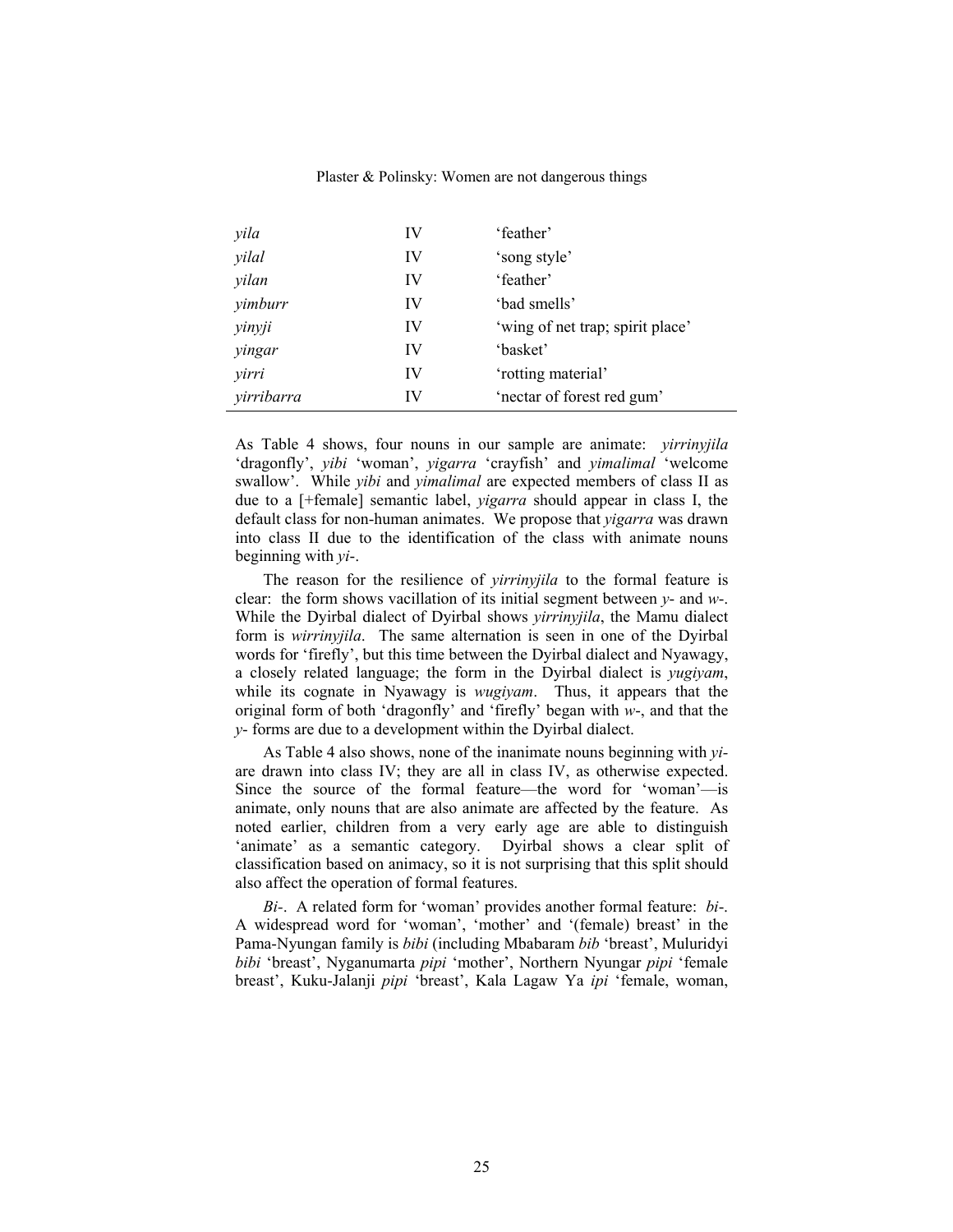wife'). Although the form is not in our sample, it is widespread in the region and may be related to *yibi*, discussed above. If we examine all of the forms in our sample that begin with *bi*-, we find the forms listed in Table 5. The number and variety of nouns beginning with *bi*- is larger than those with *yi*-, so we have also included the motivation for the class assignment of each noun. As expected, all animate nouns appear in classes I and II, and inanimate nouns appear in class III, if edible, or class IV otherwise (with the exception of *bigin* 'shield').

| Table 5: Dyirbal nouns in bi- |  |  |
|-------------------------------|--|--|

| Noun             | Class        | Motivation<br>Gloss<br>for<br>assignment               |                  |
|------------------|--------------|--------------------------------------------------------|------------------|
| bilngarriny      | I            | 'little jew fish'                                      | animate          |
| binyjirriny      | I            | 'small lizard'                                         | animate          |
| <i>bilmbu</i>    | 1/11         | 'widow/widower'                                        | male/female      |
| bimu(nyja)       | I/II         | 'father's elder<br>brother/sister (and<br>reciprocal)' | male/female      |
| bijuju           | П            | 'whistle duck'                                         | female           |
| bigi             | H            | 'pig'                                                  | $bi$ - + animate |
| bigin            | H            | 'shield'                                               | $-21$            |
| <i>bilmbiran</i> | H            | 'large parrot'                                         | female           |
| bima             | $\mathbf{I}$ | 'death adder'                                          | $bi$ - + animate |
| binda            | П            | 'waterfall'                                            | water            |
| bingay           | $\mathbf{I}$ | 'white ibis'                                           | female           |
| biyilbiyil       | П            | 'pee wee (magpie)'                                     | female           |
| binana           | Ш            | 'banana'                                               | edible           |
| binarra          | Ш            | 'peanut'                                               | edible           |
| bigay            | IV           | 'handle of basket'                                     | inanimate        |
| biguny           | IV           | '(finger/toe) nail'                                    | inanimate        |
| bilayŋgirr       | IV           | 'blanket'                                              | inanimate        |
| bilbara          | IV           | 'main track'                                           | inanimate        |
| hilu             | IV           | 'noise of a horn'                                      | inanimate        |
| birrgil          | IV           | 'frost, wintertime'                                    | inanimate        |
| biyinyji         | IV           | 'fence'                                                | inanimate        |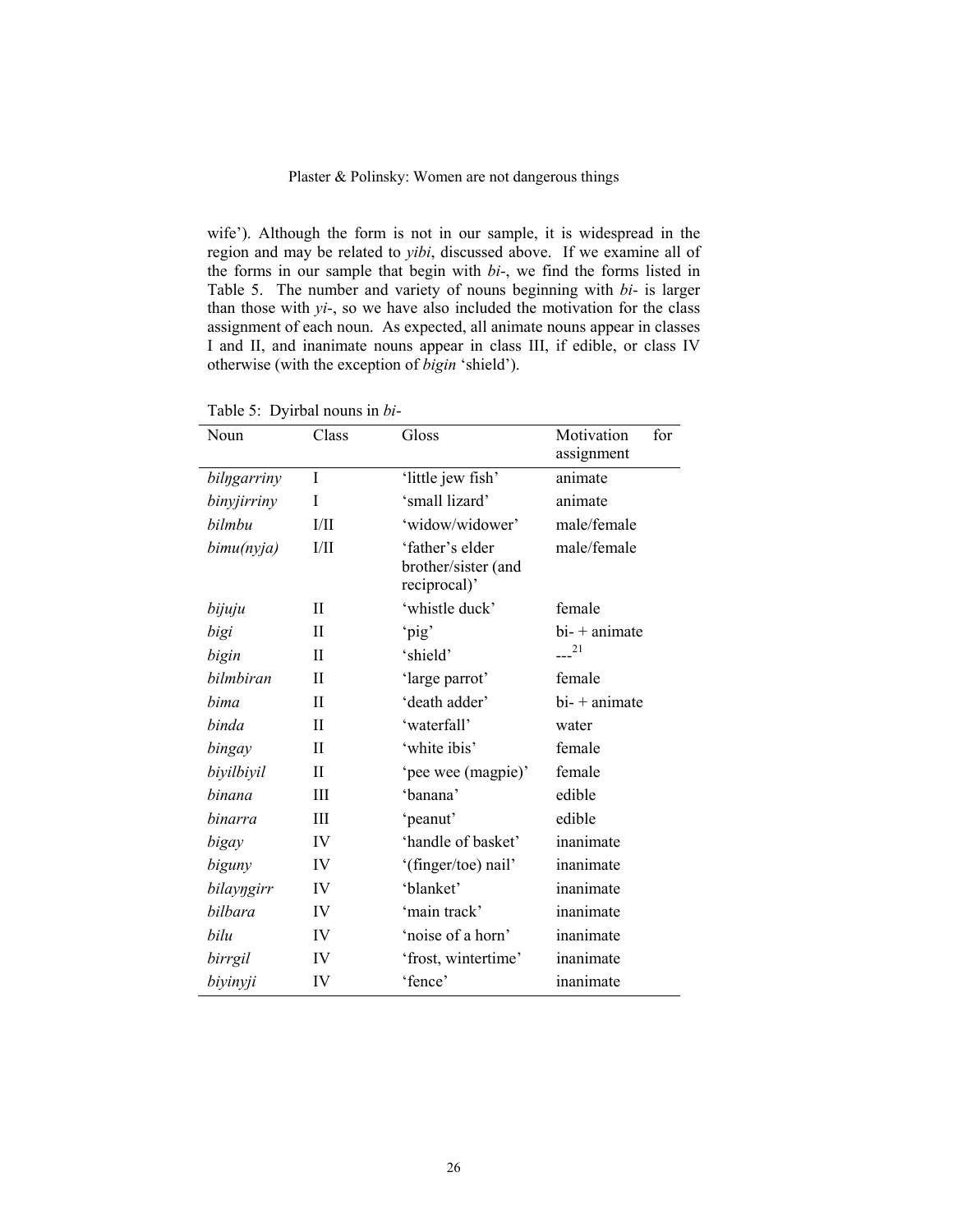The class assignment of most animate nouns follows straightforwardly from the semantic labels we have proposed, as shown in Tables 6 and 7.

| Noun          | Class | Gloss                                                  | Motivation for   |
|---------------|-------|--------------------------------------------------------|------------------|
|               |       |                                                        | assignment       |
| bilngarriny   |       | 'little jew fish'                                      | animate          |
| binyjiriny    |       | 'small lizard'                                         | animate          |
| <i>bilmbu</i> | I/II  | 'widow/widower'                                        | male/female      |
| bimu(nyja)    | I/II  | 'father's elder<br>brother/sister (and<br>reciprocal)' | male/female      |
| *bigi         | Н     | 'pig'                                                  | $bi - +$ animate |
| $*hima22$     | Н     | 'death adder'                                          | $bi - +$ animate |

Table 6: Expected Class I: [+male] and [+animate] nouns

Table 7: Expected Class II: [+female], [+water] and [+fire] nouns

| Noun             | Class | Gloss                                                  | Motivation for<br>assignment |
|------------------|-------|--------------------------------------------------------|------------------------------|
| hilmhu           | 1/11  | 'widow/widower'                                        | male/female                  |
| bimu(nyja)       | 1/11  | 'father's elder<br>brother/sister (and<br>reciprocal)' | male/female                  |
| bijuju           | Н     | 'whistle duck'                                         | Female                       |
| <i>bilmbiran</i> | Н     | 'large parrot'                                         | Female                       |
| <i>hinda</i>     | Н     | 'waterfall'                                            | Water                        |
| bingay           | Н     | 'white ibis'                                           | Female                       |
| biyilbiyil       | Н     | 'pee wee (magpie)'                                     | Female                       |

While the two starred items in Table 6 should be placed in class I as nonhuman animates, both are class II nouns. Dixon states that the assignment of *bima* 'death adder' is "probably" due to the snake's connection to *gurrburu* 'seven sisters', a constellation also found in class II, noting that the seven sisters are "believed to be a 'death adder in the sky'" (Dixon 1972:310). Dixon provides no explanation for the unexpected assignment of *bigi*; although *bigi* is a borrowing from English, it should nonetheless be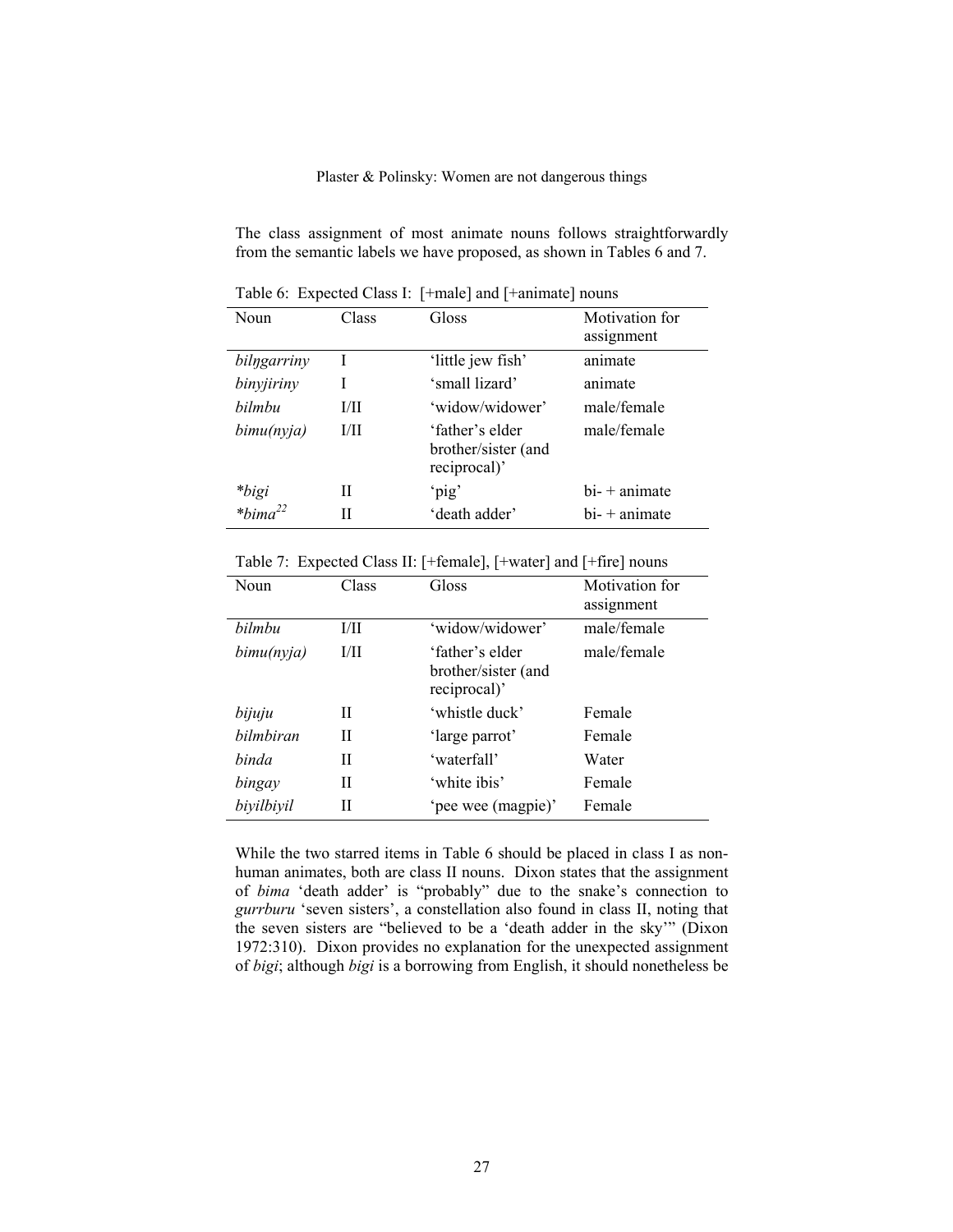assigned according to the principles applicable to native Dyirbal words, as shown in  $(17)$ .

As Table 6 shows, four animate forms in *bi*- should have been placed in class I, and the actual classifications are split, with *bilŋgarriny* 'little jew fish' and *binyjiriny* 'small lizard' in class I, while *bima* 'death adder' and *bigi* 'pig' appear in class II. The resilience of *bilŋgarriny* and *binyjiriny*, and the susceptibility of *bima* and *bigi*, to the formal feature is straightforward with the proper definition of the salient feature as being the initial syllable, not just the initial segment. The first syllable of the nouns in class II, *bima* and *bigi*, is *bi*-, while the first syllable of the nouns that were not transferred to class II is not *bi-*; both *bilŋgarriny* and *binyjiriny* begin with a closed syllable. Thus, it is the initial syllable and not merely the first two segments that constitutes the relevant formal feature. This is consistent with our proposal that stress (and therefore prominence) is behind the identification of certain formal features (see section 4). By identifying the operation of a formal feature, we are able to explain the assignment of all four nouns without the need for tenuous semantic connections.

*Ma-*. An additional formal feature associated with class II is the initial segment *ma*-. Our sample contains the following animate nouns beginning with *ma*-:

| Noun       | Class | Gloss                  |
|------------|-------|------------------------|
| mabi       | I     | 'tree kangaroo'        |
| mandija    | I     | 'milky pine grub'      |
| maral      | I     | 'snail-like slug'      |
| marbu      | I     | 'louse'                |
| maybaja    | I     | 'alligator, crocodile' |
| maga       | П     | 'rat'                  |
| malayigara | П     | 'scorpion'             |
| maraba     | Н     | 'bird (generic)'       |
| marigal    | П     | 'chicken snake'        |
| mawa       | Н     | 'shrimp'               |

Table 8: Dyirbal animate nouns in *ma*-

Based solely on semantic labels, *maga* 'rat' and *mawa* 'shrimp' should be assigned to class I; we have posited a [+stinging] label for *malayigara*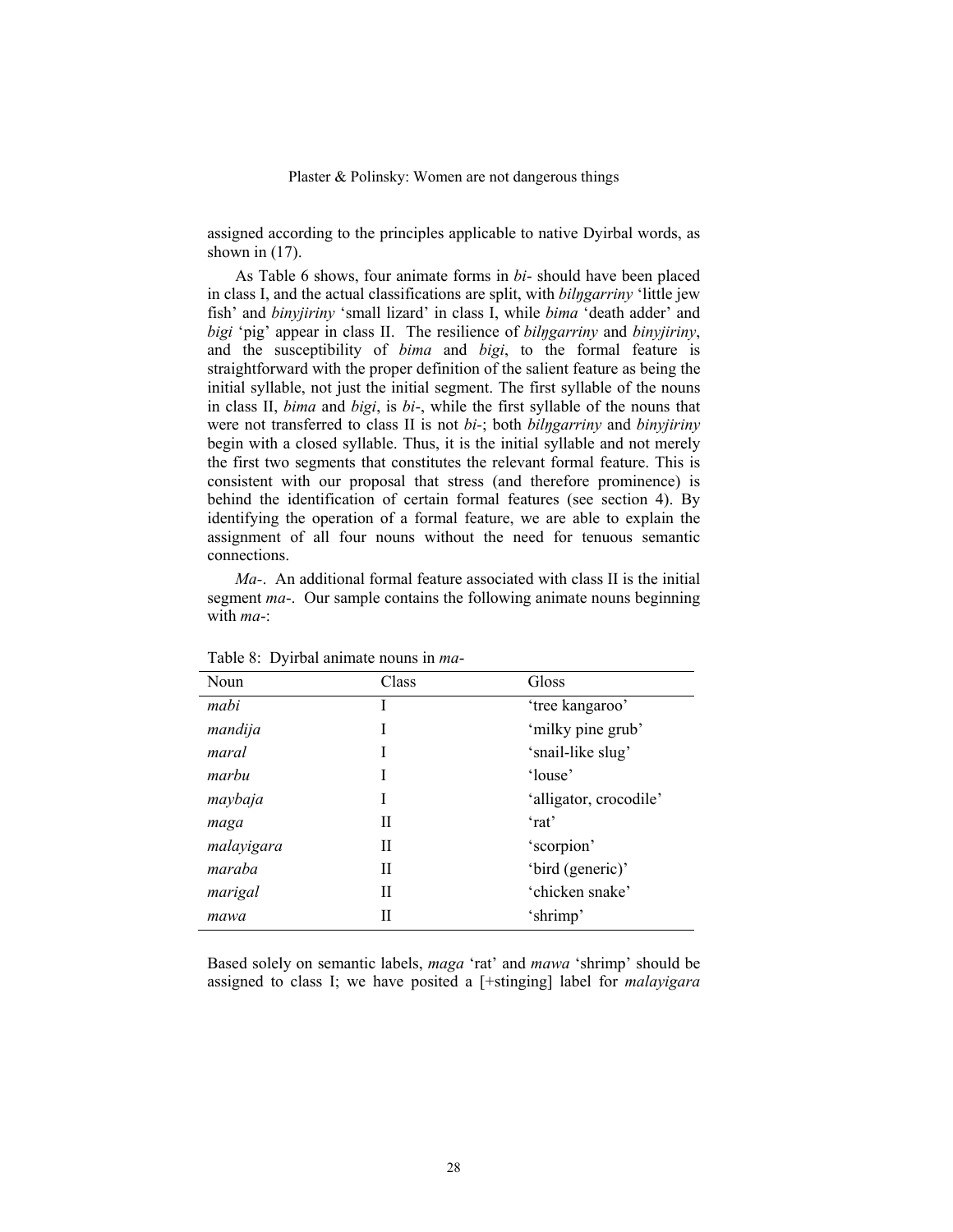'scorpion' and *marigal* 'chicken snake', and *maraba* 'bird' is classified according to its [+female] feature.

Again, the relevant formal feature appears to be the initial syllable *ma*; the initial syllable of both forms that unexpectedly remain in class I is bigger than *ma*-, showing that it is the composition of the entire syllable, rather than its initial segments, that acts as the formal feature. However, class I contains two forms whose initial syllable is *ma*-, but which resisted reclassification: *mabi* 'tree kangaroo' and *maral* 'snail-like slug'. 'Tree kangaroo' likely remained in class I due to the presence of other kangaroos, including *yunga* 'kangaroo' and *yuri* 'grey kangaroo', in class I. *Maral* similarly may have resisted reclassification due to its identification with the grubs and worms that are placed in class I. Unlike tree kangaroos and slugs, rats and shrimp may not fall as easily into a class of animate nouns identified solely with class I.

*Gugu*-. Another formal feature that we have identified is the initial disyllabic sequence *gugu*-. Our sample contains only three forms that begin with *gugu*-: *gugu* 'mopoke owl', *gugula* 'platypus', and *guguwuny* 'brown pigeon'. Of these three, *gugu* and *guguwuny* are birds, and accordingly placed in class II as [+female]. *Gugula*, on the other hand, has no semantic basis for assignment to class II, which Dixon was unable to explain. However, the presence of the initial disyllabic sequence *gugu*- in 'mopoke owl' and 'brown pigeon' likely was a sufficiently conspicuous feature of these class II nouns that 'platypus' was also drawn into the class.

While the majority of formal features that we have identified appear at the word's left edge, coinciding with the stressed syllable, at least one right-edge formal features also appears to exist. We have already hypothesized that suffixes may have played a role in the original merger of small classes (see section 4 above). The role of the feminine suffix –*gan* seems to continue synchronically as well. For example, the assignment of *jangan* 'stone fish' to class II rather than class I, where the majority of fish species are assigned, may be due to the identification of –*gan* with class II in addition to the semantic label [+stinging], as proposed above. Table 9 shows all forms in our sample that end in –*gan*.

With the exception of *barrgan* 'wallaby', *burŋgan* 'termite species' and *nuŋgan* 'larger louse', all animate nouns ending in -*gan* appear in class II. While the feminine suffix is clearly present in *julbungan* and *yalŋgayngan*, and likely also present in *murgan*, class II contains other nouns in which -*gan* would most likely be perceived but only as a formal segment, without a semantic association with [+feminine]. For example, *bugan* 'brush fire' is unlikely to contain the suffix -*gan*; it is straightforwardly assigned to class II with the other 'fire' words, and the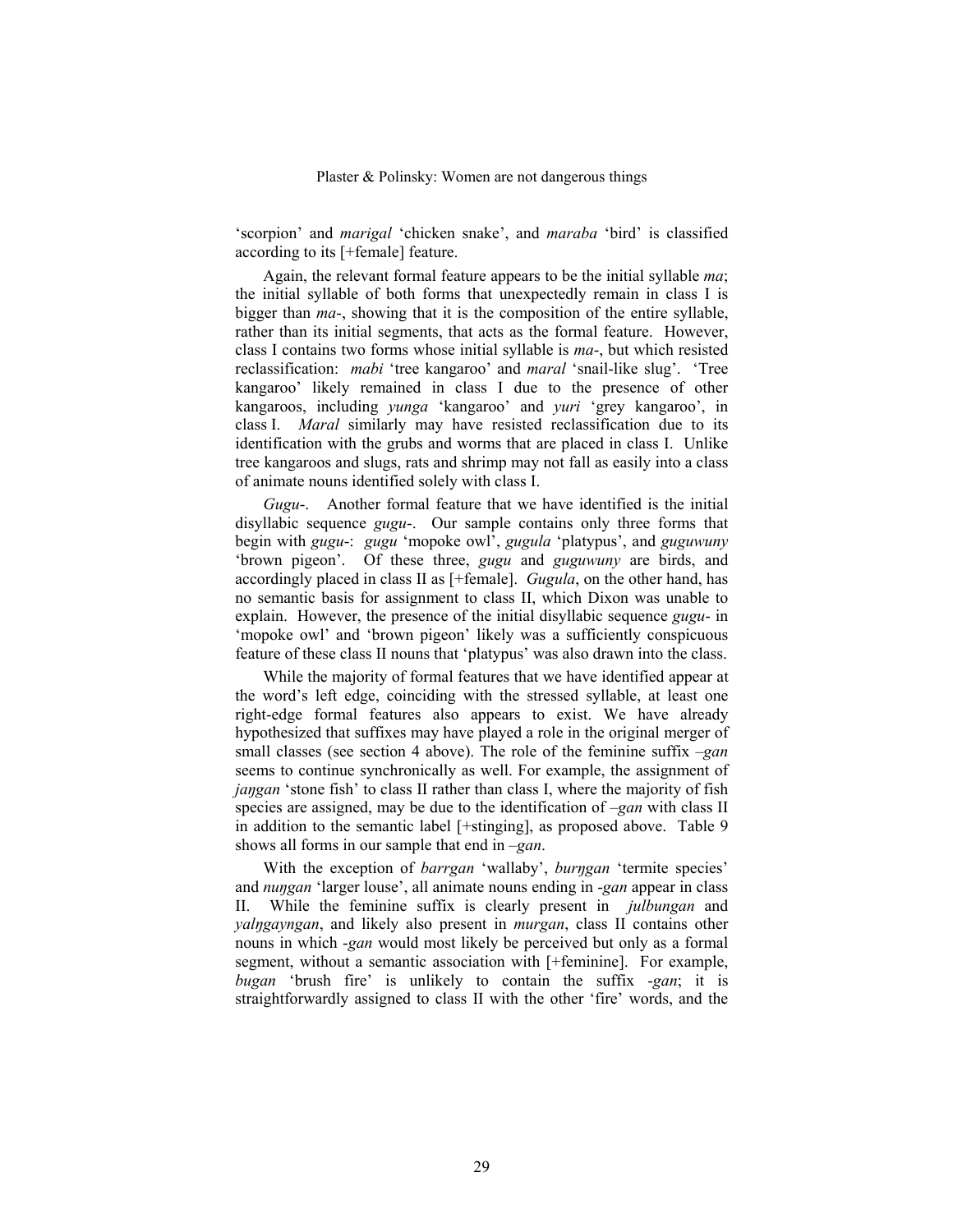presence of *–gan* may have been immaterial but may have also reinforced the class membership. Similarly, the assignment of *jarrugan* 'scrub hen' could be due to the belief that birds are spirits of dead women rather than the presence of –*gan*; however, this form nonetheless does end in –*gan*, implying class II membership.

| Noun        | Class | Gloss                                            |
|-------------|-------|--------------------------------------------------|
| barrgan     | I     | 'wallaby'                                        |
| burngan     | I     | 'termite species'                                |
| nungan      | I     | 'larger louse'                                   |
| bugan       | П     | 'brush fire'                                     |
| julbungan   | П     | who<br>entices<br>her<br>'woman<br>promised man' |
| yalŋgayngan | П     | 'single woman (beyond usual<br>marrying age)'    |
| jangan      | П     | 'stone fish'                                     |
| murgan      | П     | (personal name)                                  |
| jarrugan    | П     | 'scrub hen'                                      |
| babuligan   | IV    | 'pub, publican'                                  |
| balgan      | IV    | 'bark of tree'                                   |
| jungan      | IV    | 'bull oak'                                       |
| bugan       | IV    | 'open forest'                                    |
| girramaygan | IV    | 'tribal territory'                               |
| girramaygan | I/II  | 'members of tribe'                               |

Table 9: Dyirbal forms ending in –*gan*

If our proposal that *–gan* shifted its association from implying a [+feminine] feature to simply indicating class II membership is correct, the failure of *bargan* 'wallaby', *burŋgan* 'termite species' and *nuŋgan* 'larger louse' to be assigned to class II deserves an explanation. As animate nouns, these should have been placed in class II due to the existence of the formal feature. First, we propose 'termite species' and 'larger louse' resisted reassignment because they form a small group of closely related insects assigned to class I, all of which are covered by a single avoidance language term, *bayi dimaniny*. Second, the different treatment of *bargan* 'wallaby', which was not reclassified, and *jangan* 'stone fish', which was,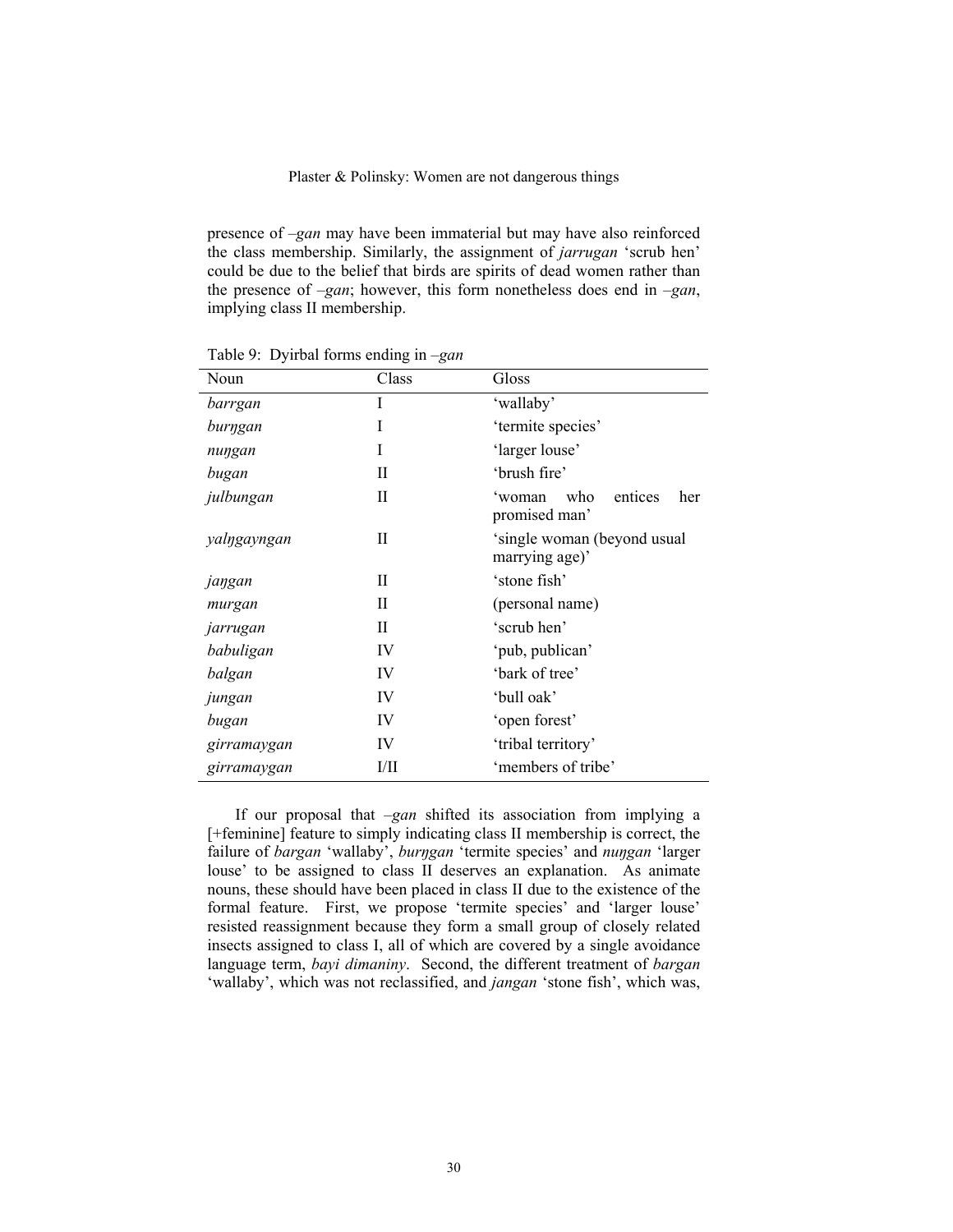is likely due to the relative frequencies of the forms. High frequency forms commonly preserve irregularities that less frequent forms do not (Bybee 2002).<sup>23</sup>

 In sum, the formal features that play a role in Dyirbal gender assignment fall into two groups: stressed segments (word-initial), which seem play the most prominent role, and at least one salient suffix.

To reiterate, formal features are operative only with respect to nouns that do not bear a semantic label; a noun with a semantic label is classified accordingly. However, formal features do prevent the default class assignment of animate nouns that do not carry semantic labels. Accordingly, the operation of formal features in noun class assignment may be easily represented using the decision tree in (21) by adding the possibility for assignment of animate nouns based on formal features prior to assignment to the relevant default class, as shown in (22).



### *5.4 Preservation of original class assignments*

In addition, we propose that a number of animate forms placed in class II are conservative retentions of the noun class assignments that resulted from the merger of the former Dyirbal classifiers. For example, as more fully described in section 4, we proposed that only 'edible' non-human animates were originally placed in class I, and that all non-edible animates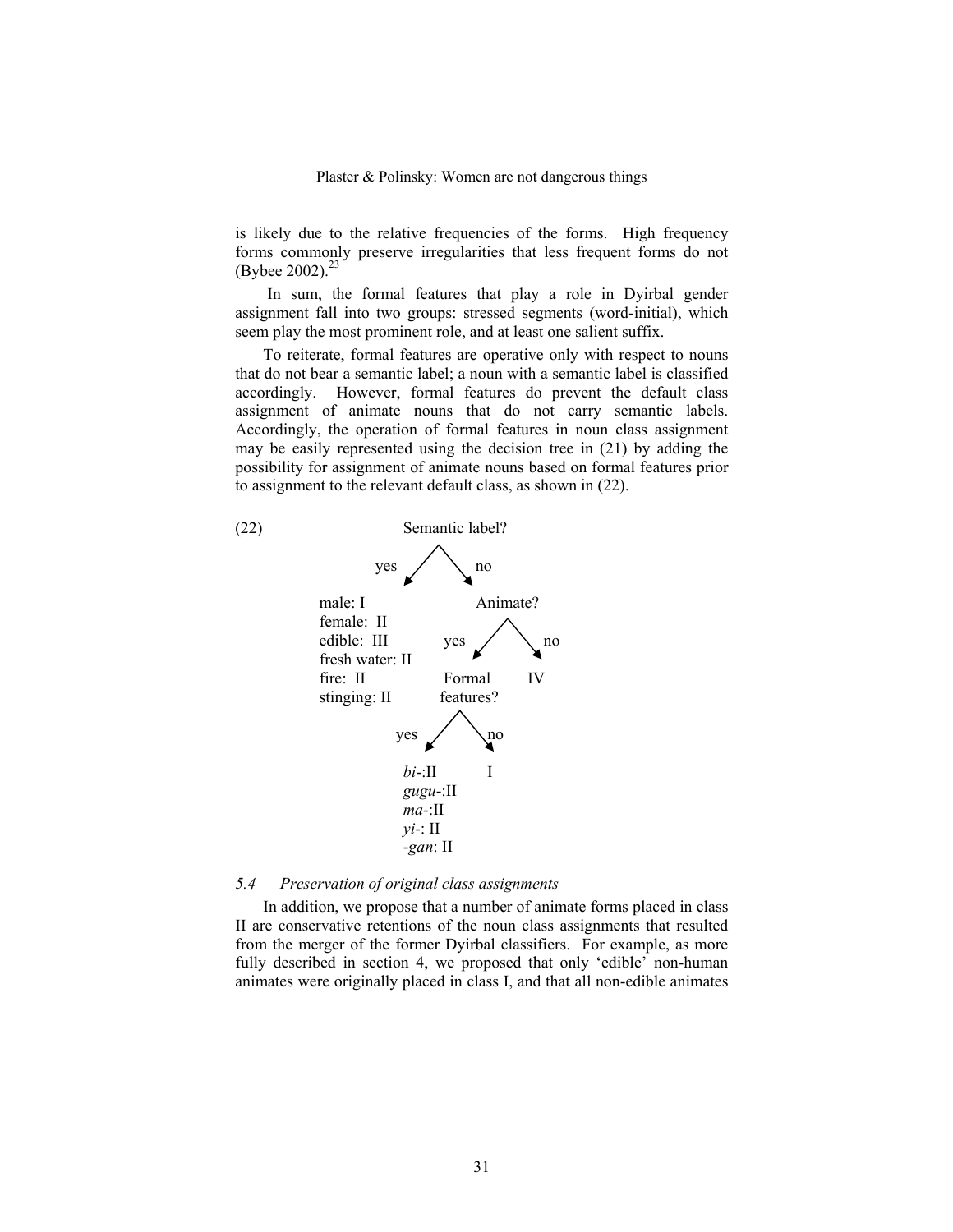fell into class II. To the extent that such items were frequent, and accordingly their class membership was conspicuous to Dyirbal speakers, such items may have resisted later reclassification to class I despite the lack of a clear semantic reason for membership in class II.

Perhaps the best example of such a noun is *guda* 'dog', whose placement in class II is unexplained by Dixon (1972). As discussed in section 4, the dog held a special place in Australian culture and was not included among the 'edible' animals; as a result, it would have been excluded from the set of animals that we propose merged with male humans to form class I. Accordingly, we propose that from the beginning of Dyirbal's four class gender system, 'dog' was a member of class II along with female humans and the other animate nouns that did not designate edible animals. While the motivation for this assignment would have been unclear to later generations of speakers after class I was reanalyzed as the default class for animates rather than the class for edible animals, the frequency with which *guda* appeared in children's input insured that it would be learned as a class II noun. Not surprisingly, once the frequency of use decreased, *guda* was reclassified as a class I noun, even in the more fluent speakers of Dyirbal that Schmidt (1985) studied.

Although we have accounted for gender assignment of the majority of the Dyirbal nouns in our sample, some unexplained forms still remain. These forms may also be conservative retentions of classifications that occurred during the merger of Dyirbal's earlier classifier classes, particularly if such items may also have been sufficiently frequent to enable them to resist reclassification—for example, the presence of *jirga*  'eel-spear', *jumala* 'woomera', *waŋal* 'boomerang' and *warginy* 'boomerang' in class I may indicate the existence of a class of hunting implements that merged with human males and edible animals to form class I. However, we feel there currently is not sufficient evidence to posit the existence of any such additional classes of items. We will discuss the unexplained forms in the next subsection.

### *5.5 Outstanding forms*

We now have accounted for the vast majority of nouns in the Dyirbal lexicon that we had available. There are still several nouns outstanding whose gender is still unpredictable: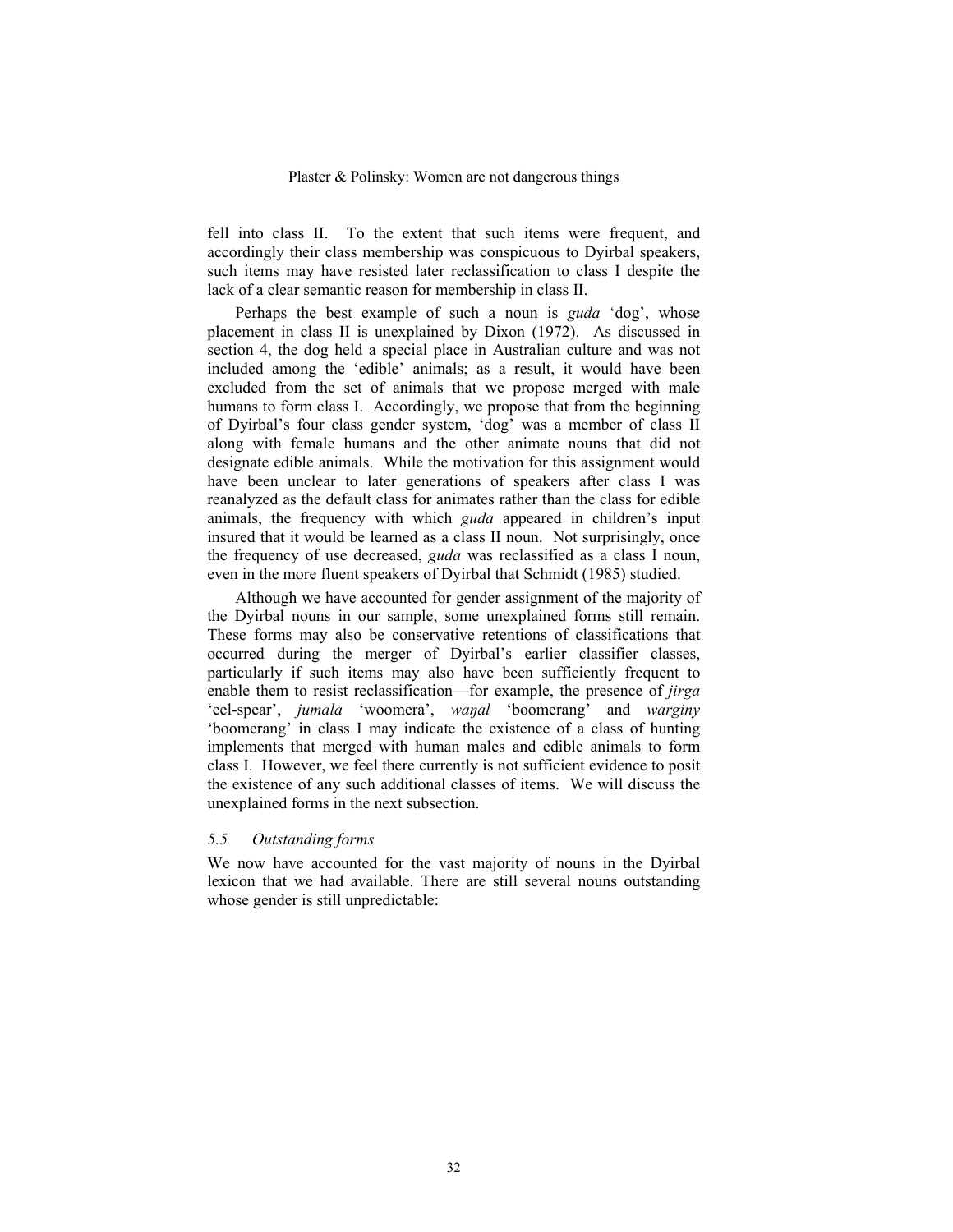| Noun         | Class        | Gloss                                       |
|--------------|--------------|---------------------------------------------|
| burrubay     | I            | 'boil'                                      |
| gubaguba     | I            | '(type of stripy pearl<br>shell)'           |
| jirrga       | I            | 'eel spear'                                 |
| jumala       | I            | 'woomera'                                   |
| mayjala      | I            | 'flash of lightning'                        |
| mayjanmayjan | П            | 'continuous flicks of<br>lightning'         |
| mugay        | I            | 'grinding stone'                            |
| wanal        | I            | 'boomerang'                                 |
| warrginy     | I            | 'boomerang'                                 |
| balma        | $\mathbf{I}$ | 'old scrub hen nest'                        |
| bangay       | $\mathbf{I}$ | 'spear'                                     |
| bunara       | $\mathbf{I}$ | 'bow and arrow'                             |
| buluba       | $\mathbf{I}$ | 'fighting ground'                           |
| bulugi       | $\mathbf{I}$ | 'cattle'                                    |
| bundiny      | $\mathbf{I}$ | 'grasshopper'                               |
| gabu         | $\mathbf{I}$ | 'cup, telephone<br>mouthpiece or earpiece'  |
| galabay      | П            | 'beetle'                                    |
| gawa         | $\mathbf{I}$ | 'cow'                                       |
| jayari       | $\mathbf{I}$ | 'horse'                                     |
| lambi        | $\mathbf{I}$ | 'lamp'                                      |
| nyiyi        | $\mathbf{I}$ | 'noise of birds'                            |
| nama         | $\mathbf{I}$ | 'shield handle, trigger<br>$($ on gun $)$ ' |
| warrayi      | $\mathbf{I}$ | 'bony bream'                                |

Table 10: Unexplained classifications

Although we do not have a definitive account of gender assignment for these nouns we would like to offer some observations.

First, the unexplained class assignments in the sample may be either conservative retentions of the original classes that resulted from the merger of the classifier system or later class reassignments, made by young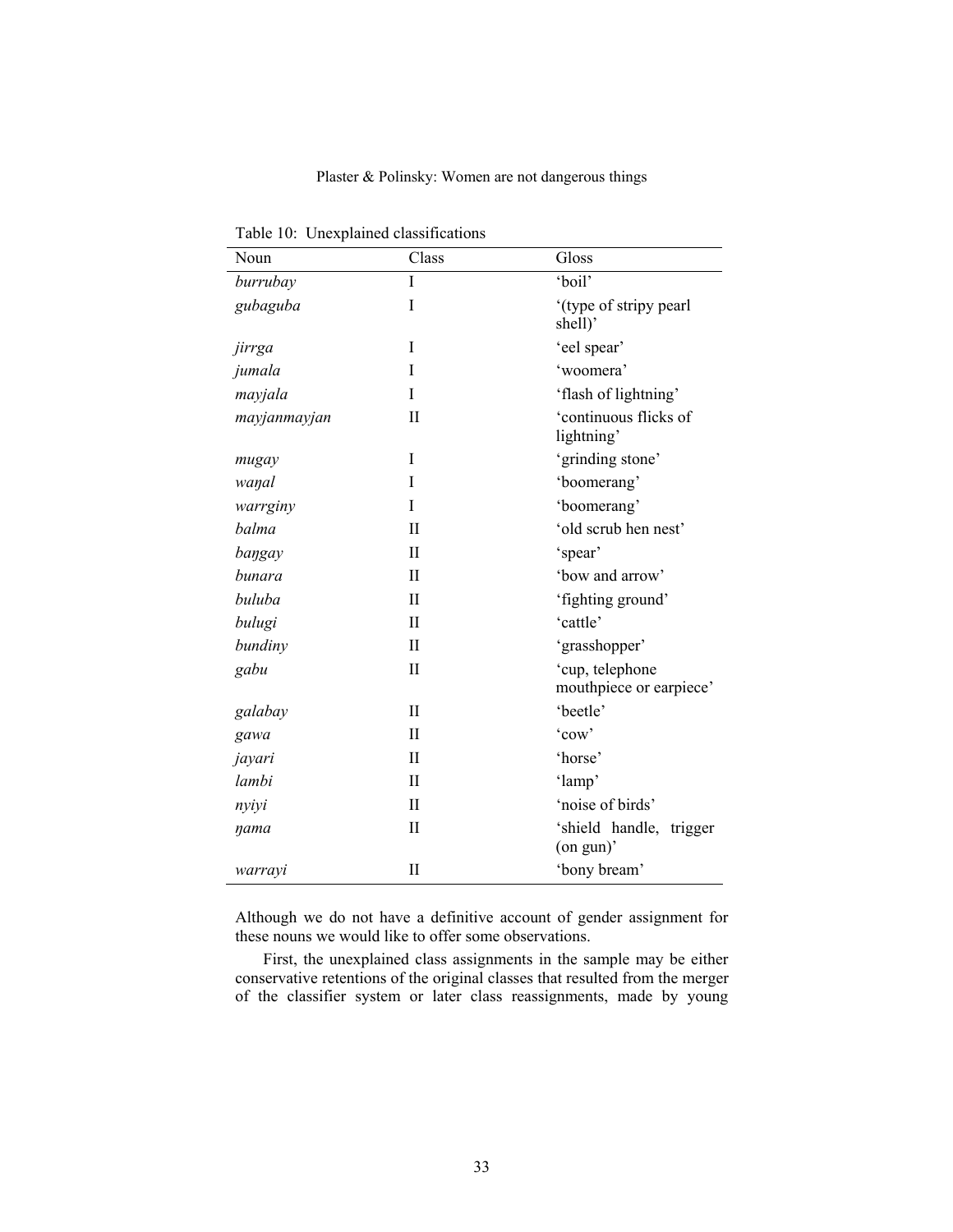language learners. However, frequency and formal features, rather than semantic content, are the likely motivators of any retention or reassignment.

Second, as Dixon (1977:310) notes,

it seems likely that some [class memberships] are WITHOUT EXPLANATION (as would be the case in any natural language: some may have had an explanation in terms of an earlier stage of the language, but the class assignment has been retained and the explanation lost as the language has altered).

While we have been able to reach earlier stages of Dyirbal to explain certain class assignments that were not predicted by Dixon's classification system and to motivate certain 'myth-and-belief' assignments on a more solid basis, we have not been able to determine the explanation for all items. Nonetheless our successes demonstrate that the inquiry is worthwhile, and may shed light not only on the linguistic development of the language, but also the source of certain pieces of myth and folklore.

Third, there may be additional semantically motivated classes that are difficult to ascertain because of the small size of the sample. For instance, it is feasible that cows, horses, and pigs all formed a coherent small class of domesticated animals, which would explain the assignment of both *gawa* and *jayari* to class II, where *guda* 'dog', the other domesticated animal, is classified, which could have served as an attractor. At the current stage of our knowledge of Dyirbal vocabulary such proposals are doomed to be speculative. We prefer to leave some items unexplained rather than posit additional classes on the basis of limited data.

## *5.6 Gender assignment in Young People's Dyirbal*

As mentioned above, Schmidt (1985) documented the language of the children and grandchildren of Dixon's Dyirbal informants and identified two groups of speakers: a more fluent group of speakers of traditional Dyirbal, and a less proficient group of speakers of a new variety of the language, Young People's Dyirbal. While the more fluent speakers preserve a majority of the features of traditional Dyirbal, YD has undergone a variety of changes that differentiate it from traditional Dyirbal. Most relevant for this paper is the simplification of the noun class system into a straightforward three-class system, as set forth in  $(23)$ :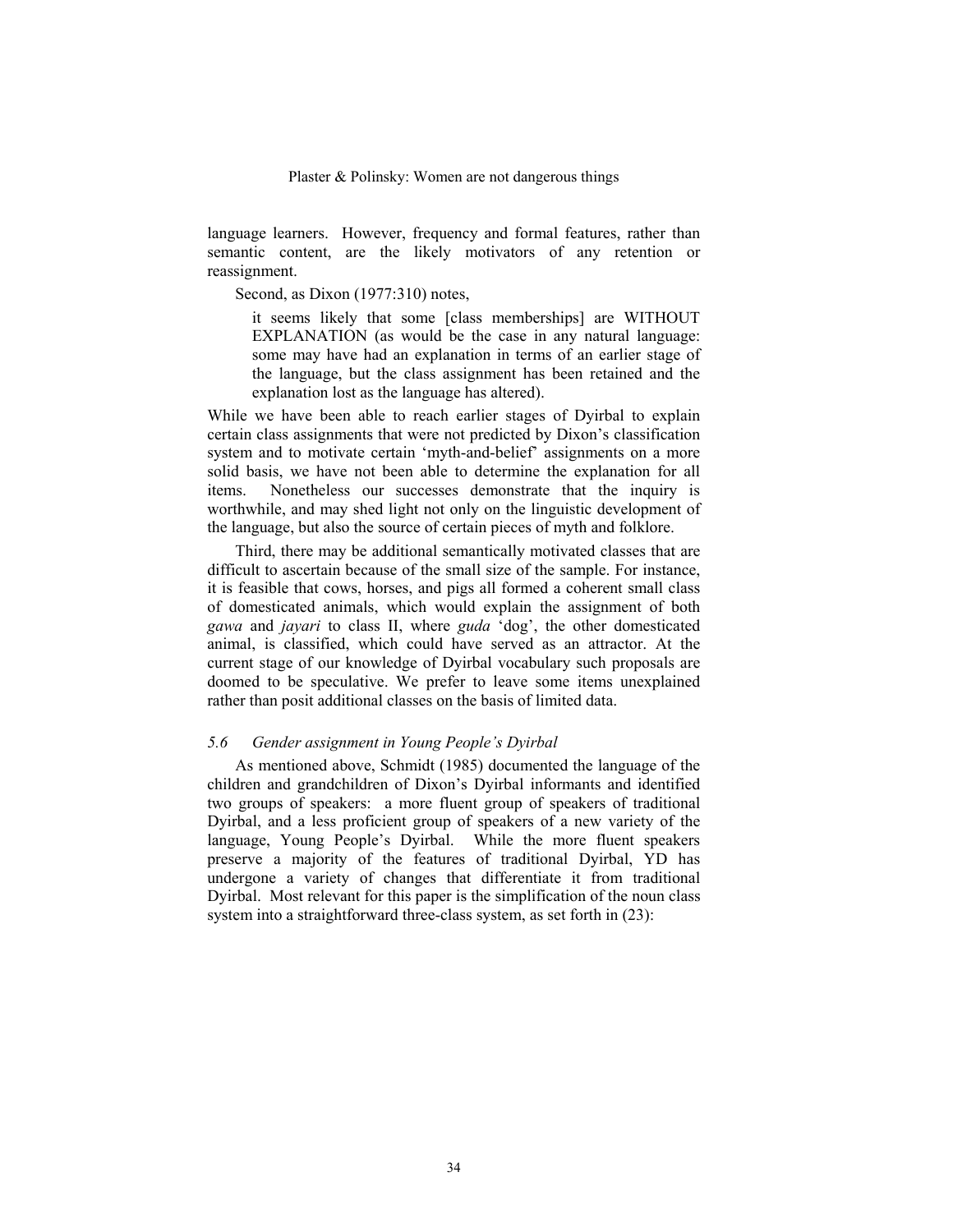| (23) |           | Noun classification in YD (Schmidt 1985:158) |       |  |  |
|------|-----------|----------------------------------------------|-------|--|--|
|      | Category  |                                              | Class |  |  |
|      |           | animate: masculine                           |       |  |  |
|      |           | feminine                                     | ш     |  |  |
|      | inanimate |                                              | IV    |  |  |

Schmidt found that YD speakers classify nouns solely on the basis of the categories set forth in (23), and, as a result, reclassify all nouns whose former classification did not comply with the YD system. For example, YD speakers retain none of the mythological class assignments found in traditional Dyirbal, as shown in Table 11:

Table 11: Noun classification by Traditional Dyirbal and Young people's Dyirbal speakers (Schmidt 1985)

|           | <b>Traditional Dyirbal</b> | Young People's Dyirbal (YD) |
|-----------|----------------------------|-----------------------------|
| 'man'     |                            |                             |
| 'rainbow' |                            | IV                          |
| 'moon'    |                            | IV                          |
| 'storm'   |                            | IV                          |
| 'woman'   | П                          | П                           |
| 'bird'    | П                          |                             |
| 'sun'     | П                          | IV                          |
| 'star'    |                            | IV                          |
|           |                            |                             |

As Table 11 shows, in YD all inanimate nouns appear in class IV, despite any semantic associations that caused them to be placed in class I or II in traditional Dyirbal. Similarly, birds appear in class I with all other non-human animate beings. These developments, which occurred over a relatively short period of time, underscore the fragility of the hypothetical mythological associations in noun categorization.

In addition, YD speakers place the formerly [+fresh water] and [+fire] items in class IV, rather than class II. This reassignment is expected under our analysis, due to the loss of the more minor semantic labels.

For prior Dyirbal speakers these labels were both relevant and frequent, and as a result children quickly identified the semantic classes and their class assignment. YD speakers are much less likely to hear or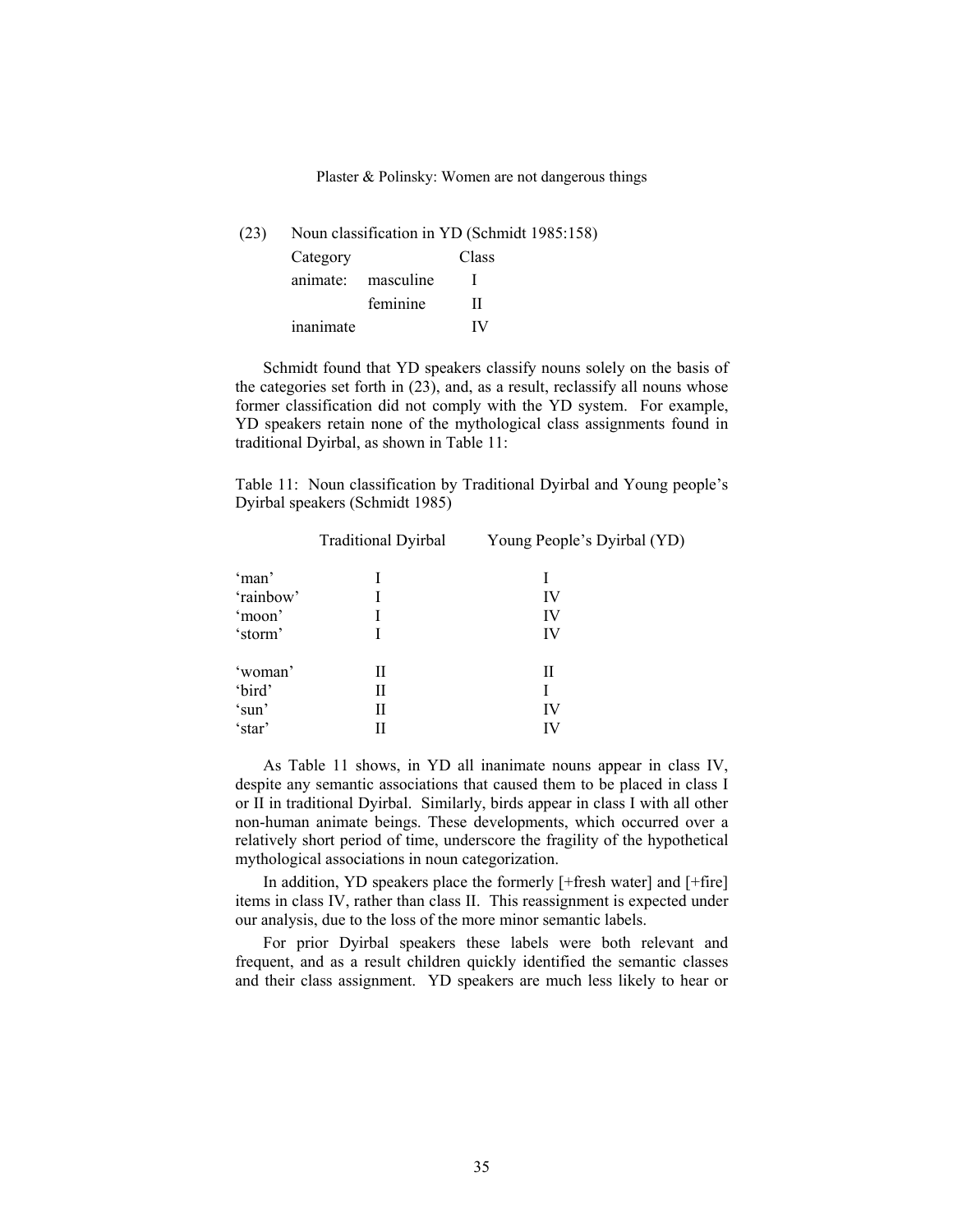participate in conversations about fires than their ancestors who cooked and slept near fires for warmth. Sources of fresh water are likely no longer frequently mentioned, and water may not be the first beverage that comes to their mind when they are thirsty. Schmidt's YD speakers simply did not receive sufficient input to motivate the extra semantic labels on these inanimate items; as a result, they are placed in the default class for inanimate nouns.

Returning to the system that we proposed for noun classification in traditional Dyirbal in (22), we find that YD has preserved the core of the basic categorization that was present in the traditional system, while eliminating the formal features and removing the more ancillary semantic labels that were relevant to traditional Dyirbal speakers. These abandoned classification devices appear in shaded boxes in the decision tree set forth in (24); the remaining decision tree represents the classification system of the YD speakers.



Thus, the development of the Young People's Dyirbal noun class system follows directly from the noun class system of traditional Dyirbal, with the loss of the more ancillary classification devices. The changes seen in the YD noun class system need not be attributed to the direct interference of English or the discontinuation of the traditional Dyirbal world view, as has been suggested; rather, while the abandoned pieces of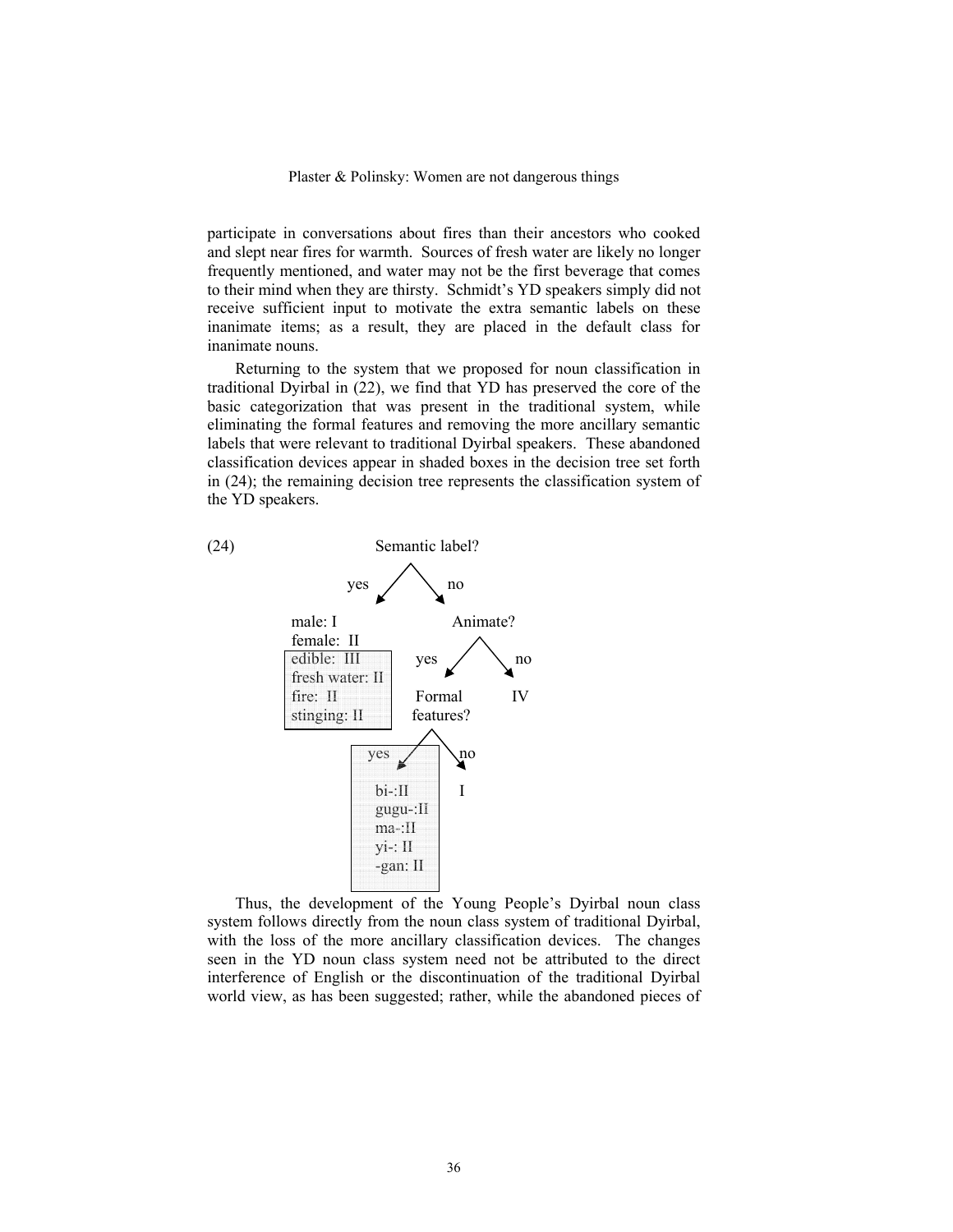the tree were able to be maintained by Dixon's informants, their children and grandchildren did not receive sufficient input to infer the existence of these semantic categories and to identify these formal features.

### **6. Conclusion**

In this paper, we have reanalyzed Dyirbal noun classification, which has been previously analyzed in terms of radial categories that rely on complex conceptual associations. We have proposed that the assignment of Dyirbal nouns to genders is determined by a combination of rather straightforward semantic and formal features. Crucially, the relevant semantic features are quite similar to what is found in gender systems around the globe; they include the basic semantic labels "animate", "male", "female", and "edible". These features comprise the semantic core of Dyirbal classes I through III. The fourth class, which includes most of the inanimate nouns in the lexicon, constitutes the default gender for nouns that do not bear these labels.

We have also proposed a small subset of minor semantic labels, such as "water" or "fire", which identify semantic subclasses within larger classes. The Dyirbal noun classes arose from a reanalysis of an earlier classifier system; the original number of classifiers was larger than the number of resulting genders, and in several cases, several classifier sets merged within a single class. We hypothesize that this merger was facilitated by formal analogy between the members of different small classes. If this proposal is on the right track, it has as an important consequence that there is no synchronic conceptual association among all of the items in a given gender class; in particular, the smaller subsets within a class do not need to be radially related to the semantic core. The overall class membership is motivated only diachronically, and even then not necessarily on semantic grounds.

We have identified several formal cues that play a role in synchronic gender assignment in Dyirbal and may have also affected the merger of smaller classes in the history of the language. Most of these formal cues are initial syllables, which is the position of primary stress in Dyirbal; we have been able to connect at least some of these salient formal cues with words that represent core semantic notions. The reliance on prosodically prominent word segments is known to motivate gender assignment in many unrelated languages, including familiar Indo-European languages like French and Latin, so this finding also brings Dyirbal closer to wellknown (and rather unsurprising) gender systems.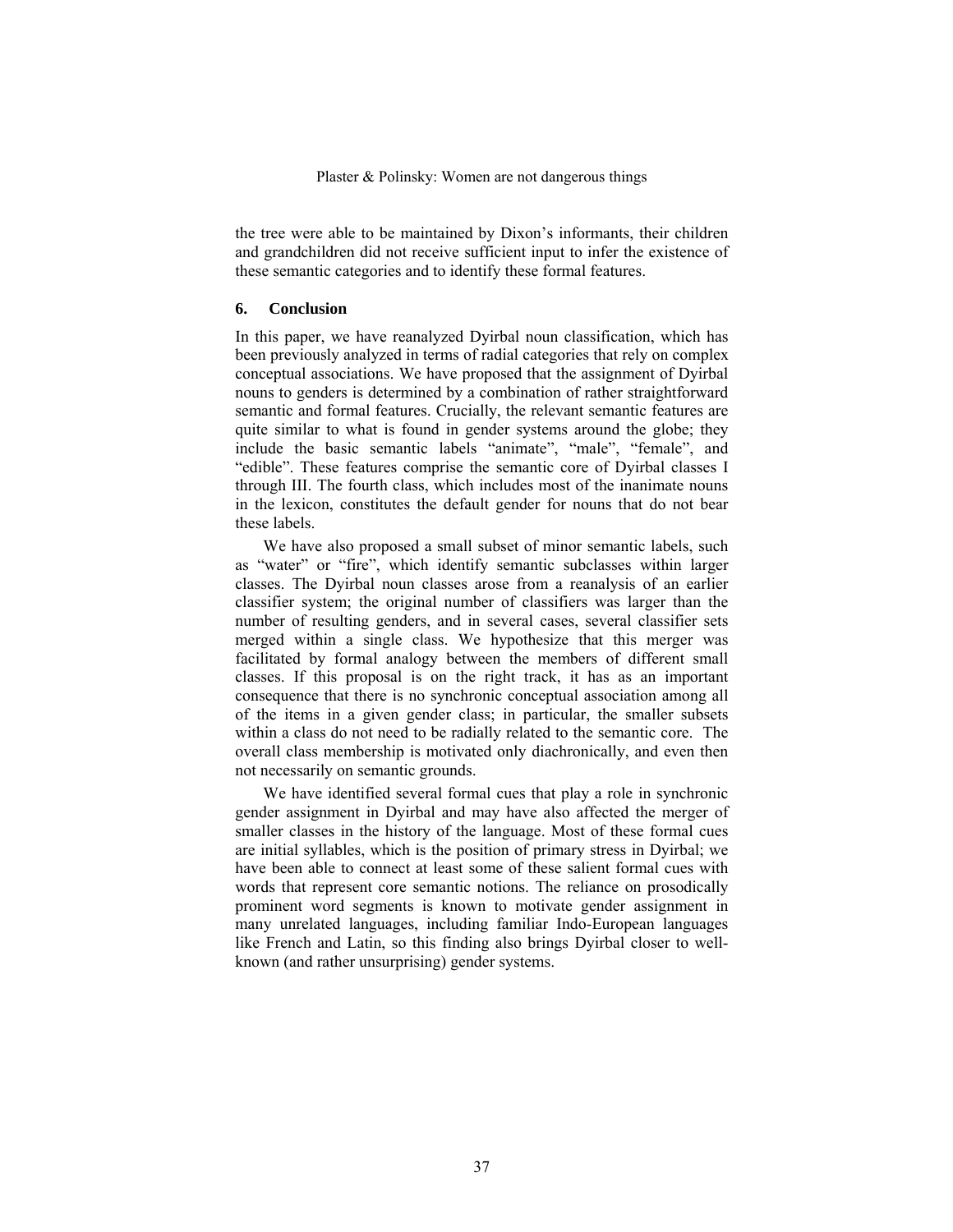From the standpoint of learnability, the proposed account of Dyirbal genders is more plausible than one based on attenuated abstract semantic linking. Children show early acquisition of superordinate categories but are less likely to acquire more sophisticated and culture-specific semantic categorization at an early age (Mandler 2004). Children are also known to pay attention to statistical and phonetic cues in their language in the first year of life (Jusczyk et al., 1993, 1994; Saffran et al. 1996a, b; Karmiloff-Smith 1979; Levy 1983; Berman 1985; Smoczyńska 1985; Slobin 1973; Newport and Aslin 2000, 2004). Although adult speakers may offer intriguing generalizations concerning the motivations for gender assignment, there is no evidence that these are any more than after-the-fact rationalizations that speakers of any language often come up with, let alone what children use to assign gender.

In summary, the proposed account of Dyirbal gender does not require complex semantic rules and links; instead, it relies on core semantic categories and independently motivated features such as stressed syllables and salient suffixes. The changes in the gender system attested in Young People's Dyirbal directly follow from the explanation of traditional Dyirbal gender proposed herein. These changes are those that we would expect given the decreasing use of the language in the younger generation. In the end, Dyirbal is directly comparable to other noun classification systems, which often rely on a combination of formal and simple semantic cues (Corbett 1991: Ch. 2, 3).

The Dyirbal saga suggests the following cautionary note: linguistic explanations need to be judged not only by how well they account for the data, but also by how plausible they are with respect to the particular language's history and language learning.

# **References**

- Berman, Ruth. 1985. The acquisition of Hebrew. In *The cross-linguistic study of language acquisition*, ed. Dan I. Slobin, 255-371. Hillsdale: Lawrence Erlbaum.
- Berndt, Ronald Murray, and Catherine Berndt. 1985. *The world of the first Australians*. New York: Rigby.
- Bybee, Joan. 2002. Word frequency and context of use in the lexical diffusion of phonetically conditioned sound change. *Language Variation and Change* 14: 261-290.
- Corbett, Greville. 1991. *Gender*. Cambridge: Cambridge University Press.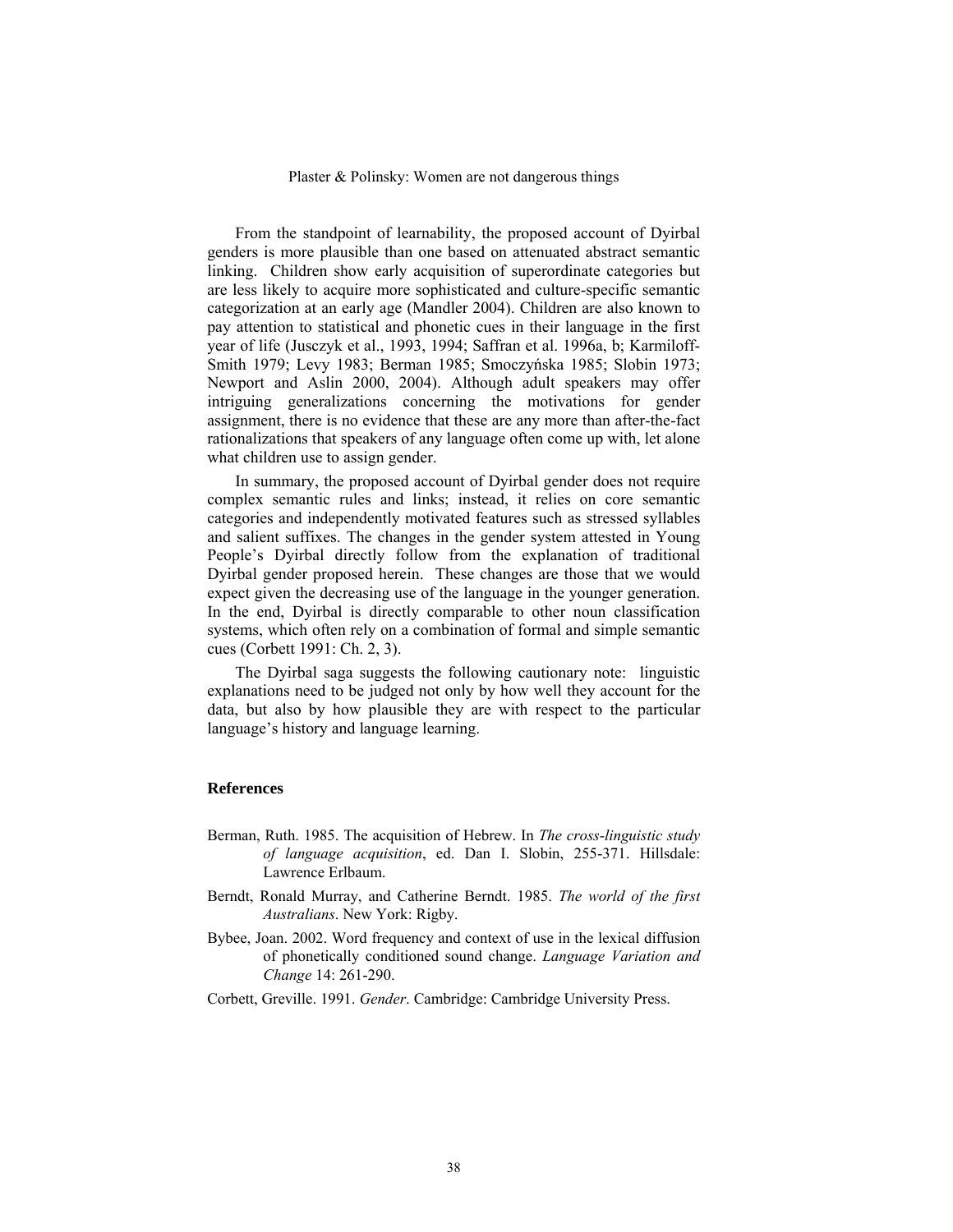- Craig, Colette., ed. 1986. *Noun classes and categorization*. Amsterdam: John Benjamins.
- Crowley, Terry. 1978. *The Middle Clarence dialects of Banjalang*. Canberra: Australian Institute of Aboriginal Studies.
- Dixon, Robert M.W. 1972. *The Dyirbal language of North Queensland*. Cambridge: Cambridge University Press.
- Dixon, Robert M.W. 1977. *A grammar of Yidiny*. Cambridge: Cambridge University Press.
- Dixon, Robert M.W. 1980. *The languages of Australia*. Cambridge: Cambridge University Press.
- Dixon, Robert M.W. 1981. Wargamay. In *Handbook of Australian languages*. vol. II, ed. Robert M.W. Dixon and Barry Blake, 1-144. Canberra: Australian National University Press.
- Dixon, Robert M.W. 1982a. Problems in Dyirbal dialectology. In John Anderson (ed.), *Language form and linguistic variation: Papers dedicated to Angus McIntosh*. Amsterdam: John Benjamins.
- Dixon, Robert M.W. 1982b. *Where have all the adjectives gone? and other essays in semantics and syntax*. Berlin: Mouton.
- Dixon, Robert M.W. 1983. Nyawaygi. In *Handbook of Australian languages*. vol. III, ed. Robert M.W. Dixon and Barry Blake, 431-525. Canberra: Australian National University Press.
- Dixon, Robert M.W. 1984. *Searching for Aboriginal languages*. St. Lucia: University of Queensland Press.
- Dixon, Robert M.W. 1989. The Dyirbal kinship system. *Oceania* 59:245-268.
- Dixon, Robert M.W. 1990. Compensating phonological changes: An example from the Northern Dialects of Dyirbal. *Lingua* 80: 1-34.
- Dixon, Robert M.W. and Grace Koch. 1996. *Dyirbal song poetry: The oral literature of an Australian rainforest people*. St. Lucia: University of Queensland Press.
- Erbaugh, Mary, 1986. The development of Chinese noun classifiers historically and in young children. In *Noun classes and categorization*, ed. Colette Craig, 399-436. Amsterdam: John Benjamins.
- Harvey, Mark. 1997. Nominal classification and gender in Aboriginal Australia. In *Nominal classification and gender in Aboriginal Australia*, ed. Mark Harvey and Nicholas Reid, 17-62. Amsterdam: John Benjamins.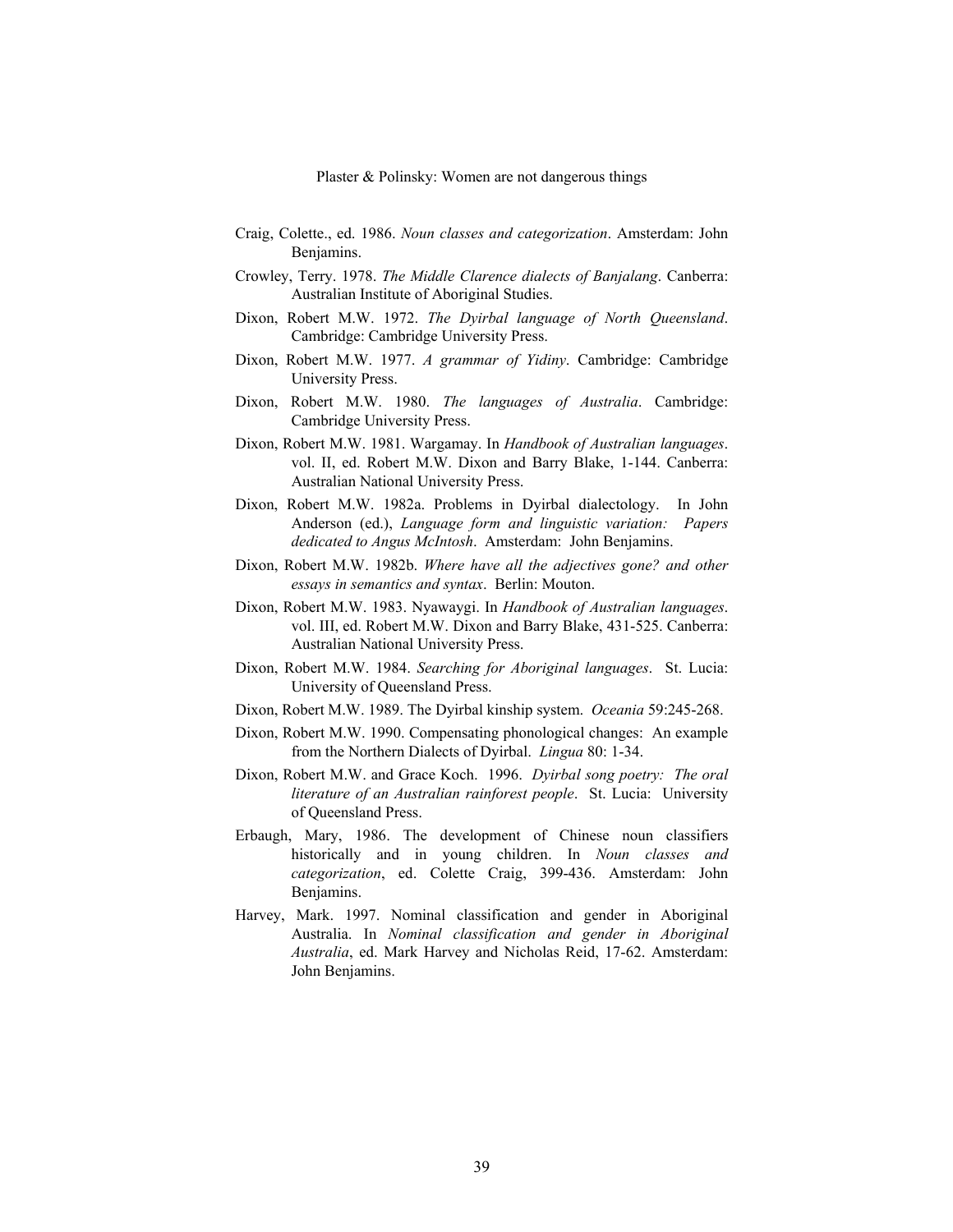- Gentner, Deidre, and Laura Namy. 1999. Comparison in the development of categories. *Cognitive Development* 14: 487-513.
- Haviland, John. 1979. Guugu Yimidhirr. In *Handbook of Australian languages*. vol. I, ed. Robert M.W. Dixon and Barry Blake, 26-180. Canberra: Australian National University Press.
- Hudson Kam, Carla, and Elissa Newport. 2005. Regularizing unpredictable variation: The roles of adult and child learners in language formation and change. *Language Learning and Development* 1: 151-195.
- Hundius, Harald, and Ulrike Kölver. 1983. Syntax and semantic of numeral classifiers in Thai. *Studies in Language* 7: 165-214.
- Jusczyk, Peter W., Angela Friederici, Joachim Wessels, Viktor Y. Svenkerud, and Anne M. Jusczyk. 1993. Infants' sensitivity to the sound patterns of native language words. *Journal of Memory and Language* 32: 402- 20.
- Jusczyk, Peter W., P. A. Luce, and J. Charles-Luce. 1994. Infants' sensitivity to phonotactic patterns in native language. *Journal of Memory and Language* 33: 630-45.
- Karmiloff-Smith, Anette. 1979. *A functional approach to child language: A study of determiners and reference*. Cambridge: Cambridge University Press.
- Kellman, Philip, and Martha E. Arterberry. 1998. *The cradle of knowledge: Development of perception in infancy*. Cambridge, Mass.: MIT Press.
- Lakoff, George. 1987. *Women, fire, and dangerous things*. Chicago: University of Chicago Press.
- Levy, Yonata. 1983. It's frogs all the way down. *Cognition* 15: 75-93.
- Lyster, Roy. 2006. Predictability in French gender attribution: A corpus analysis. *French Language Studies* 16: 69-92.
- Mandler, Jean. 2004. *The foundations of mind: Origins of conceptual thought*. Oxford: Oxford University Press.
- Matsumoto, Yo. 1993. Japanese numeral classifiers: A study of semantic categories and lexical organization. *Linguistics* 31: 667-713.
- Mylne, Tom. 1995. Grammatical category and world view: Western colonization of the Dyirbal language. *Cognitive Linguistics* 6: 379- 404.
- Namy, Laura, and Deidre Gentner. 2002. Making a silk purse out of two sows' ears: Young children's use of comparison in category learning. *Journal of Experimental Psychology: General* 131: 5-15.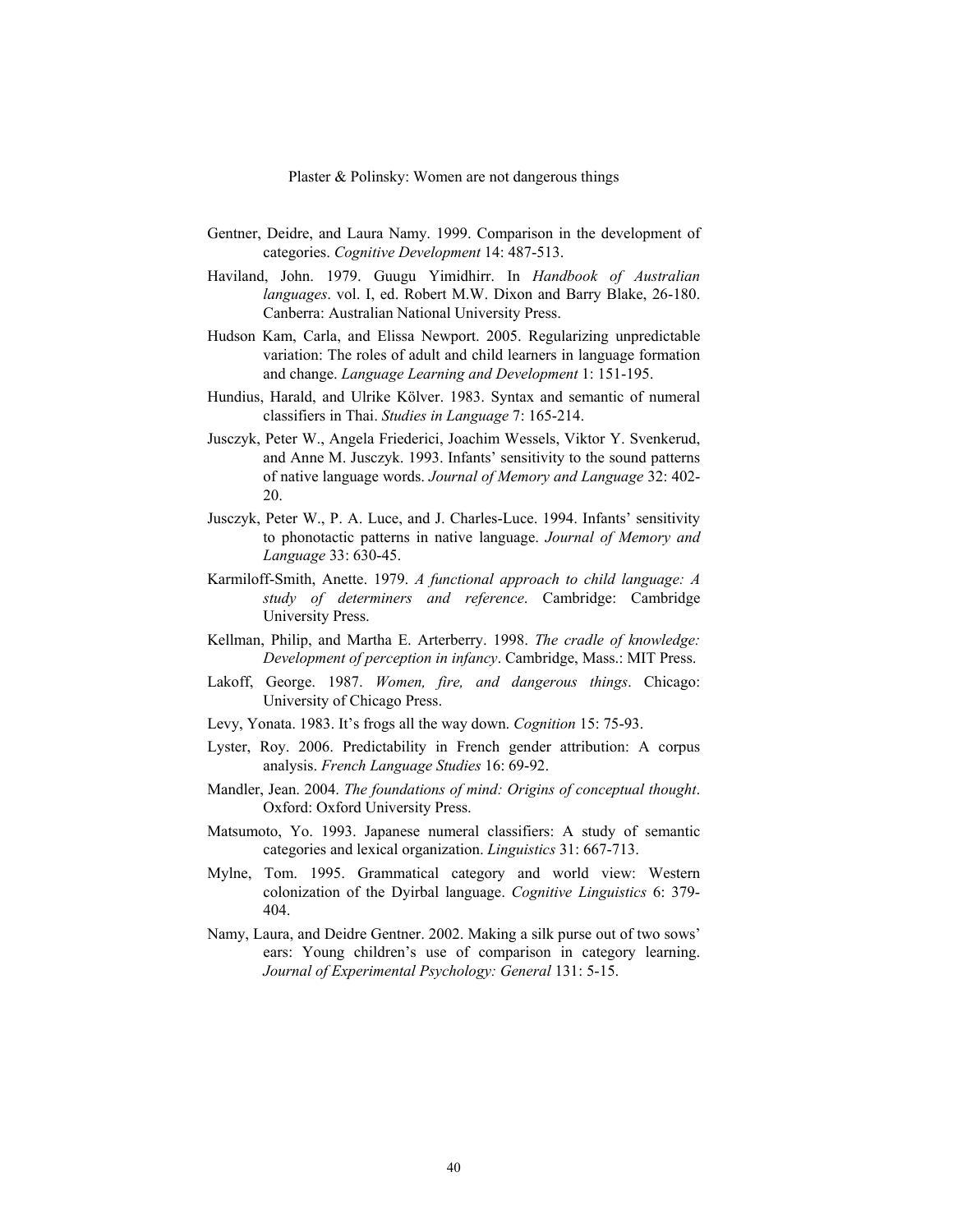- Newport, Elissa, and Richard Aslin. 2000. Innately constrained learning: Blending old and new approaches to language acquisition. *Proceedings of the 24th Annual Boston University Conference on Language Development.* Somerville, MA: Cascadilla Press.
- Newport, Elissa, and Richard Aslin. 2004. Learning at a distance: I. Statistical learning of non-adjacent dependencies. *Cognitive Psychology 48*: 127-162.
- O'Grady, Geoff N. 1998. Toward a Proto-Pama-Nyungan stem list, part I: Sets J1-J25. *Oceanic Linguistics* 37: 209-233.
- Saffran, Jenny; Richard Aslin, and Elissa Newport. 1996a. Statistical learning by 8-month-old infants. *Science* 274:1926-1928.
- Saffran, Jenny; Elissa Newport, and Richard Aslin. 1996b. Word segmentation—The role of distributional cues. *Journal of Memory and Language* 35: 606-621.
- Schmidt, Annette. 1985. *Young people's Dyirbal: an example of language death from Australia*. Cambridge: Cambridge University Press.
- Slobin, Dan I. 1973. Cognitive prerequisites for the development of grammar. In *Studies of child language development*, ed. Charles Ferguson and Dan I. Slobin, 175-208. New York: Holt, Rinehart & Winston.
- Smoczyńska, Magdalena. 1985. The acquisition of Polish. In *The crosslinguistic study of language acquisition. vol. 1: The Data*, ed. Dan I. Slobin, 595-685. Hillsdale: Lawrence Erlbaum.
- Tucker, G. Richard, Wallace Lambert, and André Rigault. 1977. *The French speaker's skill with grammatical gender: An example of rulegoverned behavior.* The Hague: Mouton.
- Walsh, Michael. 1993. Classifying the world in an Aboriginal language. In *Language and Culture in Aboriginal Australia*, ed. Michael Walsh and Colin Yallop, 107-22. Canberra: Aboriginal Studies Press.
- Zubin, David, and Klaus-Michael Köpcke. 1986. Gender and folk taxonomy: The indexal relation between grammatical and lexical categorization. In *Noun classes and categorization*, ed. Colette Craig, 139-180. Amsterdam: John Benjamins.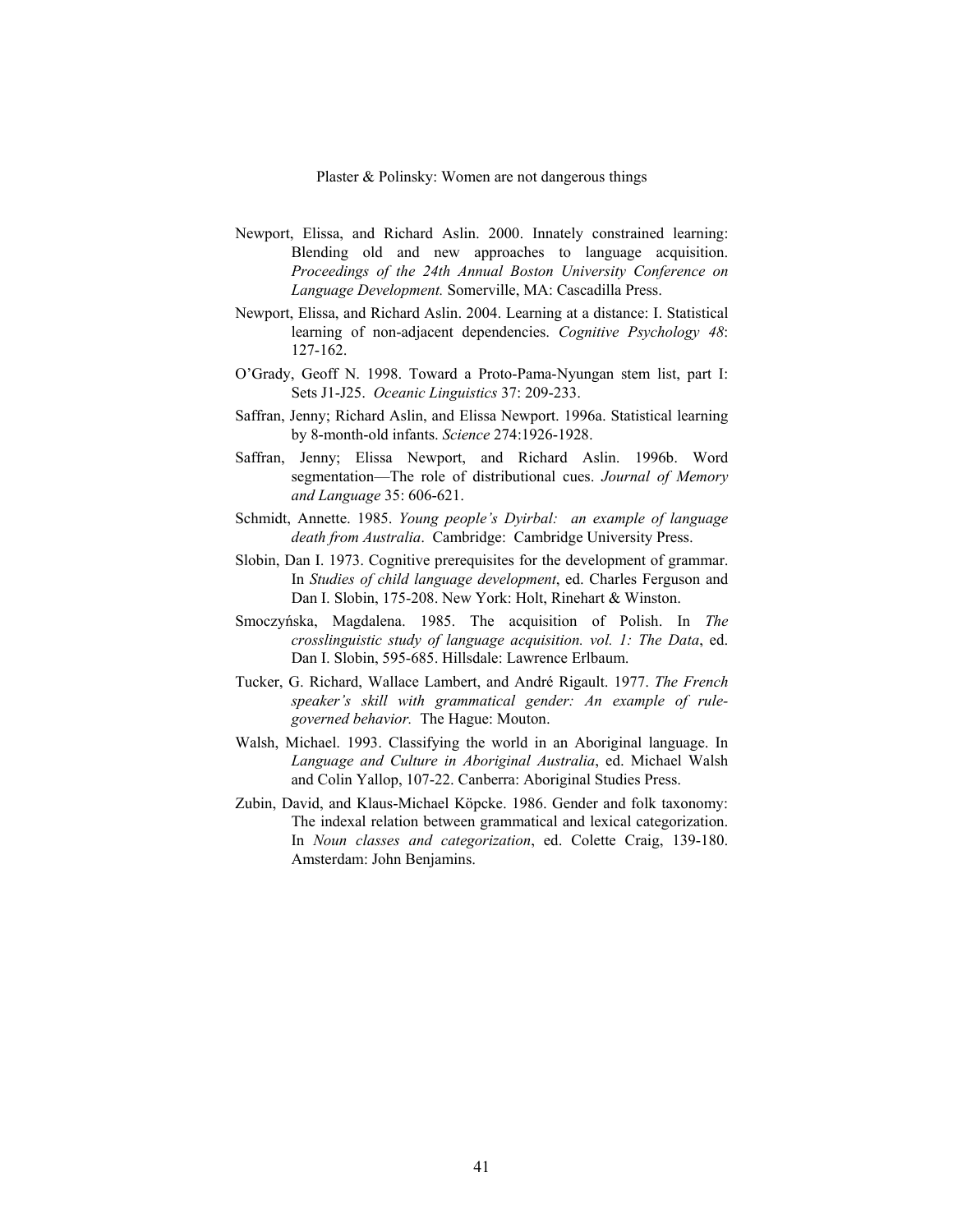Department of Linguistics Harvard University Boylston Hall, 3rd Floor Cambridge, MA 02138 USA email: kplaster@fas.harvard.edu email: polinsky@fas.harvard.edu

### **Notes**

<sup>1</sup> Noun class and gender are different terms denoting the same concept (Corbett 1991:1); "class" and "gender" will be used interchangeably in this paper.

<sup>2</sup> While Dixon 1972 identified *girnyjal* 'honey' as belonging to class IV, Dixon 1984 identifies the noun as belonging to class III.

 $3$ In a different account, Mylne (1995) suggests that the main opposition is in terms of potency and benign/malign power. This still leaves the account driven by complicated semantics, a feature we are arguing against here. 4

<sup>4</sup>Such a narrowly defined class is rather surprising given the three other classes which are very inclusive. But note that in Australian traditional culture, 'children must learn from the earliest age to be able to classify plants (and indeed anything else they are liable to put into their mouths as babies)' (Mylne 1995: 390). See also Walsh (1993).

 ${}^{5}$ Dixon (1972: 308-10) proposes the first two rules; rule three is proposed by Lakoff (1987: 93) on the basis of Dixon's analysis.

<sup>6</sup> There are two other Banjalang dialects where noun classification per se is not found, but which possess suffixes for nouns of particular semantic groupings which correspond to the noun classes of the other dialects (Crowley 1978:  $47$ ).

 $\frac{7}{1}$  Our sample contains 592 Dyirbal nominal forms culled from the following sources: Dixon 1972, 1982a, b, 1984, 1989, 1990, Dixon and Koch 1996, and Schmidt 1985. In the original lexicon, there are a number of items from the avoidance language (a highly formalized register used for communication across moieties, found in a number of Australian languages), which we did not include in our analysis because avoidance languages are often associated with their special phonology or grammar. In addition, we did not include items that appear only in Dyirbal song poetry. Thus here we treat only forms from Guwal, the everyday, non-avoidance language. A spreadsheet of the forms used in our sample is available upon request.

<sup>8</sup> The rationale for including echidnas in this class is that contact with their spines may result in harmful stinging.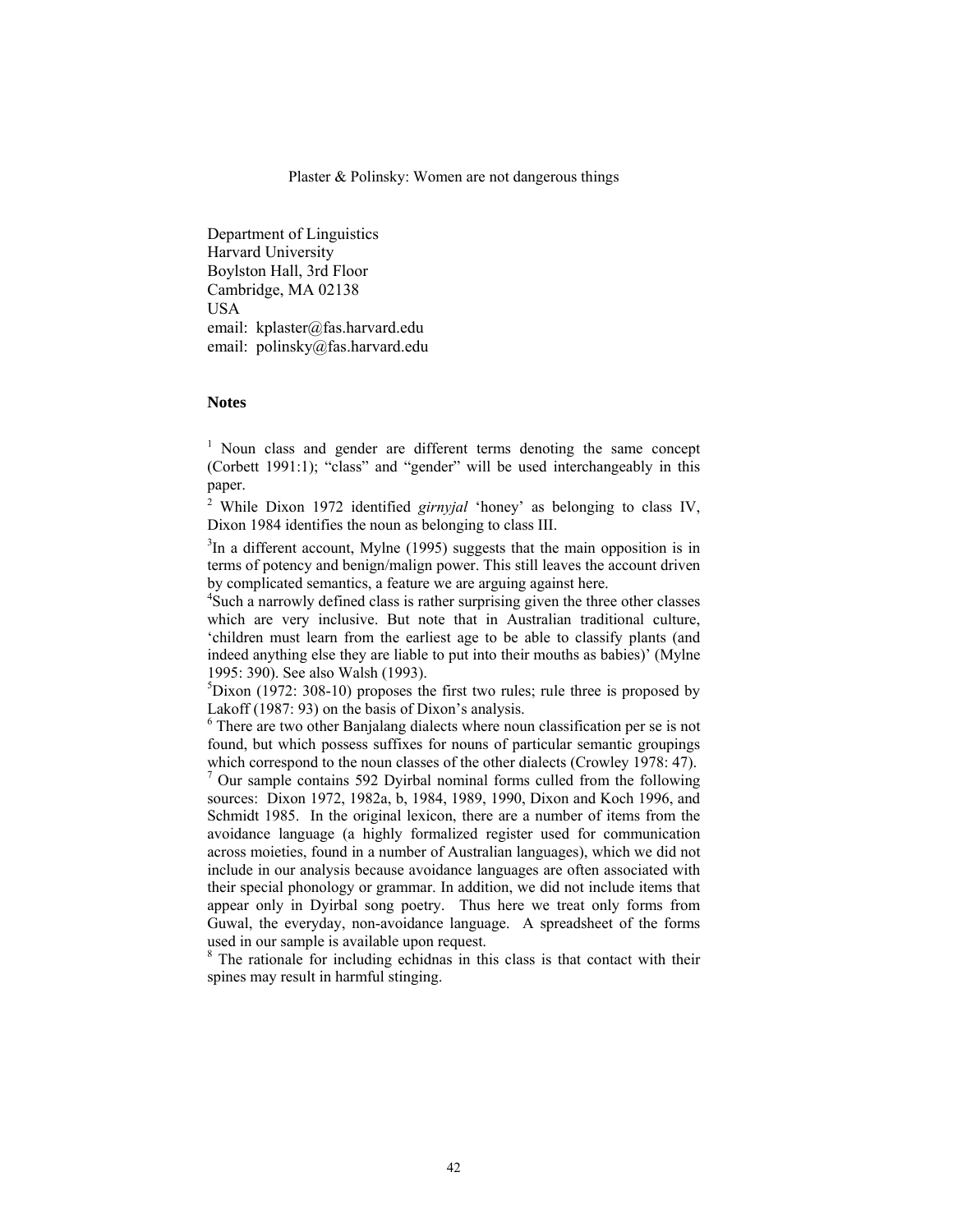$\overline{\phantom{a}}$ 

 $11$  To our knowledge the form may have first appeared in Dixon 1996, so Dixon and Lakoff may have simply been unaware of its existence and classification.

12 As we explain in section 5, although *yirrinyjila* 'dragonfly' begins with *yi*in the Dyirbal dialect of Dyirbal, the form in the other dialects begins with *wi-*. As a result, in all other dialects the form does not contain the formal feature.

<sup>13</sup> The Dyirbal word *garambarri* 'young alligator' is the only other animate noun in our sample that begins with the sequence *ga*-, but due to its association with the class I nouns *gujagay* 'alligator' and *maybaja* 'alligator' we would not expect its classification to be affected by *garri* 'sun'.

<sup>14</sup> According to Schmidt (1985), the distinction between these phonemes has been fully lost in YD in words except where the distinction is necessary to prevent homophony, as in the case of *yara* 'man' and *yarra* 'fishing line'; otherwise, YD speakers wavered in their realizations of the /r/ and /rr/ phonemes. The weakening or collapse of rhotic distinctions has also been documented for other dying languages (see Schmidt 1985:193 for references and discussion).

<sup>15</sup> Which of these two forces is more powerful is an interesting question, but beyond the scope of this paper.

<sup>16</sup> Lakoff (1987:100-101) cites the following speech recorded by Schmidt (1985) from a semi-speaker of Dyirbal as evidence for a connection in the minds of Dyirbal speakers between fire and danger, on the one hand, and women, on the other: "buni [fire] is a lady…Woman is a destroyer. 'e destroys anything. A woman is a fire." However, it is impossible to determine whether the speaker possessed this belief prior to being asked, or if the speaker actually relies on the stated association to classify the items. If asked, even English speakers, who possess a minimal gender system, can posit semantic

Although water pythons are not poisonous they are very aggressive when approached.

 $10$  The original scope of the classifier in both Dyirbal and Yidiny was most likely [+fresh water] rather than [+potable], although, according to Dixon (1972:309), the Dyirbal's only beverages were water and honey-flavored water until they encountered white men, which meant there was no real difference between the [+fresh water] and [+potable] before that time. The developments in Dyirbal and Yidiny follow straightforwardly: Dyirbal speakers limited the scope of the class to [+fresh water] items, placing such new beverages as *milgi* 'milk' and *jiyi* 'tea' in class IV, while Yidiny speakers expanded the classifier's scope to include new beverages and all bodies of water. Thus, it is the merger of this classifier with the other classifier that formed class II that resulted in the placement of water-related nouns in that class.